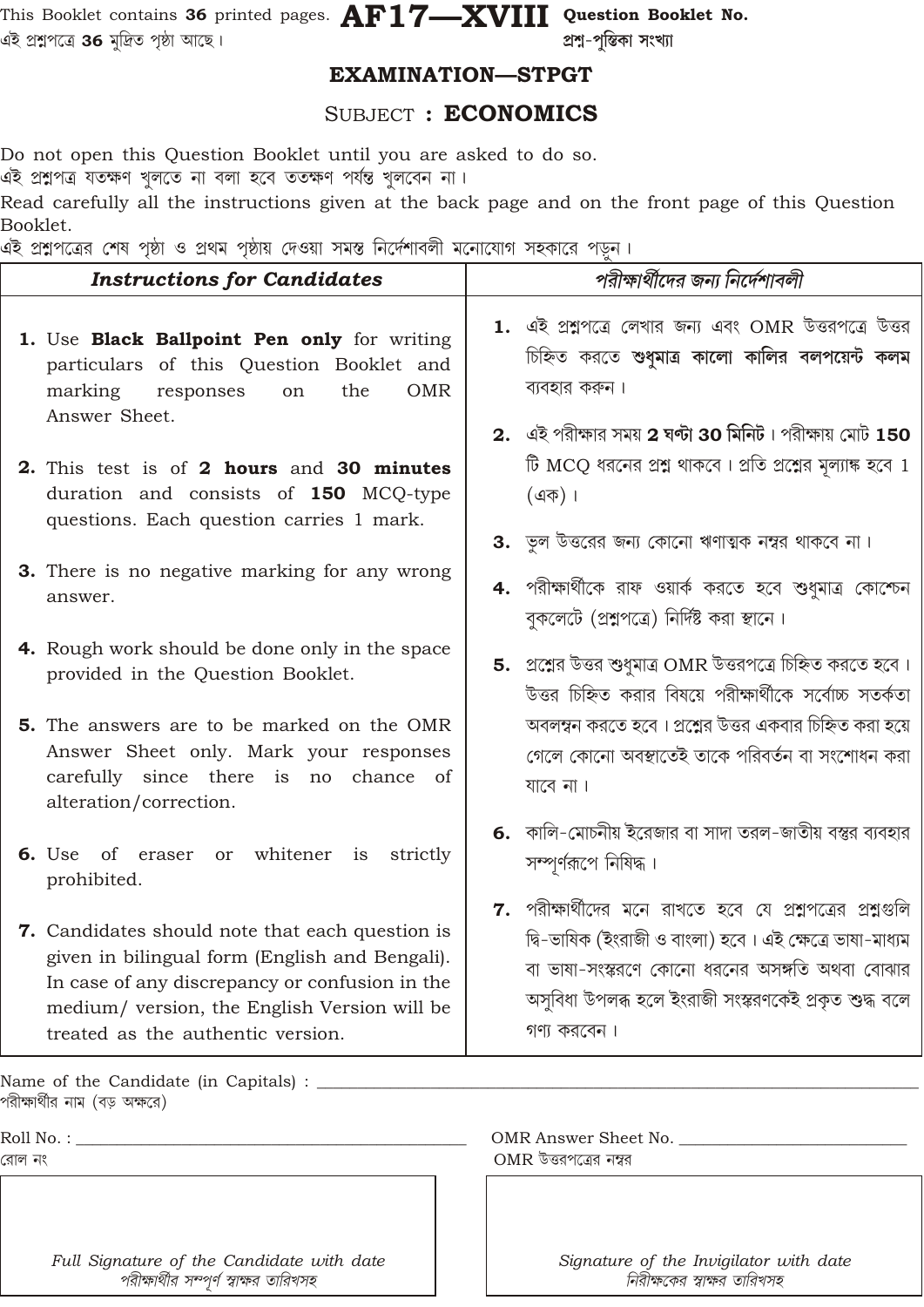**Direction :** Answer the following questions by selecting the *correct option*.

- 1. "Economics is a science." The basis of this statement is
	- (A) relation between cause and effect
	- (B) use of deductive method and inductive method for the formations of laws
	- (C) experiment
	- (D) All of the above
- 2. According to mercantilist school of thought
	- (A) imports should be greater than exports
	- (B) agriculture development is key to growth
	- (C) stock of gold is an indicator of wealth
	- (D) None of the above
- $3.$  $In$ order to explain economic principles, the example of Robinson Crusoe was often given, because
	- (A) he was an economist
	- (B) he was the first Nobel laureate in economics
	- (C) he was an efficient entrepreneur
	- (D) None of the above
- 4. Economics can be best studied by
	- (A) inductive method
	- (B) deductive method
	- (C) analysis of data
	- (D) the combination of inductive and deductive methods
- The falling part of total utility curve 5. shows
	- (A) negative marginal utility
	- (B) increasing marginal utility
	- (C) decreasing marginal utility
	- (D) None of the above

*নির্দেশিকা : সঠিক উত্তর* নির্বাচন করে নীচের প্রশ্নগুলির উত্তর দাও।

- ''অর্থনীতি একটি বিজ্ঞান।'' এই বক্তব্যের ভিত্তি 1. হল
	- (A) কার্য এবং কারণের মধ্যে সম্পর্ক
	- (B) নীতি বা সত্ৰ গঠনের জন্য অবরোহ এবং আরোহ পদ্ধতির ব্যবহার
	- (C) পরীক্ষণ
	- (D) উপরের সবগুলি
- 2. বাণিজ্যবাদে বিশ্বাসীদের (মার্কেনটাইলিস্ট) মত অনুসারে
	- (A) রপ্তানি অপেক্ষা আমদানি বেশী হওয়া প্ৰয়োজন
	- (B) কৃষির উন্নয়ন প্রবৃদ্ধির চাবিকাঠি
	- (C) গচ্ছিত স্বর্ণের পরিমাণ সম্পদের নির্দেশক
	- (D) উপরের কোনর্টিই নয়
- **3.** অর্থনৈতিক নীতি বিশ্লেষণের সময় প্রায়ই রবিনসন ক্রসোর উদাহরণ দেওয়া হয়, কারণ
	- (A) তিনি ছিলেন একজন অৰ্থনীতিবিদ
	- (B) তিনি ছিলেন অৰ্থনীতিতে প্ৰথম নোবেল পুরস্কার বিজয়ী
	- (C) তিনি ছিলেন একজন দক্ষ উদ্যোক্তা
	- (D) উপরের কোনর্টিই নয়
- অর্থনীতিকে সবচেয়ে ভালোভাবে বিশ্লেষণ করা 4. যায়
	- (A) আরোহ পদ্ধতির মাধ্যমে
	- (B) অবরোহ পদ্ধতির মাধ্যমে
	- (C) পরিসংখ্যান বিশ্লেষণের মাধ্যমে
	- (D) আরোহ এবং অবরোহ পদ্ধতির সংমিশ্রণ ঘটিয়ে
- **5.** মোট উপযোগিতা রেখার নিয়গামী অংশ দেখায়
	- (A) প্ৰান্তিক উপযোগিতা ঋণাত্মক
	- (B) প্রান্তিক উপযোগিতা বাড়ছে
	- (C) প্ৰান্তিক উপযোগিতা কমছে
	- (D) উপরের কোনর্টিই নয়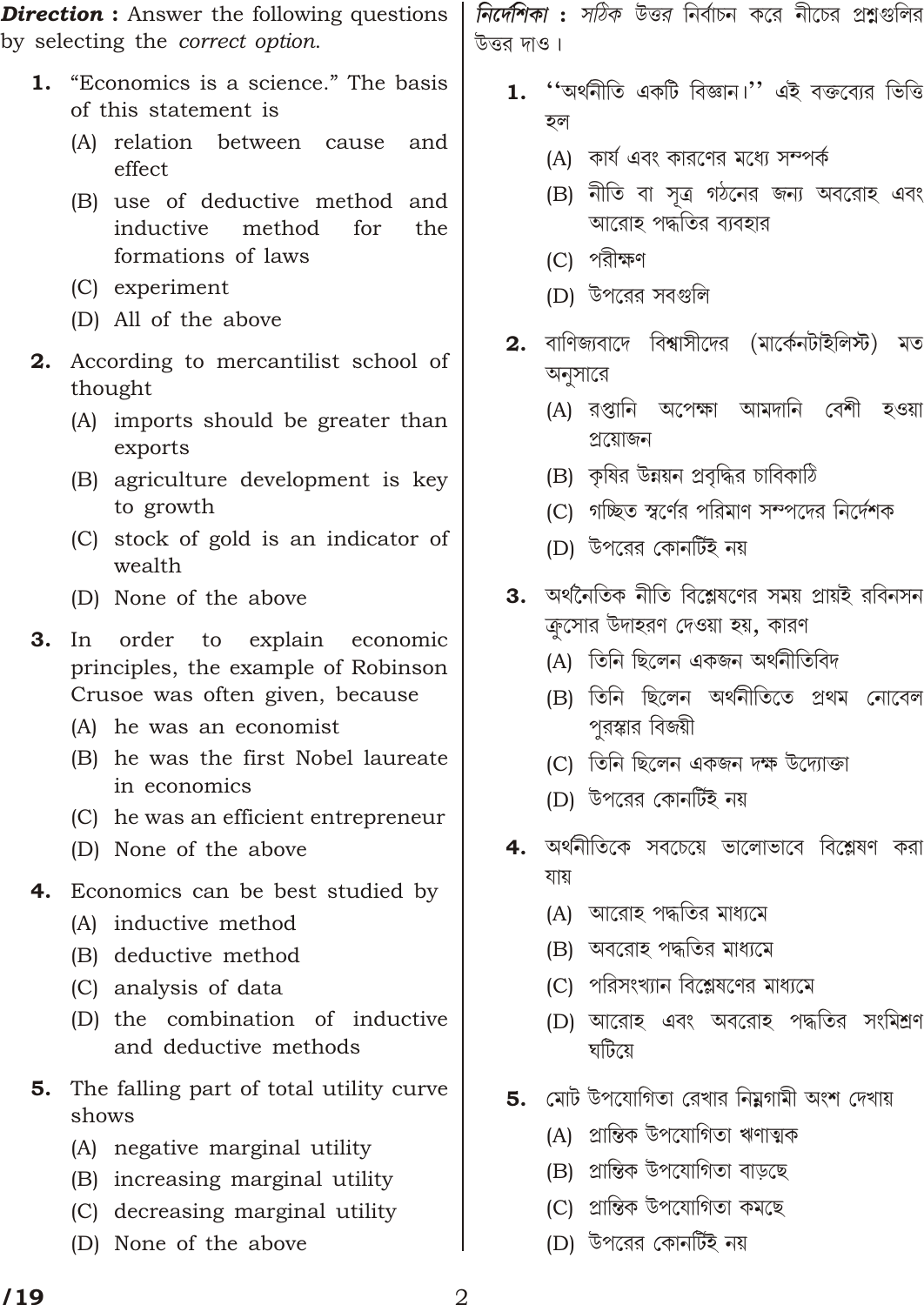- The total utility of a commodity can 6. be found by
	- (A) multiplying the number of units by its marginal utilities
	- (B) adding up the marginal utilities of all units
	- (C) multiplying price by the number of units
	- (D) None of the above
- 7. If equation of the demand function is  $q \quad 30 \quad 4p$ , then what will be the elasticity of demand when price  $3<sup>2</sup>$  $p$ 
	- $rac{3}{2}$  $(A)$
	- $\frac{2}{3}$  $(B)$
	-
	- $\frac{3}{4}$  $(C)$
	- (D) None of the above
- 8. Cross elasticity of complementary goods is
	- (A) negative
	- (B) high
	- (C) positive
	- (D) None of the above
- 9. The total effect of a price change of a commodity is
	- (A) substitution effect + price effect
	- (B) substitution effect + income effect
	- (C) income effect + price effect
	- (D) None of the above
- 10. Slutsky theory in consumption theory relates to
	- (A) income effect
	- (B) substitution effect
	- $(C)$  Both  $(A)$  and  $(B)$
	- (D) None of the above
- **6.** একটি দ্রব্যের মোট উপযোগিতা পাওয়া যায়
	- এককগুলিকে প্রান্তিক  $(A)$  দ্রব্যের তাদের উপযোগিতা দ্বারা গুণ করে
	- (B) দ্রব্যের প্রান্তিক উপযোগিতাগুলিকে যোগ করে
	- (C) দ্রব্যের এককগুলিকে দাম দ্বারা গুণ করে
	- (D) উপরের কোনর্টিই নয়
- **7.** যদি চাহিদা অপেক্ষকের সমীকরণ  $q = 30 4p$ হয়, তবে চাহিদার স্থিতিস্থাপকতার মান কি হবে যেখানে দাম  $p$  3 হয়?
	- $rac{3}{2}$  $(A)$
	- $\frac{2}{3}$  $(B)$
	-
	- $\frac{3}{4}$  $(C)$
	- (D) উপরের কোনর্টিই নয়
- 8. পরিপরক দ্রব্যের পারস্পরিক স্থিতিস্থাপকতার মান হয়
	- (A) ঋণাত্মক
	- $(B)$  বেশী
	- (C) ধনাত্মক
	- (D) উপরের কোনর্টিই নয়
- **9.** কোন একটি দ্রব্যের দাম পরিবর্তনের মোট প্রভাব হল
	- (A) পরিবর্ত প্রভাব + দাম প্রভাব
	- (B) পরিবর্ত প্রভাব + আয় প্রভাব
	- (C) আয় প্ৰভাব + দাম প্ৰভাব
	- (D) উপরের কোনর্টিই নয়
- 10. ভোগ তত্ত্বে স্লুট্সকি তত্ত্ব যার সঙ্গে সম্পর্কিত তা হল
	- (A) আয় প্ৰভাব
	- (B) পরিবর্ত প্রভাব
	- (C) (A) এবং (B) উভয়ই
	- (D) উপরের কোনর্টিই নয়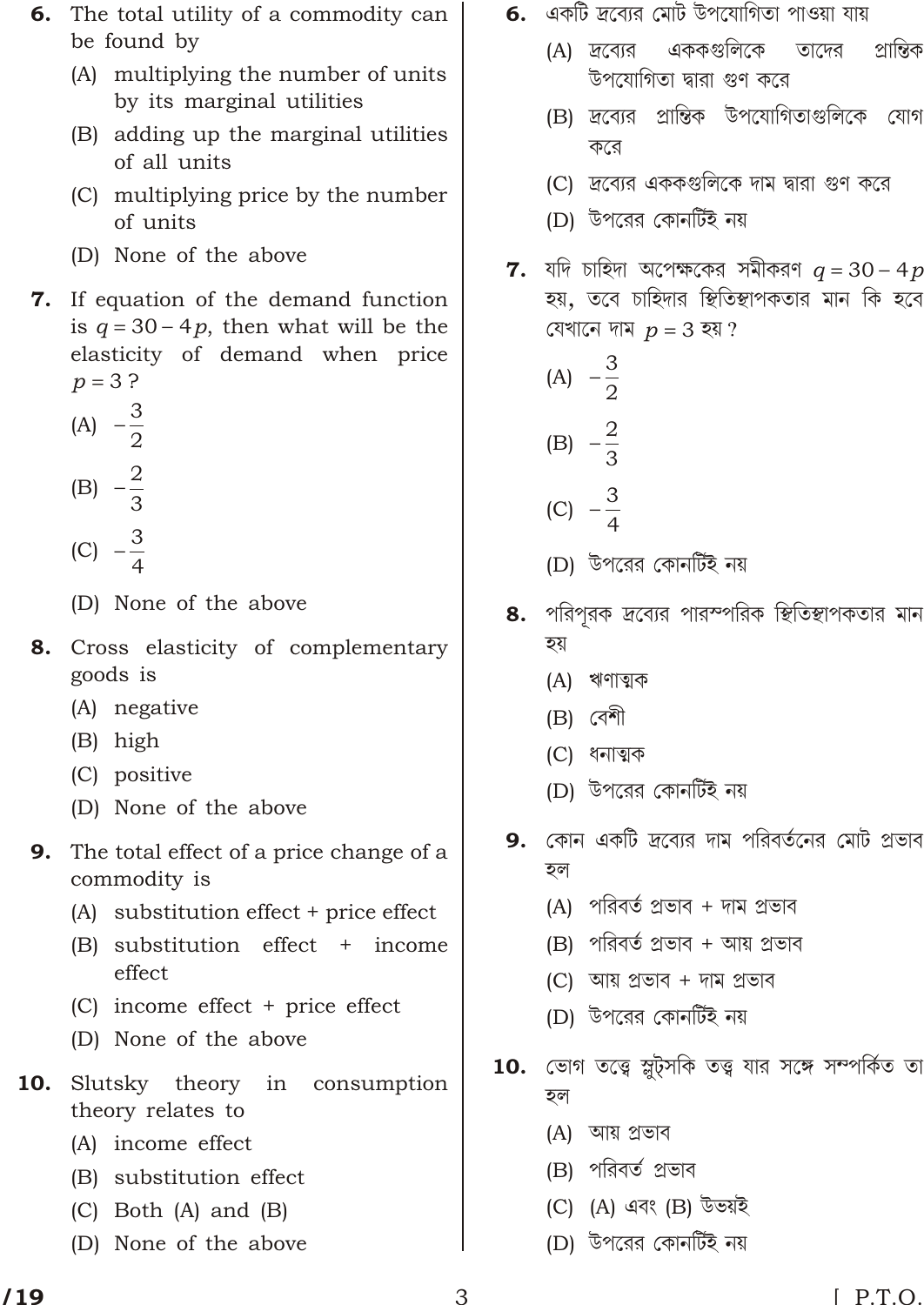- The revealed preference theory is 11. based on
	- (A) utility and demand
	- (B) introspection
	- (C) observed consumer behaviour
	- (D) None of the above
- $12.$ In a Cobb-Douglas production  $Q = 40 L^{0.5} K^{0.5}$ function the output  $(Q)$ , if L 16 and K 9, is
	- $(A) 500$
	- $(B)$  480
	- $(C)$  400
	- (D) None of the above
- The elasticity of 13. substitution between two inputs in **CES** production function
	- (A) decreases continuously
	- (B) increases continuously
	- (C) remains constant
	- (D) None of the above
- Rectangular hyperbola is the shape 14.  $\alpha$ f
	- (A) average fixed cost curve
	- (B) total fixed cost curve
	- (C) marginal cost curve
	- (D) None of the above
- The vertical distance between total  $15.$ variable cost curve and total cost curve is equal to
	- (A) total fixed cost
	- (B) average cost
	- (C) marginal cost
	- (D) None of the above
- $11.$  গোচরীভূত পছন্দ তত্ত্বটি যে বিষয়ের ওপর প্ৰতিষ্ঠিত তা হল
	- (A) উপযোগ এবং চাহিদা
	- (B) অন্তৰ্দৃষ্টি
	- (C) ভোক্তার আচরণ পর্যবেক্ষণ
	- (D) উপরের কোনর্টিই নয়
- যদি 12. L 16 এবং  $K<sub>9</sub>$ হয়, তবে একটি কব-ডগলাস উৎপাদন অপেক্ষক  $40~L^0$   $^5$ . $K$   $^0$   $^5$ -তে উৎপাদন (Q)-এর মান  $O$ হবে
	- $(A) 500$
	- $(B)$  480
	- $(C)$  400
	- (D) উপরের কোনর্টিই নয়
- $13.$  CES উৎপাদন অপেক্ষকে দটি উপকরণের মধ্যে পরিবর্ততার স্থিতিস্থাপকতা
	- (A) ক্রমান্বয়ে কমতে থাকে
	- (B) ক্রমান্বয়ে বাড়তে থাকে
	- (C) স্থির থাকে
	- (D) উপরের কোনর্টিই নয়
- $14.$  সমপরাবৃত্তাকার আকৃতি হয়
	- (A) গড় স্থির ব্যয় রেখার
	- (B) মোট স্থির ব্যয় রেখার
	- (C) প্রান্তিক ব্যয় রেখার
	- (D) উপরের কোনর্টিই নয়
- $15.$  মোট পরিবর্তনশীল ব্যয় রেখা এবং মোট ব্যয় রেখার মধ্যে উল্লম্ব দূরত্ব যার সমান তা হল
	- (A) মোট স্থির ব্যয়
	- (B) গড় ব্যয়
	- (C) প্রান্তিক ব্যয়
	- (D) উপরের কোনর্টিই নয়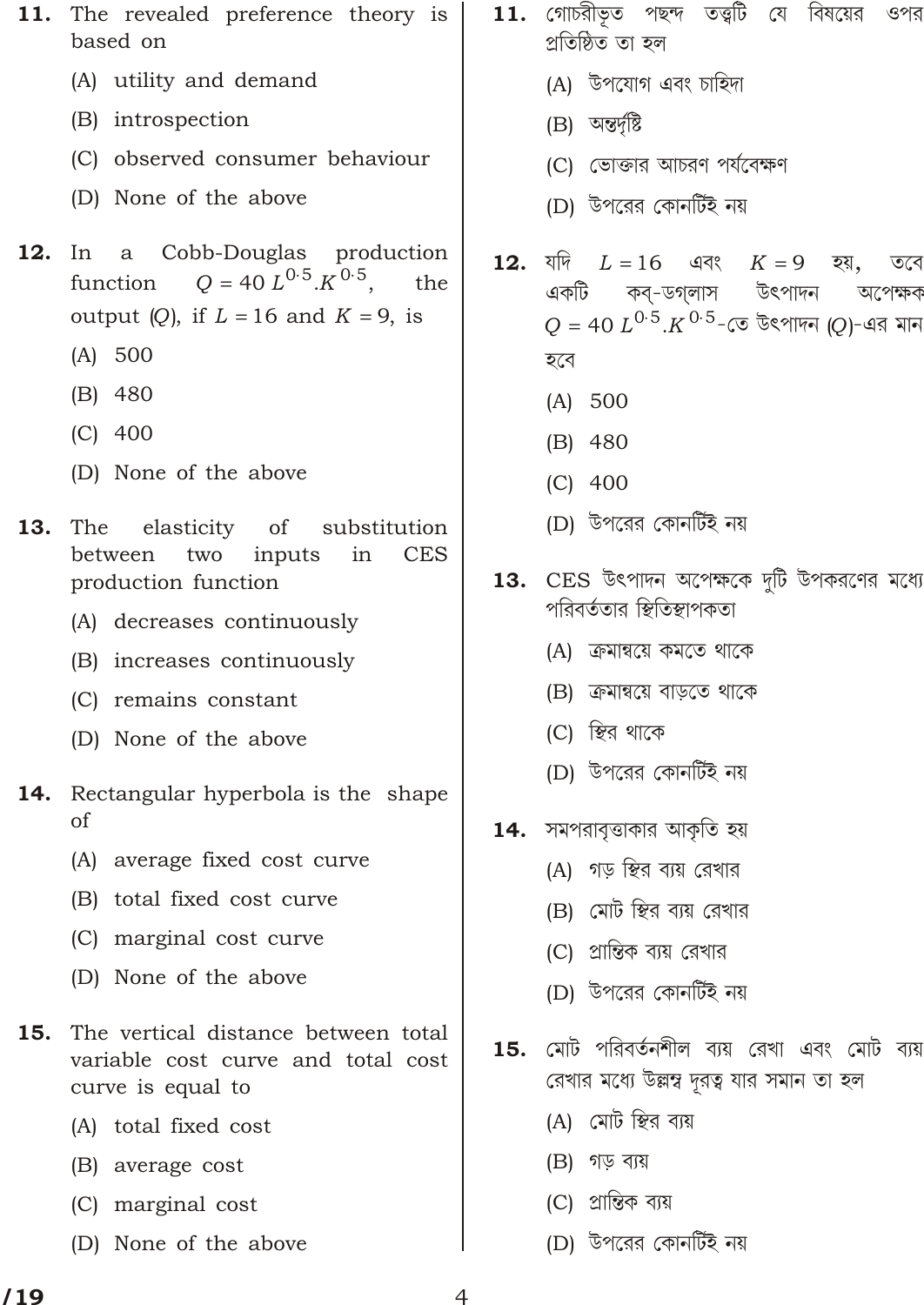- 16. If market demand curve is 200 25*P* and market supply curve is – 100 + 25*P*, then equilibrium output in the market would be
	- (A) 25 units
	- (B) 100 units
	- (C) 50 units
	- (D) None of the above
- 17. In a perfectly competitive market, if there is an increase in supply
	- (A) price and quantity both will increase
	- (B) price and quantity both will fall
	- (C) price will fall and quantity will increase
	- (D) None of the above
- 18. In perfect competition, the total revenue curve of a firm is a/an
	- (A) upward going line passing through the origin
	- (B) horizontal straight line
	- (C) vertical straight line
	- (D) None of the above
- 19. On a graph for a monopolist or monopolistic competitor, which of the following curves coincide?
	- (A) The demand and marginal revenue curves only
	- (B) The average revenue and marginal revenue curves only
	- (C) The demand, average revenue and marginal revenue curves only
	- (D) None of the above
- 1**6.** যদি বাজার চাহিদা রেখা 200 25P হয় এবং বাজার যোগান রেখা –  $100 + 25P$  হয়, তাহলে বাজারের ভারসাম্য উৎপাদনের পরিমাণ হবে
	- (A) 25 একক
	- (B) 100 একক
	- (C) 50 একক
	- (D) উপরের কোনর্টিই নয়
- $17.$  যদি একটি পূর্ণপ্রতিযোগিতার বাজারে যোগানের পরিমাণ বৃদ্ধি পায়, তবে
	- (A) দাম এবং উৎপাদন উভয়ই বৃদ্ধি পাবে
	- (B) দাম এবং উৎপাদন উভয়ই <u>হ</u>াস পাবে
	- (C) দাম হ্রাস পাবে এবং উৎপাদন বৃদ্ধি পাবে
	- (D) উপরের কোনর্টিই নয়
- $18.$  পর্ণপ্রতিযোগিতার বাজারে একটি উৎপাদন গ্রতিষ্ঠানের মোট রেভিনিউ রেখা হবে
	- (A) কেন্দ্রবিন্দু থেকে ক্রমশঃ ওপরের দিকে
	- (B) আনুভূমিক সরলরেখা
	- (C) উল্লম্ব সরলরেখা
	- (D) উপরের কোনর্টিই নয়
- <u>19. একটি লেখচিত্ৰে একজন একচেটিয়া অথবা</u> একজন একচেটিয়া প্ৰতিযোগীর ক্ষেত্রে নিম্নলিখিত কোন রেখাগুলি সমাপতিত?
	- (A) শুধুমাত্র চাহিদা এবং প্রান্তিক রেভিনিউ রেখা
	- (B) শুধমাত্র গড় রেভিনিউ এবং প্রান্তিক রেভিনিউ রেখা
	- (C) শুধুমাত্র চাহিদা, গড় রেভিনিউ এবং প্রান্তিক ৱেভিনিউ ৱেখা
	- (D) উপরের কোনর্টিই নয়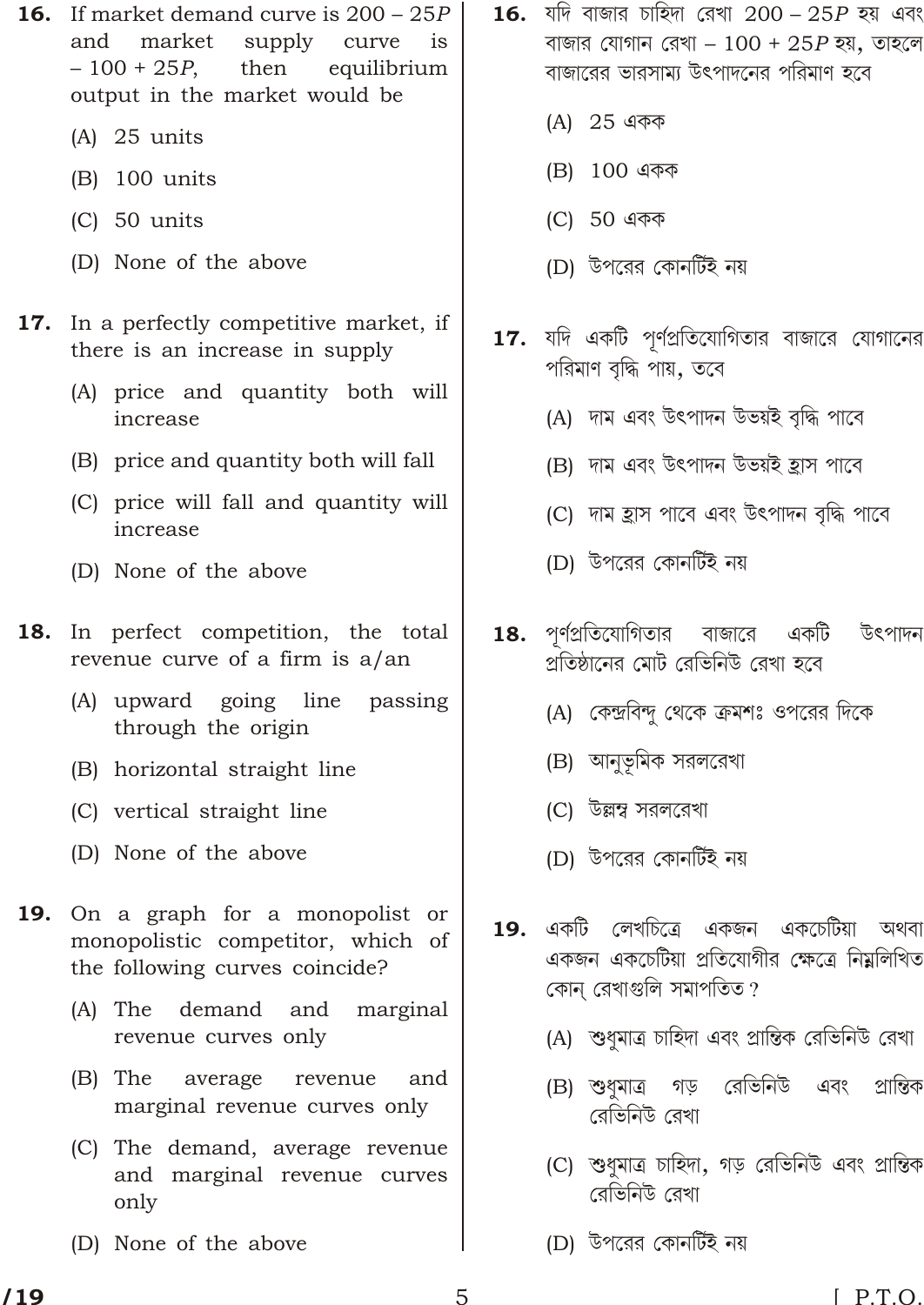- **20.** Marginal revenue of a monopoly firm is less than the price, because
	- (A) demand curve has a positive slope
	- (B) demand curve has a negative slope
	- (C) monopolist incur losses
	- (D) None of the above
- 21. Imposing a lump-sum tax on a monopoly firm will result in
	- (A) price reduction
	- (B) price increase
	- (C) No effect on price and output
	- (D) None of the above
- When price discrimination is done 22. for each unit sold, it is called the price discrimination of the
	- (A) third degree
	- (B) second degree
	- (C) first degree
	- (D) None of the above
- **23.** Under oligopoly, the price rigidity is the result of
	- (A) product differentiation
	- (B) kinked demand curve
	- (C) interdependence among the firms
	- (D) None of the above
- 24. Under Cournot's model. the intersection of reaction curves shows
	- (A) the price charged by each seller
	- (B) the output of each seller
	- (C) both price and output of each seller
	- (D) None of the above
- 20. কোন একজন একচেটিয়া কারবারির প্রান্তিক রেভিনিউ দাম অপেক্ষা কম, কারণ
	- (A) চাহিদা রেখার ঢাল ধনাত্মক
	- (B) চাহিদা রেখার ঢাল ঋণাত্মক
	- (C) একচেটিয়া কারবারী ক্ষতি স্বীকার করে
	- (D) উপরের কোনর্টিই নয়
- $21.$ একচেটিয়া কারবারির ওপরে এককালীন নির্দিষ্ট পরিমাণ কর আরোপের ফলে
	- (A) দাম হ্ৰাস পায়
	- (B) দাম বৃদ্ধি পায়
	- (C) দাম এবং উৎপাদনের ওপর কোন প্রভাব পড়ে না
	- (D) উপরের কোনর্টিই নয়
- একচেটিয়া কারবারি যখন দ্রব্যের প্রতিটি একক  $22.$ বিক্রয়ের ক্ষেত্রে পথক দাম ধার্য করে তখন তাকে যে স্তরের দাম পৃথকীকরণ বলে তা হল
	- (A) তৃতীয়
	- (B) দ্বিতীয়
	- (C) প্ৰথম
	- (D) উপরের কোনর্টিই নয়
- 23. অলিগোপলিতে দামের দৃঢ়তা যে কারণে ঘটে তা হল
	- (A) দ্রব্য পৃথকীকরণ
	- (B) মোচড়ানো চাহিদা রেখা
	- প্রতিষ্ঠানগুলির (C) উৎপাদন পারস্পরিক নিৰ্ভৱশীলতা
	- (D) উপরের কোনর্টিই নয়
- 24. কর্নো মডেলে প্রতিক্রিয়া রেখার পারস্পরিক ছেদ-বিন্দুতে দেখানো হয়
	- (A) প্রতি বিক্রেতার চাওয়া দাম
	- (B) প্রতি বিক্রেতার উৎপাদনের পরিমাণ
	- (C) প্রতি বিক্রেতার দাম এবং উৎপাদনের পবিমাণ
	- (D) উপরের কোনর্টিই নয়

6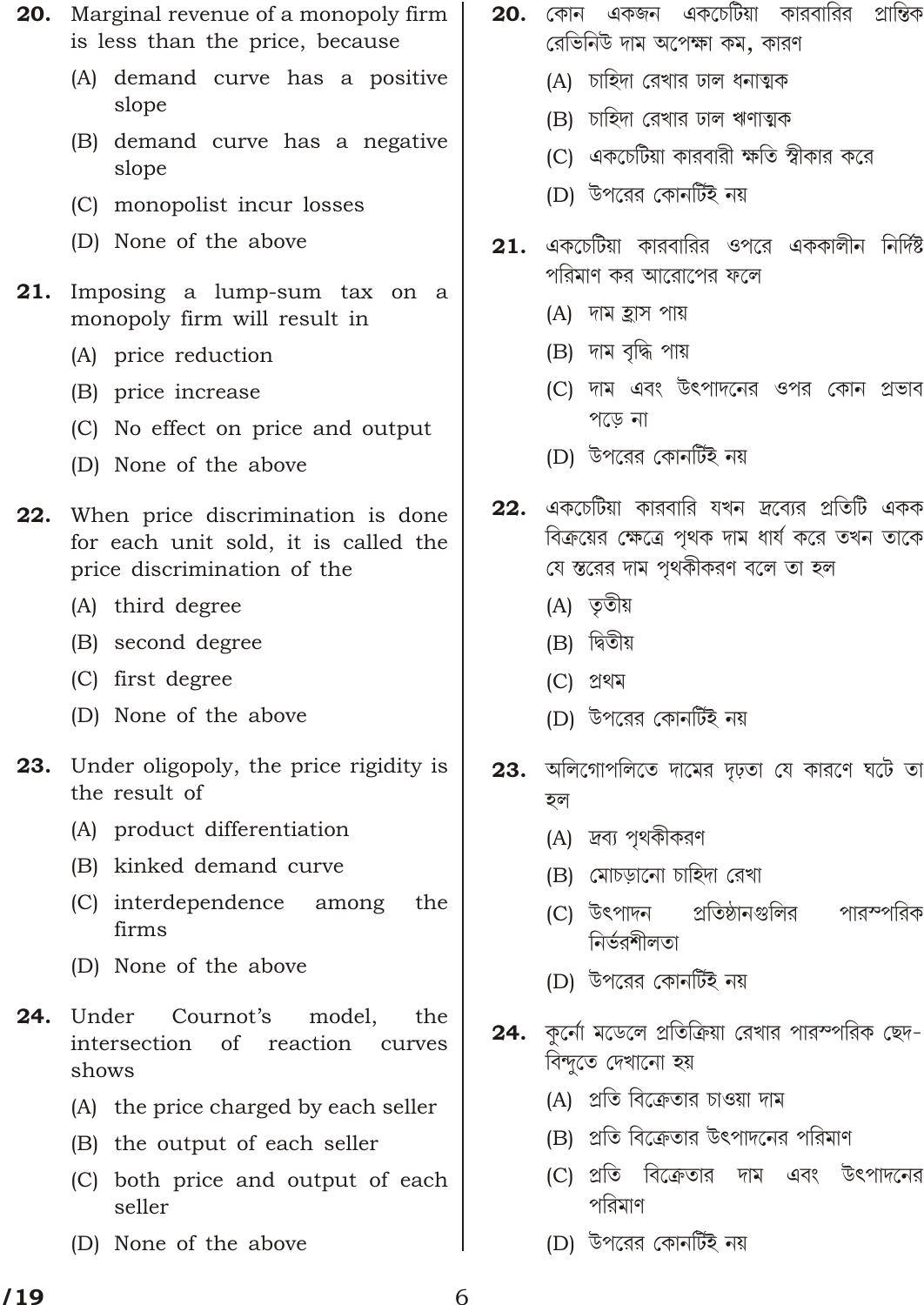- 25. Game theory explains the behaviour  $\alpha$ f
	- (A) interdependent persons
	- (B) independent persons
	- (C) persons who are not related
	- (D) None of the above
- 26. According to modern theory, rent is equal to
	- (A) total payment on a factor
	- (B) total opportunity cost
	- (C) total payment less supply price
	- (D) None of the above
- Marginal revenue product curve is 27.  $a/an$ 
	- (A) inverted U-shaped curve
	- (B) upward going curve
	- (C) U-shaped curve
	- (D) None of the above
- 28. Liquidity trap is a phenomenon which implies
	- (A) rate of interest cannot change
	- (B) rate of interest cannot fall below a particular level
	- (C) liquidity cannot change
	- (D) None of the above
- 29. Efficiency in the distribution of products among consumers occurs when
	- $(A)$  price = marginal cost
	- (B) marginal rates of technical substitutions are equal
	- (C) consumer's marginal rates of substitutions are equal
	- (D) None of the above
- প্রতিপক্ষতার ক্রীড়াতত্ত্ব আচরণের যে ব্যাখ্যা দেয় 25. তা হল
	- (A) পরস্পরের ওপর নির্ভরশীল ব্যক্তিদের
	- (B) স্বাধীন ব্যক্তিদের
	- (C) সম্পৰ্কহীন ব্যক্তিদের
	- (D) উপরের কোনর্টিই নয়
- **26.** আধনিক তত্ত্বের মতে খাজনার পরিমাণ যার সমান তা হল
	- (A) উপকরণের জন্য মোট প্রদেয়
	- (B) মেট সুযোগ ব্যয়
	- (C) যোগান দাম বাদে মোট প্রদেয়
	- (D) উপরের কোনর্টিই নয়
- 27. প্রান্তিক আয় উৎপন্ন রেখা হল একটি
	- (A) উল্টানো U আকৃতির রেখা
	- (B) ওপরের দিকে উঠে যাওয়া রেখা
	- (C) U আকৃতির রেখা
	- (D) উপরের কোনর্টিই নয়
- 28. তারলোর ফাঁদ এমন একটি অবস্থা যার অর্থ হল
	- (A) সদের হার পরিবর্তিত হতে পারে না
	- (B) সদের হার একটি নির্দিষ্ট স্তরের নীচে নামতে পারে না
	- (C) তারল্য পরিবর্তিত হতে পারে না
	- (D) উপরের কোনর্টিই নয়
- ভোক্তাদের মধ্যে দ্রব্যের বন্টন তখনই দক্ষ হয় 29. যখন
	- (A) দাম = প্রান্তিক ব্যয়
	- (B) প্রান্তিক কারিগরী পরিবর্ততার হার সমান হয়
	- (C) ভোক্তার প্রান্তিক পরিবর্ততার হার সমান হয়
	- (D) উপরের কোনর্টিই নয়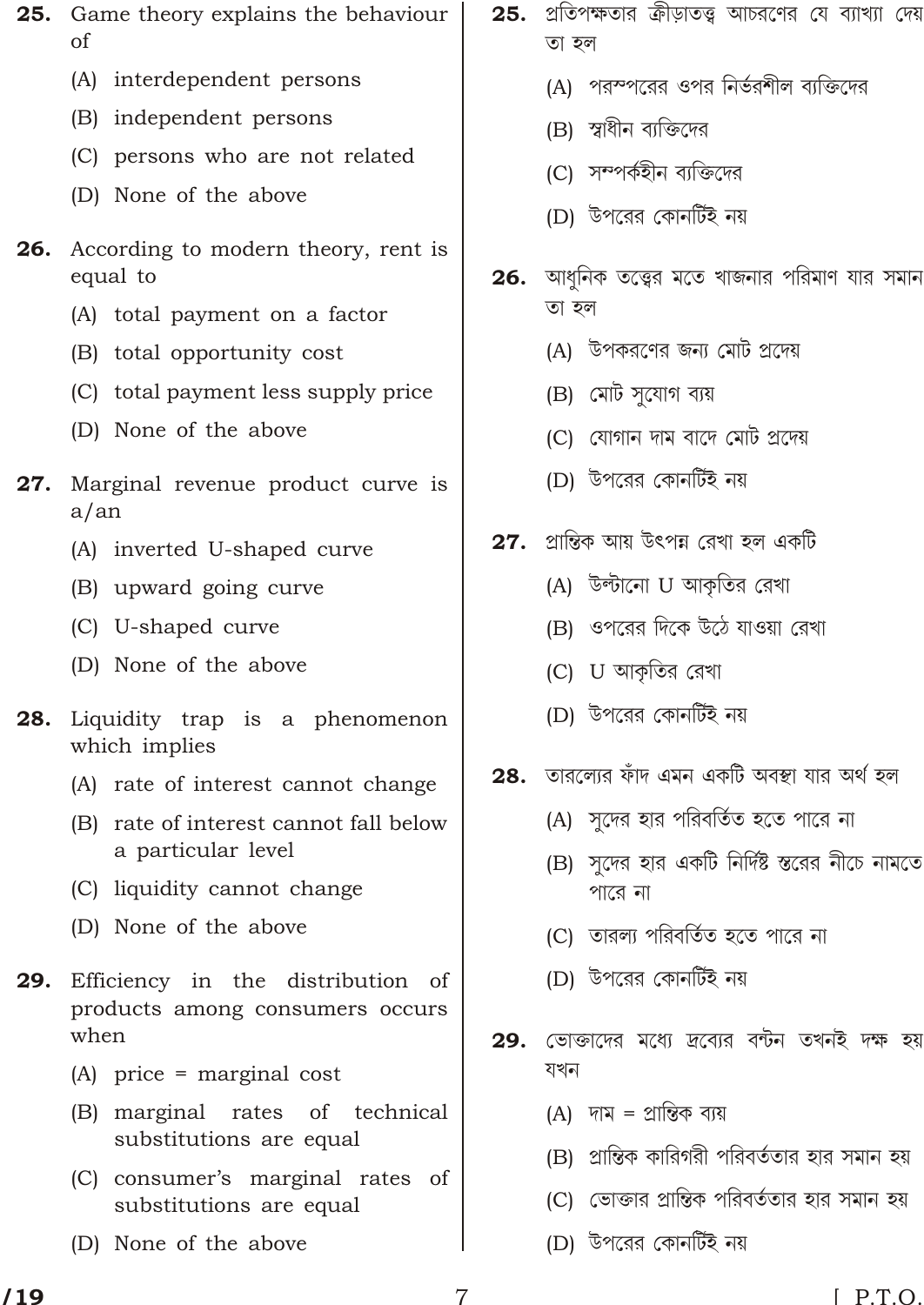- 30. A solution of Walrasian general equilibrium will exist if and only if
	- (A) the condition of Pareto's law of income is satisfied
	- (B) Pareto's condition of optimality is satisfied
	- (C) Hicks' stability conditions are satisfied
	- (D) None of the above
- The 31. difference between Gross Domestic Product and Gross National Product is equal to
	- (A) net income from abroad
	- (B) depreciation
	- (C) transfer payments
	- (D) None of the above
- $32.$ Net National Product at market price and Net National Product at factor cost will be equal when there is/are
	- (A) no direct tax
	- (B) no direct tax and no subsidy
	- (C) no subsidy
	- (D) None of the above
- Domestic factor income consists of 33. income generated by
	- (A) the resident producers only
	- (B) the non-resident producers only
	- (C) all the producers within the domestic territory of the country
	- (D) None of the above
- 30. ওয়ালরাশের সাধারণ ভারসাম্যের সমাধান তখনই ঘটবে যখন শুধমাত্ৰ
	- (A) প্যারেটোর আয়ের সূত্র পালিত হবে
	- (B) প্যারেটোর কাম্যতার শর্ত পালিত হবে
	- (C) হিকসের স্থিতিশীলতার শর্ত পালিত হবে
	- (D) উপরের কোনর্টিই নয়
- স্থল অন্তর্দেশীয় উৎপাদন এবং স্থল জাতীয় 31. উৎপাদনের পার্থক্যের সমান হল
	- (A) বিদেশ থেকে প্ৰাপ্ত নীট আয়
	- $(B)$  অবচয়
	- (C) প্রতিদানশূন্য আয় হস্তান্তর
	- (D) উপরের কোনর্টিই নয়
- বাজার দামে নীট জাতীয় উৎপাদন এবং উপকরণের 32. ব্যয়ে নীট জাতীয় উৎপাদন পরস্পর সমান হবে যদি সেখানে
	- (A) কোন প্রত্যক্ষ কর না থাকে
	- (B) কোন প্রত্যক্ষ কর এবং কোন ভরতুকি না থাকে
	- (C) কোন ভরতকি না থাকে
	- (D) উপরের কোনর্টিই নয়
- 33. অন্তর্দেশীয় উপকরণ আয়ের অন্তর্ভুক্ত আয়ের উৎস হল
	- (A) শুধুমাত্র দেশে বসবাসকারী উৎপাদকরাই
	- (B) শুধমাত্র দেশে বসবাসকারী নয় এমন উৎপাদকরাই
	- (C) কোন দেশের সীমানার অভ্যন্তরে অবস্থিত সমন্ত উৎপাদকরাই
	- (D) উপরের কোনর্টিই নয়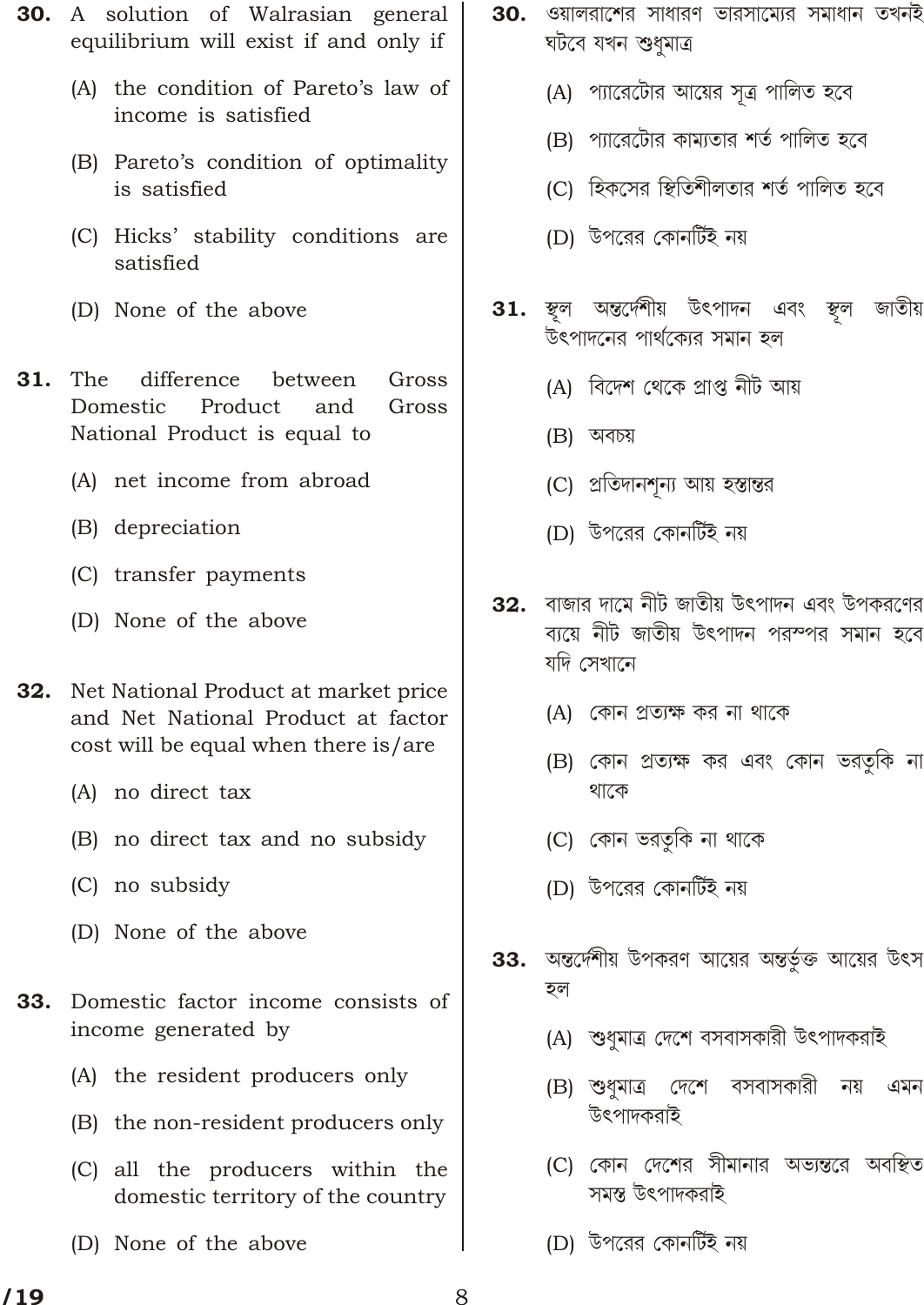- **34.** A sells intermediate inputs worth ₹400 to B. B sells the manufacture goods worth  $\overline{e}$  400 to C and worth ₹200 to *D*. C sells his goods to *D* for ₹500. *D* sells the final goods to consumers for  $\bar{\xi}$ 850. What is the gross value added at market price?
	- $(A)$  ₹ 600
	- $(B)$  ₹850
	- (C) ₹700
	- (D) None of the above
- **35.** In a circular flow of income model in macroeconomics.
	- (A) the firms provide goods and services to households
	- (B) the firms provide factor services to the households
	- (C) the households provide factor services to firms
	- (D) Both (A) and  $(C)$
- **36.** GNP (Gross National Product) is the gap between
	- (A) GNP and NNP (Net National Product)
	- (B) GNP and depreciation
	- (C) potential and actual GDP (Gross Domestic Product)
	- (D) None of the above
- 37. In the classical model, real wage rate is assumed to be
	- (A) flexible both in the upward and downward directions
	- (B) flexible in the upward direction but rigid in the downward direction
	- (C) rigid in the upward direction but flexible in the downward direction
	- (D) None of the above
- $A,~B$  কে 400 টাকায় অন্তৰ্বতী উপকরণ বিক্রয় 34. করে।  $B$ , 400 টাকার উৎপাদিত দ্রব্য  $C$  কে এবং 200 টাকার দ্রব্য  $D$  কে বিক্রয় করে।  $C$ ,  $D$  কে তার দ্রব্য 500 টাকায় বিক্রয় করে।  $D$ চূড়ান্ত দ্রব্য ভোক্তার নিকট ৪50 টাকায় বিক্রয় করে। বাজার দামে স্থল মূল্য সংযোজনের পরিমাণ কত হবে?
	- (A) 600 টাকা
	- (B) 850 টাকা
	- (C) 700 টাকা
	- (D) উপরের কোনর্টিই নয়
- **35.** সমষ্টিগত অর্থনীতিতে আয়ের বৃত্তাকার প্রবাহে
	- (A) ফার্ম পরিবারগুলিকে দ্রব্য ও সেবা সরবরাহ করে
	- (B) ফার্ম পরিবারগুলিকে উপকরণ-সেবা সরবরাহ করে
	- (C) পরিবারগুলি ফার্মকে উপকরণ-সেবা সরবরাহ করে
	- (D) (A) এবং (C) উভয়ই
- **36.** GNP ব্যবধান যে দুটি বিষয়ের ব্যবধান তা হল
	- (A) GNP এবং NNP-এর
	- (B) GNP এবং অবচয়ের
	- (C) প্রত্যাশিত এবং বাস্তব GDP-এর
	- (D) উপরের কোনর্টিই নয়
- 37. ক্লাসিক্যাল মডেলে প্রকৃত মজুরীকে মনে করা হয়
	- (A) উপর এবং নীচ উভয়দিকে নমনীয়
	- (B) উপরের দিকে নমনীয় কিন্তু নীচের দিকে অনমনীয়
	- (C) উপরের দিকে অনমনীয় কিন্তু নীচের দিকে নমনীয়
	- (D) উপরের কোনর্টিই নয়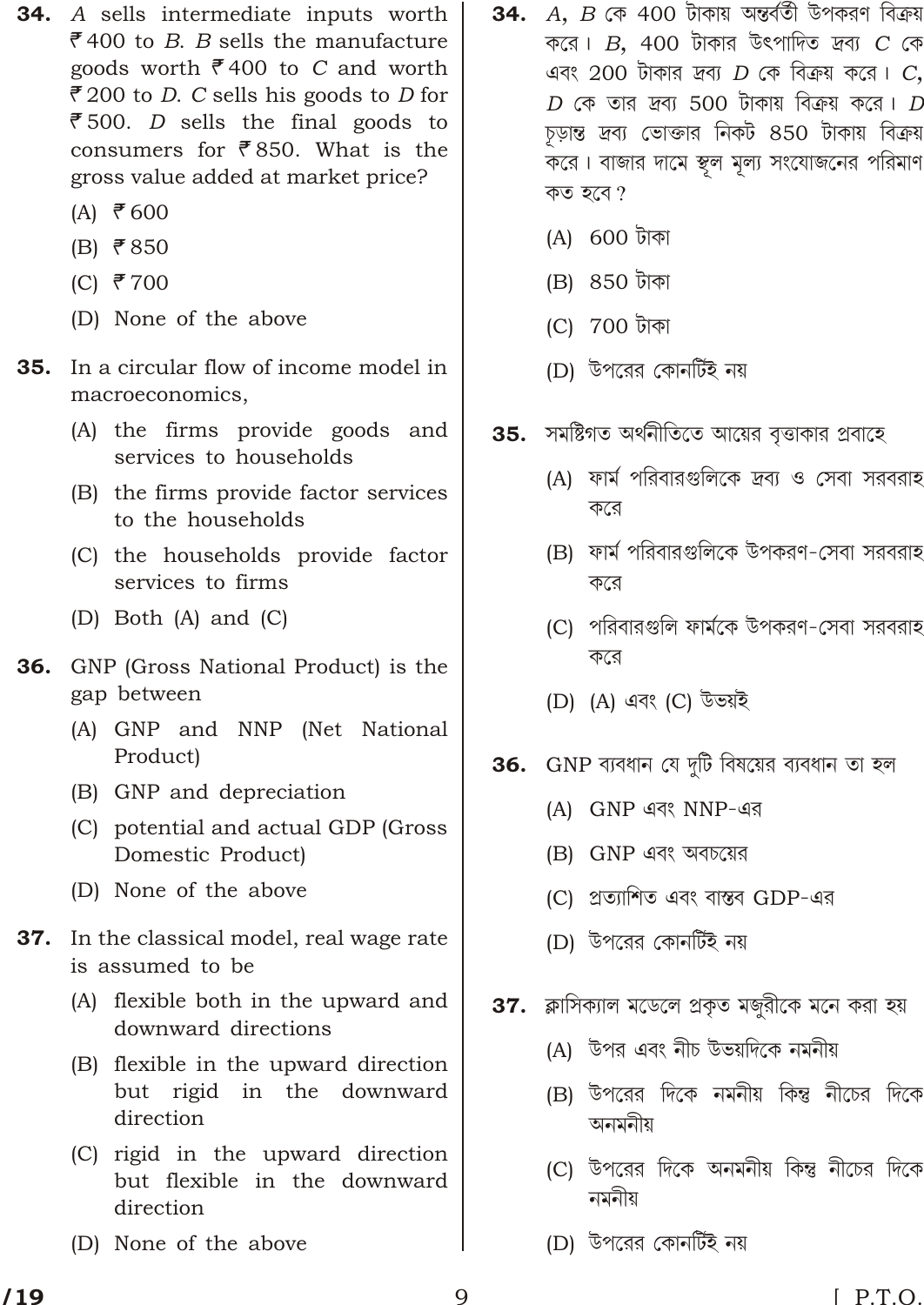- **38.** In Keynesian analysis
	- (A) both demand for and supply of labour are functions of money wages
	- (B) demand for labour is a function of real wages but supply of labour is a function of money wages
	- (C) both demand for and supply of labour are functions of real wages
	- (D) None of the above
- **39.** Unemployment rate is a ratio between unemployed population and
	- (A) employed population
	- (B) total population
	- (C) total labour force
	- (D) None of the above
- 40. In the IS curve, if interest rate goes up
	- (A) saving also increases
	- (B) investment declines
	- $(C)$  Both  $(A)$  and  $(B)$
	- (D) None of the above
- 41. The LM curve has a positive slope because
	- (A) the demand for money increases with the level of income but decreases with the increasing interest rates
	- (B) investment increases by fall in interest rates
	- (C) the IS curve has a negative slope
	- (D) None of the above
- $\bf{38.}$  কীন্সের আলোচনায়
	- (A) শ্রমের চাহিদা এবং শ্রমের যোগান উভয়ই আর্থিক মজরীর অপেক্ষক
	- (B) শ্রমের চাহিদা প্রকৃত মজুরীর অপেক্ষক হলেও শ্রমের যোগান আর্থিক মজুরীর অপেক্ষক
	- (C) শ্রমের চাহিদা এবং শ্রমের যোগান উভয়ই প্রকৃত মজুরীর অপেক্ষক
	- (D) উপরের কোনর্টিই নয়
- 39. বেকারত্বের হার হল একটি অনুপাত, যা বেকারের সংখ্যার সাথে
	- (A) কর্মে নিযুক্ত ব্যক্তিদের
	- (B) মোট জনসংখ্যার
	- (C) মোট শ্রমিক সংখ্যার
	- (D) উপরের কোনর্টিই নয়
- $40.$  IS রেখায় সুদের হার বৃদ্ধি পেলে
	- (A) সঞ্চয়ও বৃদ্ধি পায়
	- (B) বিনিয়োগ হ্রাস পায়
	- (C) (A) এবং (B) উভয়ই
	- (D) উপরের কোনর্টিই নয়
- 41. LM রেখার ঢাল ধনাত্মক, কারণ
	- (A) আয়ের স্তরের সাথে অর্থের চাহিদা বৃদ্ধি পায় কিন্তু সুদের হার বাড়ার সাথে সাথে তা হ্রাস পায়
	- (B) সুদের হার হ্রাস পেলে বিনিয়োগ বৃদ্ধি পায়
	- (C) IS রেখার ঢাল ঋণাত্মক
	- (D) উপরের কোনর্টিই নয়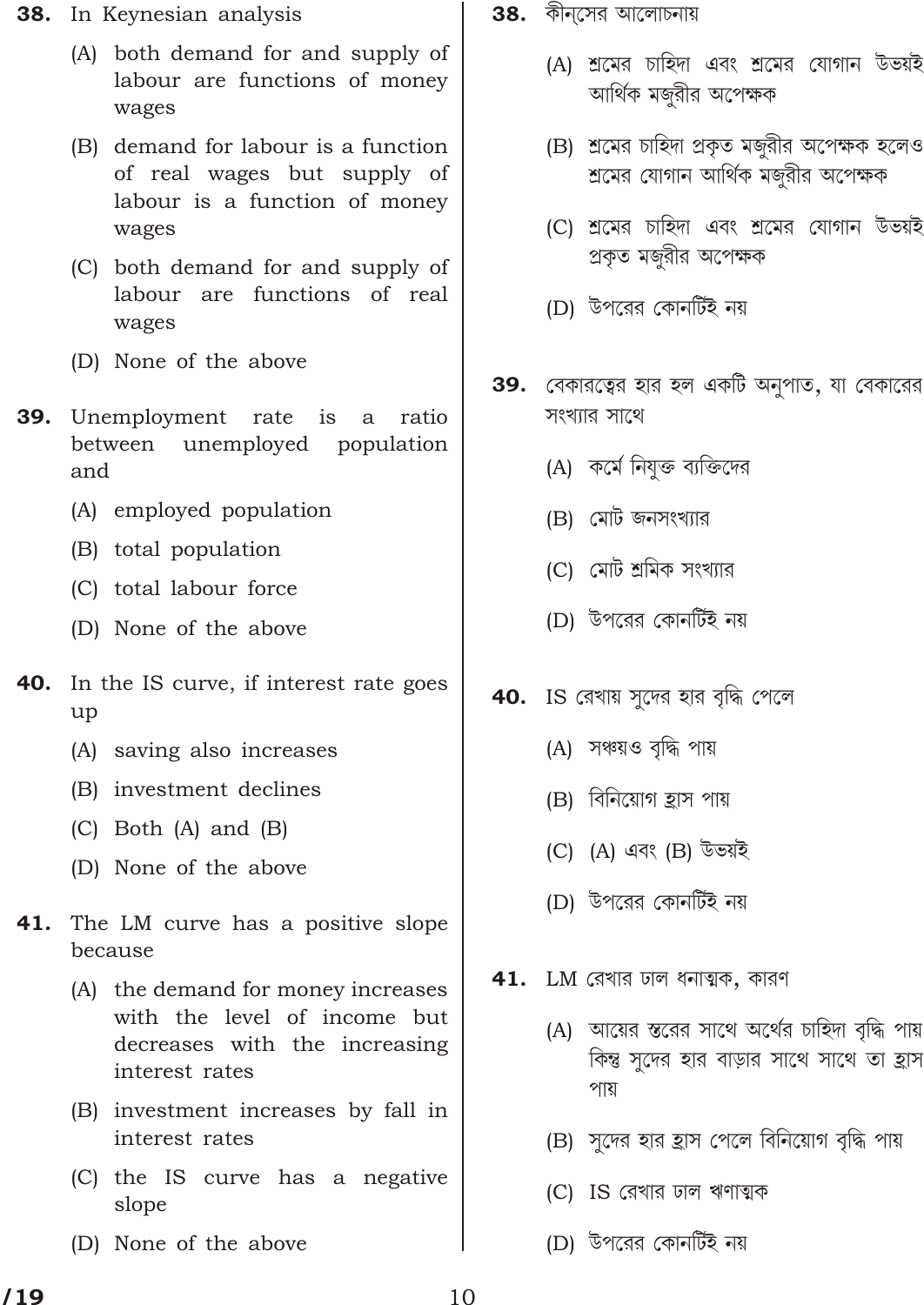- 42. The absolute income hypothesis suggests that consumption depends on
	- (A) past income
	- (B) current income
	- (C) expected income
	- (D) None of the above
- **43.** In an economy, the consumption function is 300 0 8Y. At what level of income saving is zero?
	- $(A)$  1500
	- $(B)$  1200
	- $(C)$  240
	- (D) None of the above
- Choose the correct relation where 44. APC and MPC have their usual meanings.
	- (A) In the short-run, APC rises as income rises
	- (B) In the long-run, APC > MPC
	- (C) In the short-run, MPC rises as income rises
	- (D) None of the above
- 45. In the Keynesian theory of investment, the capital stock rise if (Here MEC = Marginal Efficiency of Capital)
	- $(A)$  MEC = rate of interest
	- $(B)$  MEC  $>$  rate of interest
	- $(C)$  MEC < rate of interest
	- (D) None of the above
- 46. When the intrinsic value of money and its face value are equal, it is called
	- (A) token money
	- (B) fiat money
	- (C) standard money
	- (D) None of the above
- 42. চূড়ান্ত আয়তত্ত্ব অনুসারে ভোগব্যয় নির্ভর করে
	- (A) অতীত আয়ের ওপর
	- (B) বর্তমান আয়ের ওপর
	- (C) প্রত্যাশিত আয়ের ওপর
	- (D) উপরের কোনর্টিই নয়
- অৰ্থনীতিতে একটি 43. কোন ভোগ অপেক্ষক  $300$  0  $8Y$  হয়  $\mid$  কোন আয়ের স্তরে সঞ্চয়ের পরিমাণ শন্য হবে ?
	- $(A)$  1500
	- (B) 1200
	- $(C)$  240
	- (D) উপরের কোনর্টিই নয়
- যেখানে APC এবং MPC তাদের যথাযত অথ 44. নির্দেশ করে সেখানে সঠিক সম্বন্ধটি নির্বাচন কর।
	- (A) স্বল্পকালে আয় বাড়লে APC বাড়ে
	- $(B)$  দীৰ্ঘকালে APC > MPC
	- (C) স্বল্পকালে আয় বাড়লে MPC বাড়ে
	- (D) উপরের কোনটিই নয়
- 45. কীনসের বিনিয়োগ তত্ত্বে মলধন ভান্ডারের বৃদ্ধি ঘটে যদি (এখানে MEC = মূলধনের প্রান্তিক দক্ষতা)
	- (A) MEC = সুদের হার
	- $(B)$  MEC > সুদের হার
	- (C) MEC < সুদের হার
	- (D) উপরের কোনর্টিই নয়
- 46. যখন অৰ্থের অন্তৰ্নিহিত মূল্য এবং অৰ্থ হিসেবে এর মূল্য পরস্পর সমান হয়, তখন তাকে বলে
	- (A) টোকেন অর্থ
	- (B) ফিয়াট অৰ্থ
	- (C) প্ৰামানিক অৰ্থ
	- (D) উপরের কোনর্টিই নয়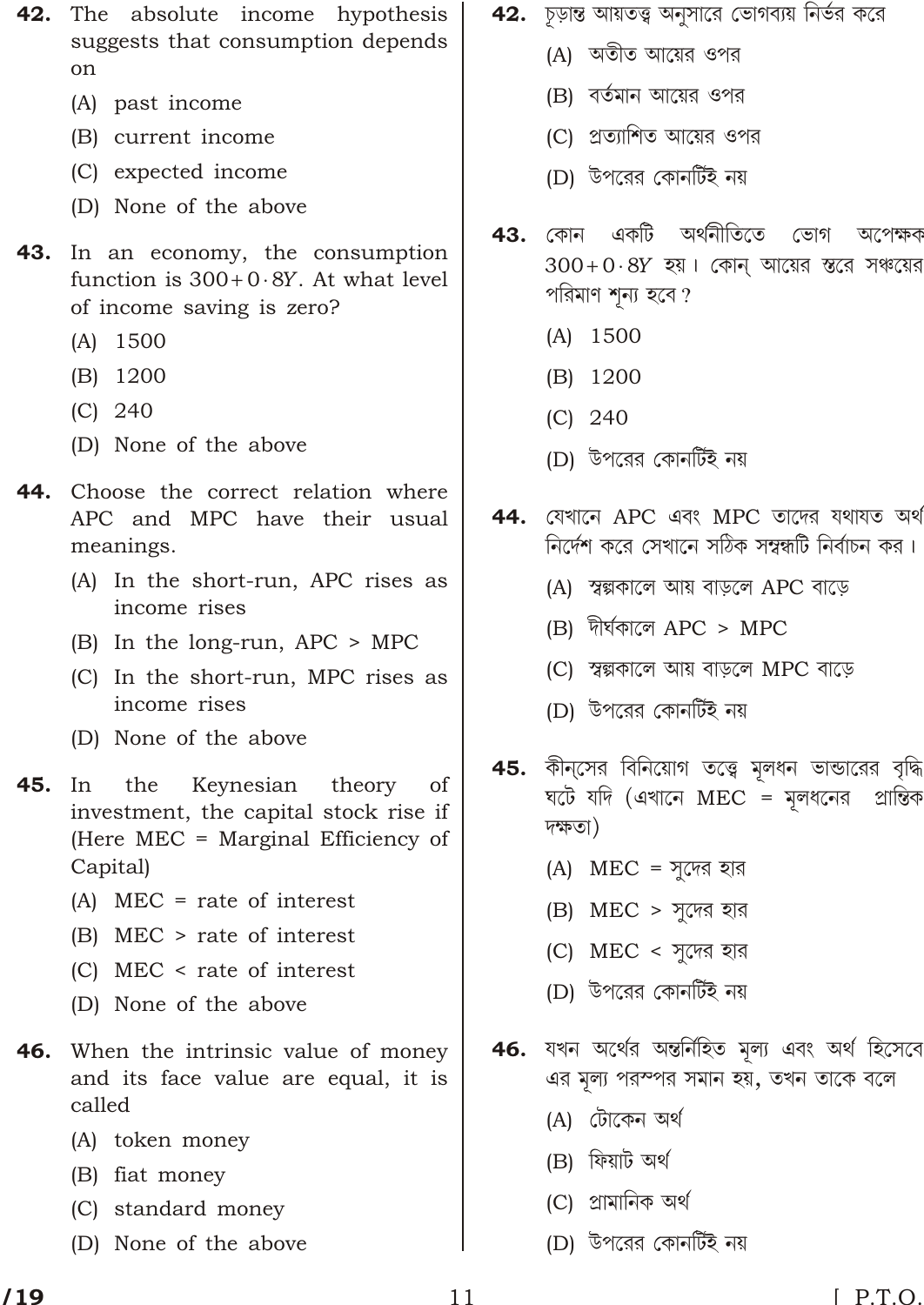- **47.** Which of the following would cause a bank to lose reserves?
	- (A) One of the bank's depositors pays out a cheque to a depositor of another bank
	- (B) One of the bank's depositors makes an Internet payment to another of its depositors
	- (C) The bank raises the interest rate it pays on deposits
	- (D) None of the above
- **48.** Who told that the quantity theory of money should be regarded as a theory of demand for money?
	- (A) M. Friedman
	- (B) J. M. Keynes
	- (C) Patinkin
	- (D) None of them
- "The theory of transaction demand 49. for money also depends on the rate of interest." It was put forwarded by
	- (A) Keynes and Pigou
	- (B) Baumol and Tobin
	- (C) Friedman and Fisher
	- (D) None of them
- The demand for money will fall, if 50.
	- (A) real GDP rises
	- (B) real interest rates rise
	- (C) people expect deflation soon
	- (D) None of the above
- $\bf 47.$  নীচের কোন বিষয়টি ব্যাঙ্কের সংরক্ষিত পরিমাণ কমিয়ে দেবে ?
	- (A) ব্যাঙ্কের একজন আমানতকারী অন্য ব্যাঙ্কের একজন আমানতকারীকে আর চেকের মাধ্যমে অৰ্থপ্ৰদান করলে
	- (B) ব্যাঙ্কের একজন আমানতকারী আর একজন আমানতকারীকে ইন্টারনেটের মাধ্যমে অথ প্রদান করলে
	- (C) ব্যাঙ্ক আমানতের ওপর যে সুদ প্রদান করে তার হার বাড়িয়ে দিলে
	- (D) উপরের কোনর্টিই নয়
- 48. কে বলেছিলেন যে অৰ্থের পরিমান তত্ত্বকে অর্থের চাহিদা তত্ত্ব হিসেবে বিচার করতে হবে?
	- (A) এম. ফ্রিড়ম্যান
	- (B) জে. এম. কীন্স
	- (C) প্যাটেনকিন্
	- (D) এঁদের কেউই নন
- "লেনদেন সংক্রান্ত অর্থের চাহিদা তত্ত্বটি সদের 49. হারের ওপরও নির্ভরশীল।'' এর প্রবক্তা হলেন
	- (A) কীন্স এবং পিগু
	- (B) বমল এবং টবিন
	- (C) ফ্রিড়ম্যান এবং ফিশার
	- (D) এঁদের কেউই নন
- 50. অর্থের চাহিদা হ্রাস পাবে, যদি
	- (A) প্ৰকৃত GDP বৃদ্ধি পায়
	- (B) প্রকৃত সুদের হার বৃদ্ধি পায়
	- (C) জনসাধারণ যদি আশা করে শীঘ্রই মুদ্রা সংকোচন ঘটবে
	- (D) উপরের কোনর্টিই নয়

12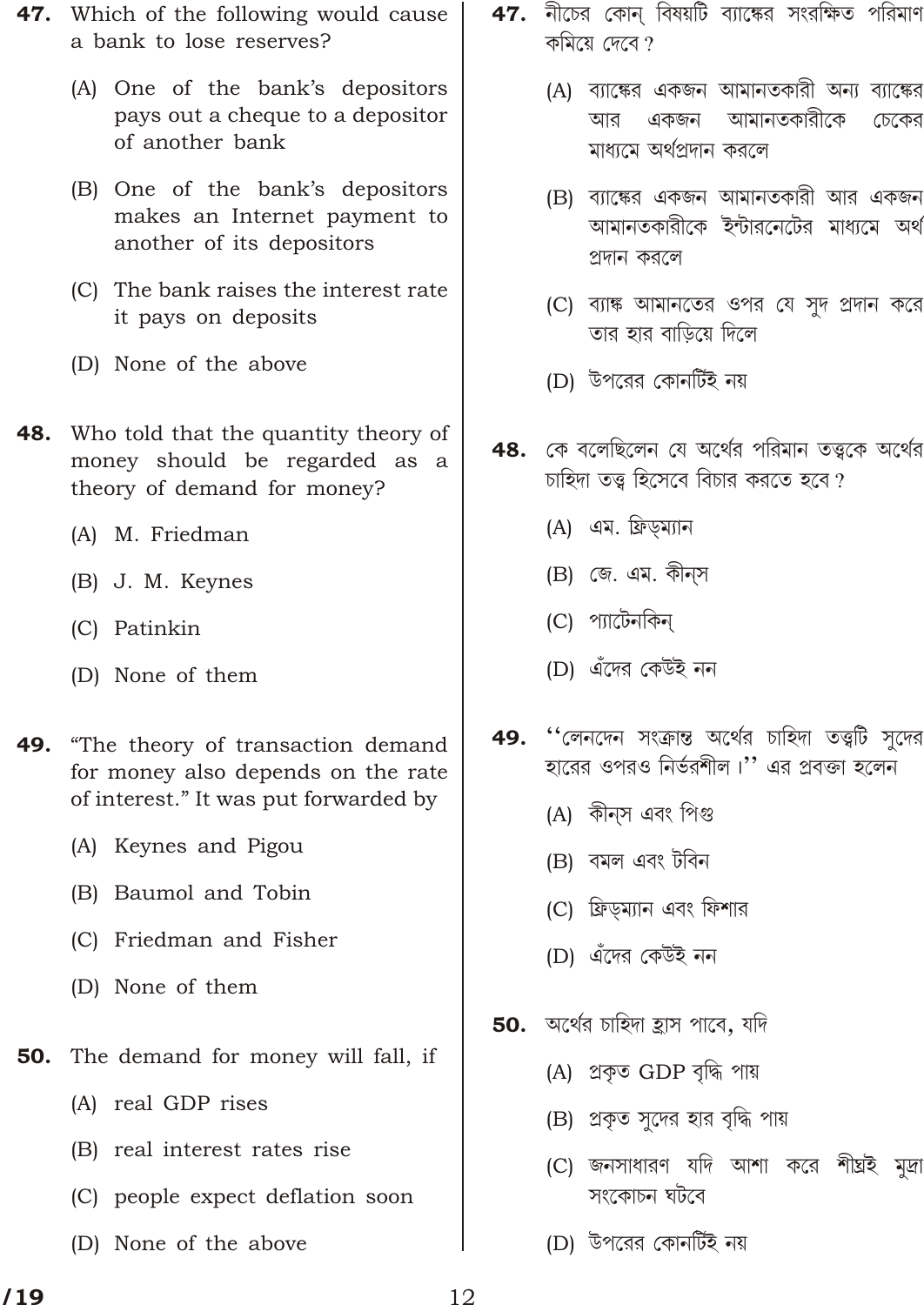- **51.** An increase in money supply causes
	- (A) interest rates to rise, investment spending to rise and aggregate demand to rise
	- (B) interest rates to fall, investment spending to fall and aggregate demand to fall
	- (C) interest rates to fall, investment spending to rise and aggregate demand to rise
	- (D) None of the above
- 52. High-powered money comprises
	- (A) currency held by public + cash reserves of bank
	- (B) total currency + total deposits
	- (C) currency held by public + demand and time deposits + cash reserves of bank
	- (D) None of the above
- **53.** Money supply  $M_3$  includes
	- (A)  $M_1$   $M_2$
	- (B)  $M_1$  + post office savings deposit
	- (C)  $M_1$  + net time deposits of bank
	- (D) None of the above
- 54. The reverse repo rate is
	- (A) lower than the repo rate
	- (B) equal to repo rate
	- (C) greater than the repo rate
	- (D) None of the above
- 55. Inflationary gap is defined as
	- (A) an excess of aggregate demand for money over aggregate supply of money
	- (B) an excess of aggregate demand for commodities over aggregate supply of commodities at full employment
	- $(C)$  an excess of savings over investment
	- (D) None of the above
- $\bf 51.$  অর্থের যোগান বৃদ্ধির ফলে
	- (A) সুদের হার বাড়ে, বিনিয়োগ ব্যয় বাড়ে এবং সামগ্ৰিক চাহিদা বাডে
	- (B) সুদের হার কমে, বিনিয়োগ ব্যয় কমে এবং সামগ্ৰিক চাহিদা কমে
	- (C) সুদের হার কমে, বিনিয়োগ ব্যয় বাড়ে এবং সামগ্ৰিক চাহিদা বাড়ে
	- (D) উপরের কোনর্টিই নয়
- উচ্চক্ষমতা সম্পন্ন অৰ্থে অন্তৰ্ভক্ত হল  $52.$ 
	- (A) জনসাধারণের কাছে থাকা মুদ্রা + ব্যাঙ্কের নগদ সংরক্ষণ
	- $(B)$  মোট মদ্ৰা + মোট আমানত
	- (C) জনসাধারণের কাছে থাকা মুদ্রা + চাহিদা এবং মেয়াদী আমানত + ব্যাঙ্কের নগদ সংরক্ষণ
	- (D) উপরের কোনর্টিই নয়
- 53. অর্থের যোগান  $M_3$ -এর অন্তর্গত হল
	- (A)  $M_1$   $M_2$
	- (B)  $M_1$  + ডাকঘরের সঞ্চয়ী আমানত
	- (C)  $M_1$  + ব্যাঙ্কের নীট মেয়াদী আমানত
	- (D) উপরের কোনর্টিই নয়
- $54.$  রিভার্স রেপো রেট
	- (A) রেপো রেট অপেক্ষা কম
	- (B) রেপো রেটের সমান
	- (C) রেপো রেট অপেক্ষা বেশী
	- (D) উপরের কোনর্টিই নয়
- 55. মুদ্ৰাস্ফীতিজনিত ফাঁক হল
	- (A) অর্থের সামগ্রিক যোগান অপেক্ষা অর্থের অতিরিক্ত সামগ্রিক চাহিদার পরিমাণ
	- (B) পূর্ণ কর্মসংস্থানের স্তরে দ্রব্যসামগ্রীর সামগ্রিক যোগান অপেক্ষা অতিরিক্ত সামগ্রিক চাহিদার পরিমাণ
	- (C) বিনিয়োগ অপেক্ষা অতিরিক্ত সঞ্চয়ের পরিমাণ
	- (D) উপরের কোনর্টিই নয়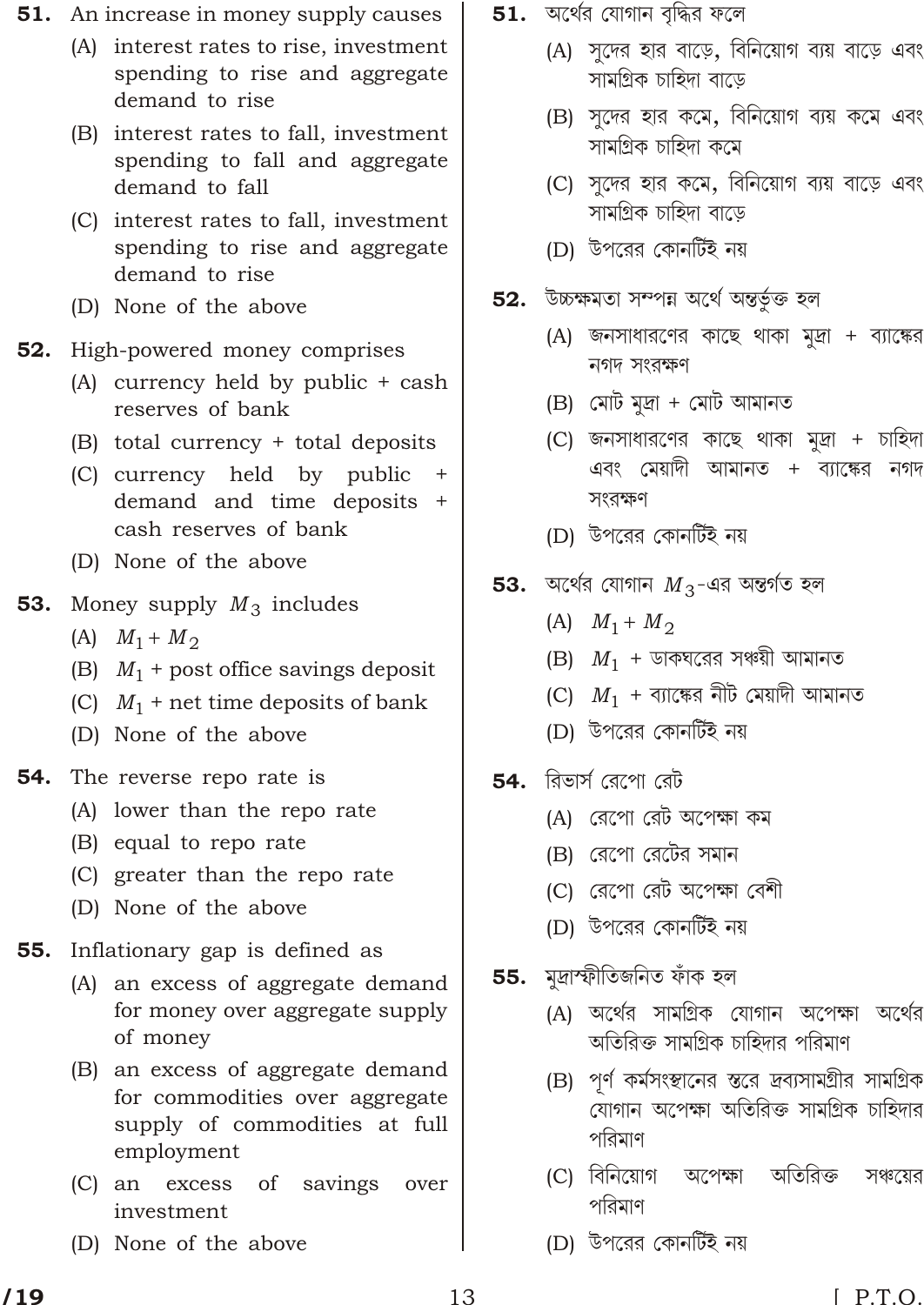- **56.** The Phillips curve describes the relationship between
	- (A) the unemployment rate and the inflation rate
	- (B) marginal tax rates and tax revenues
	- (C) inflation and production
	- (D) None of the above
- **57.** During recession, in order to stimulate aggregate demand, the objective of monetary policy is to influence
	- (A) inflation rate
	- (B) growth rate
	- (C) interest rate
	- (D) None of the above
- Which of the following has become a 58. prominent objective of monetary policy after the recent Global Financial Crisis?
	- (A) Economic growth
	- (B) Reduction in unemployment
	- (C) Inflation control
	- (D) None of the above
- among the following 59. Who is associated with the pure monetary theory of trade cycle?
	- (A) Hicks
	- (B) Hawtrey
	- (C) Samuelson
	- (D) None of them
- **56.** ফিলিপস রেখা যে দুটি বিষয়ের সম্পর্ক ব্যাখ্যা করে তা হল
	- (A) বেকারত্বের হার এবং মদ্রাস্ফীতির হার
	- (B) প্রান্তিক কর হার এবং কর রাজস্ব
	- (C) মদ্রাস্ফীতি এবং উৎপাদন
	- (D) উপরের কোনর্টিই নয়
- প্রাকমন্দার সময় সামগ্রিক চাহিদাকে উজ্জীবিত 57. করতে আর্থিক নীতির উদ্দেশ্য যে বিষয়কে প্ৰভাবিত করে তা হল
	- (A) মদ্রাস্ফীতির হার
	- (B) উন্নয়নের হার
	- (C) সুদের হার
	- (D) উপরের কোনর্টিই নয়
- সাম্প্রতিক বিশ্ব আর্থিক সংকটের পর নীচের কোন্ 58. বিষয়টিকে আর্থিক নীতিতে প্রাধান্য দেওয়া হয় ?
	- (A) অর্থনৈতিক প্রবৃদ্ধি
	- (B) কর্মহীনতার হ্রাস
	- (C) মদ্রাস্ফীতি নিয়ন্ত্রণ
	- (D) উপরের কোনর্টিই নয়
- 59. নীচের কে বাণিজ্য চক্রের বিশুদ্ধ আর্থিক তত্ত্বের সঙ্গে সম্পৰ্কিত ?
	- (A) হিকস
	- $(B)$  হট্রে
	- (C) স্যামুয়েলসন
	- (D) এঁদের কেউই নন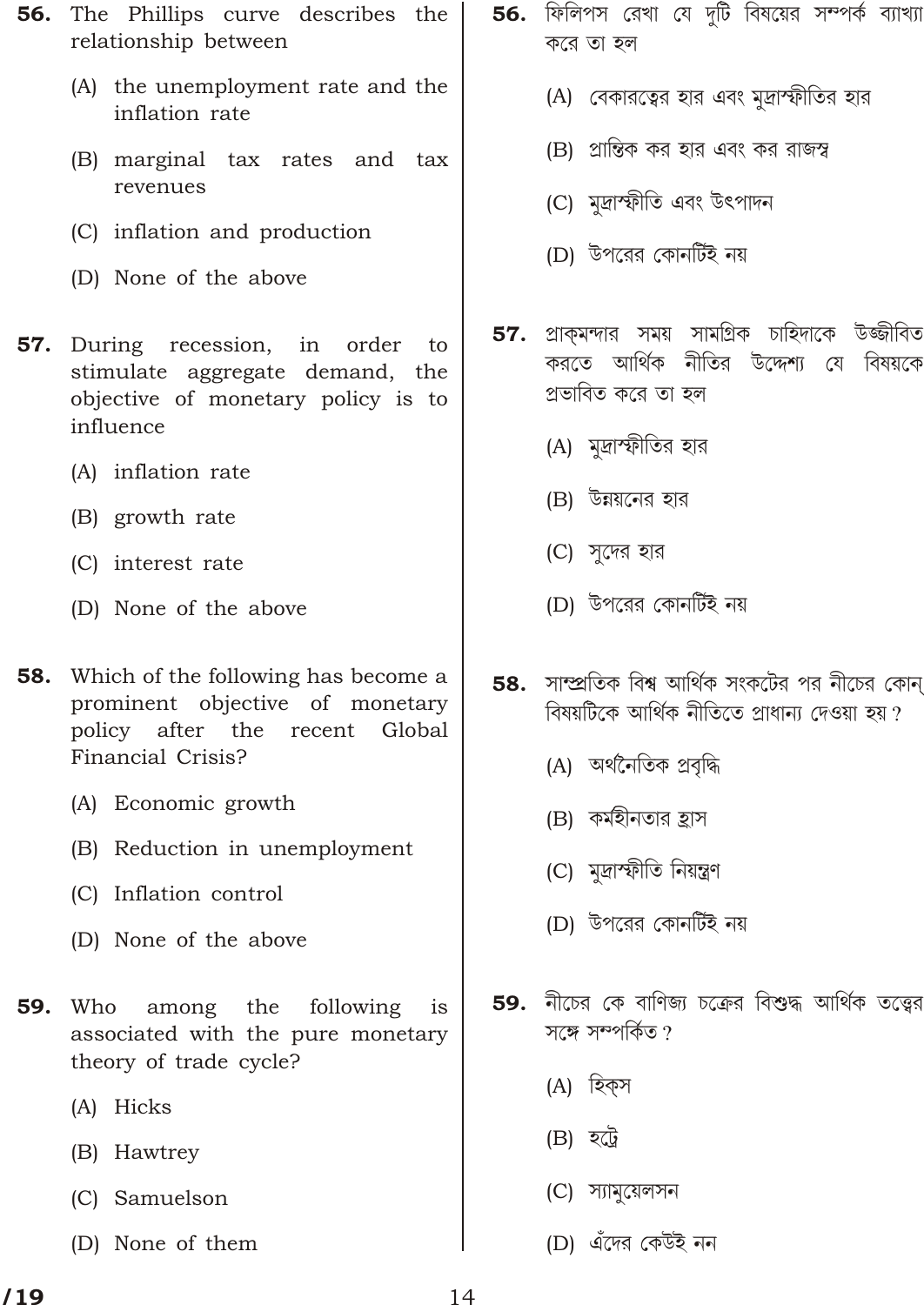- 60. The period of the business cycle in which real GDP is increasing, is called
	- $(A)$  peak
	- (B) recession
	- (C) expansion
	- (D) None of the above
- 61. "If a country has got absolute cost" advantage in respect of both the products, trade cannot take place between them." Who among the following said this?
	- (A) Adam Smith
	- (B) David Ricardo
	- $(C)$  Both  $(A)$  and  $(B)$
	- (D) None of them
- 62. The necessary and sufficient condition for trade between two countries is
	- (A) difference of labour cost
	- (B) difference of comparative cost
	- (C) difference of absolute cost
	- (D) None of the above
- **63.** Comparative advantage in Ricardo's international trade theory arises due to
	- (A) labour cost differences
	- (B) differences in factor endowment
	- (C) factor abundance defined in terms of factor prices
	- (D) None of the above
- 60. বাণিজ্য চক্রের যে সময়ে স্থূল অন্তর্দেশীয় উৎপাদন বৃদ্ধি পেতে থাকে, তাকে বলা হয়
	- (A) চূড়ান্ত পর্যায়
	- (B) প্ৰাক্মন্দাবস্থা
	- (C) সম্প্রসারণ
	- (D) উপরের কোনর্টিই নয়
- 61. "কোন একটি দেশ যদি দুটি দ্রব্যের ক্ষেত্রেই চূড়ান্ত ব্যয় সুবিধা ভোগ করে তাহলে আন্তর্জাতিক বাণিজ্য সংঘটিত হতে পারে না।'' নীচের কে এই কথাটি বলেছিলেন ?
	- (A) আডাম স্মিথ
	- (B) ডেভিড রিকার্ডো
	- (C) (A) এবং (B) উভয়ই
	- (D) এঁদের কেউই নন
- 62. দটি দেশের মধ্যে বাণিজ্য সংঘটিত হওয়ার প্ৰয়োজনীয় এবং যথেষ্ট শৰ্ত হল
	- (A) শ্রম-ব্যয়ের পার্থক্য
	- (B) আপেক্ষিক ব্যয়ের পার্থক্য
	- (C) চূড়ান্ত ব্যয়ের পার্থক্য
	- (D) উপরের কোনর্টিই নয়
- 63. রিকার্ডোর আন্তর্জাতিক বাণিজ্য তত্ত্বে তুলনামূলক সবিধার কারণ হল
	- (A) শ্রম-ব্যয়ের পার্থক্য
	- (B) উপকরণের প্রাপ্ত পরিমানের পার্থক্য
	- (C) উপকরণ দামে ব্যাখ্যা করা উপাদানের প্রাচর্য্য
	- (D) উপরের কোনর্টিই নয়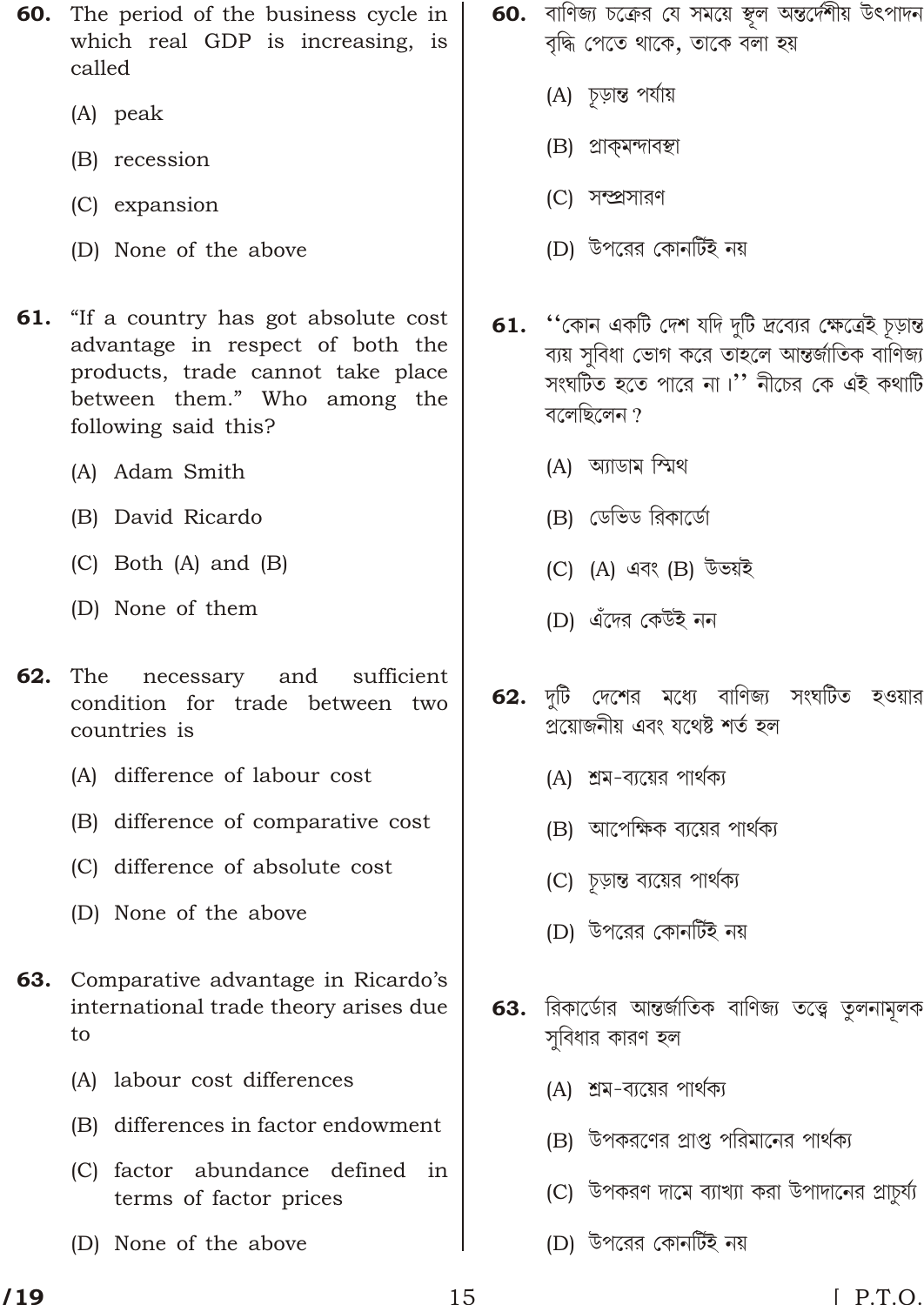- **64.** Which of the following conditions is not assumed by the factor-price equalization theorem?
	- (A) The countries are characterized by different factor endowments
	- (B) The industries are characterized by different factor intensities
	- (C) The countries are characterized different  $\mathbf{b}$ production functions
	- (D) None of the above
- 65. The opportunity cost curve assumes that
	- (A) labour is the only factor of production
	- (B) the price or cost of a commodity can be inferred from its labour content
	- (C) labour is homogeneous
	- (D) None of the above
- 66. Which of the following is not taken as a gains from international trade?
	- (A) Cheaper availability of goods
	- (B) Protection of domestic industry
	- (C) Increase in income and consumption
	- (D) None of the above
- 67. The Prebisch-Singer thesis on international trade implies that
	- (A) the developing countries have constantly suffered a deficit in their balance of trade
	- (B) the developed countries export capital goods to the developing countries
	- $(C)$  there steady has been a deterioration in the terms of trade of developing countries
	- (D) None of the above
- $64.$  নীচের কোনটি উপকরণ মূল্যের সমানাধিকরণ উপপাদ্যের একটি অনুমান নয়?
	- (A) দুটি দেশে উপকরণের প্রাচুর্য্যতায় ভিন্নতা বৰ্তমান
	- (B) বিভিন্ন শিল্পে উপকরণের নিবিড়তায় পার্থক্য বৰ্তমান
	- (C) দেশগুলির উৎপাদন অপেক্ষকে পার্থক্য দেখা যায়
	- (D) উপরের কোনর্টিই নয়
- 65. সুযোগ ব্যয় রেখা অনুমান করে যে
	- (A) শ্রম উৎপাদনের একমাত্র উপকরণ
	- (B) কোন একটি *দ্রব্যে*র দাম বা ব্যয় কত তা শ্রমের পরিমাণের ভিত্তিতে নির্ধারণ করা যায়
	- (C) সকল শ্ৰম সমজাতীয়
	- (D) উপরের কোনর্টিই নয়
- 66. নীচের কোনটিকে আন্তর্জাতিক বাণিজ্য থেকে লাভ হিসেবে ধরা হয় **না** ?
	- (A) সন্তাদামে দ্রব্যসামগ্রীর প্রাপ্তি
	- (B) অন্তর্দেশীয় শিল্পের নিরাপত্তা প্রদান
	- (C) আয় এবং ভোগের বৃদ্ধি
	- (D) উপরের কোনর্টিই নয়
- আন্তর্জাতিক বাণিজ্যে প্রেবিশ-সিঙ্গারের উপপাদ্য 67. অনুসারে
	- (A) উন্নয়নশীল দেশগুলির লেনদেন বাণিজ্যে স্থায়ী ঘাটতির উদ্ভব হয়
	- (B) উন্নত দেশগুলি উন্নয়নশীল দেশগুলিতে মুলধনীদ্রব্য রপ্তানি করে
	- (C) উন্নয়নশীল দেশগুলির বাণিজ্য শর্তে স্থায়ী অবনতির সৃষ্টি হয়
	- (D) উপরের কোনর্টিই নয়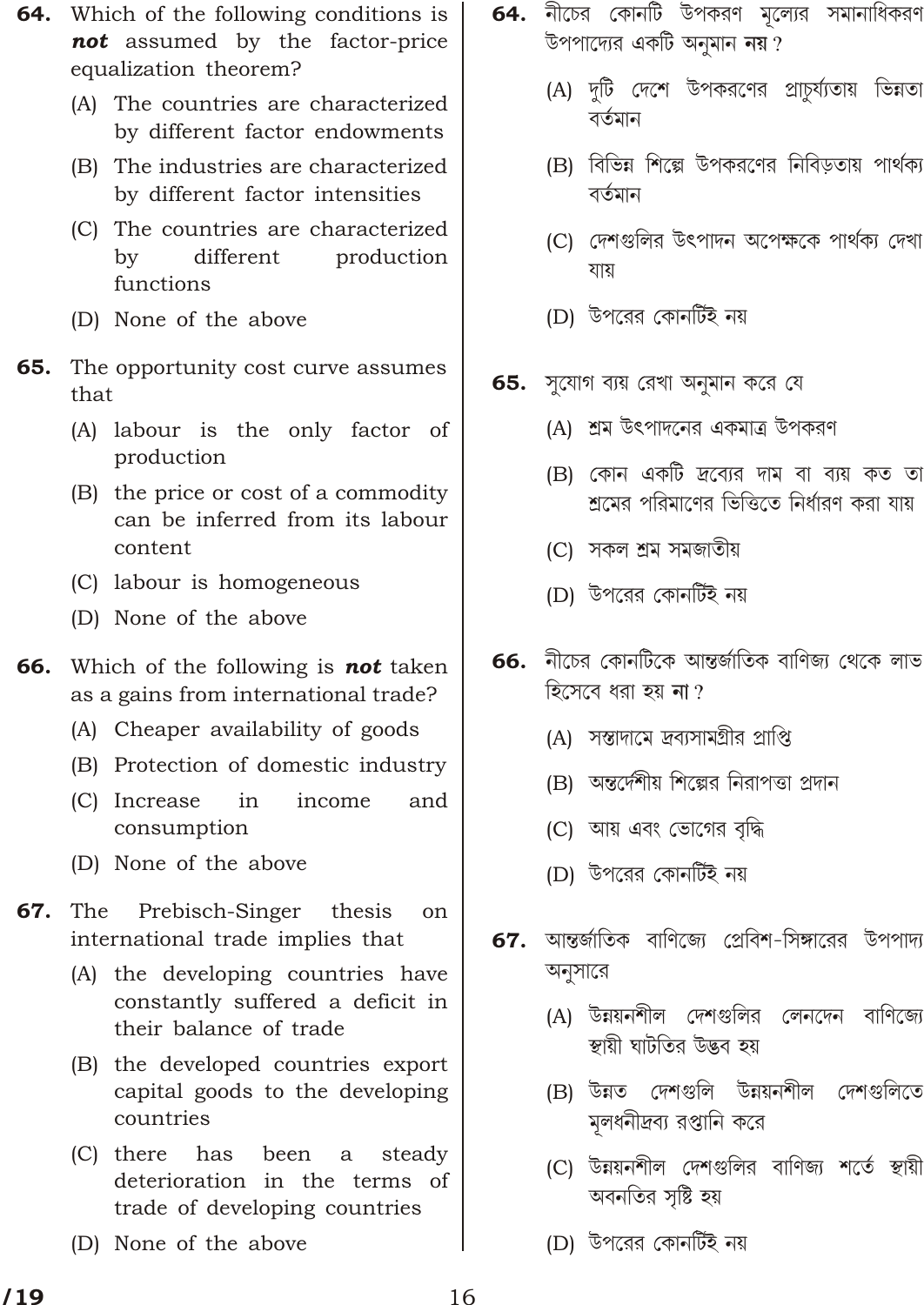- The concept of immiserizing growth 68. was put forwarded by
	- (A) Jagdish Bhagwati
	- (B) Raul Prebisch
	- (C) Hans Singer
	- (D) None of them
- Which of the following is **not** a type 69. of terms of trade?
	- (A) Net barter terms of trade
	- (B) Direct taxes terms of trade
	- (C) Real costs terms of trade
	- (D) None of the above
- **70.** Which one of the following is **not** a demerit of protection?
	- (A) It limits the choice of consumers
	- (B) It reduces the volume of foreign trade
	- (C) It protects domestic industry
	- (D) None of the above
- 71. Which of the following is a non-tariff barrier?
	- (A) Transit duties
	- (B) Foreign exchange regulations
	- (C) Customs duties
	- (D) None of the above
- 72. The devaluation of a currency is likely to improve the balance of payments of a country, if
	- (A) elasticity of demand for exports elasticity of demand for  $+$ imports is greater than one
	- (B) elasticity of demand for exports is less than one
	- (C) elasticity of demand for imports is greater than one
	- (D) None of the above
- 68. দারিদ্রবর্ধক প্রবৃদ্ধি ধারণাটির প্রবক্তা হলেন
	- (A) জগদীশ ভগবতী
	- (B) রাউল প্রেবিশ
	- (C) হ্যানস সিঙ্গার
	- (D) এঁদের কেউই নন
- নীচের কোনটি বাণিজ্য শর্তের একটি রূপ **নয়** ? 69.
	- $(A)$  নীট বিনিময় বাণিজ্য শর্ত
	- (B) প্রত্যক্ষ কর বাণিজ্য শর্ত
	- (C) বাস্তব ব্যয় বাণিজ্য শর্ত
	- (D) উপরের কোনর্টিই নয়
- **70.** নীচের কোনটি সংরক্ষণের একটি ক্রটি **নয়** ?
	- (A) এটি ভোক্তার পছন্দকে সীমিত করে
	- (B) এটি বৈদেশিক বাণিজ্যের পরিমাণ কমিয়ে দেয়
	- (C) এটি দেশীয় শিল্পের সংরক্ষণ করে
	- (D) উপরের কোনর্টিই নয়
- $71.$  নীচের কোনটি শুক্ষবিহীন বাধা ?
	- (A) দেশের অভ্যন্তরে পণ্য চলাচলের ওপর কর
	- (B) বৈদেশিক মুদ্ৰা নিয়ন্ত্ৰণ
	- (C) আমদানি-রপ্তানি শুল্ক
	- (D) উপরের কোনর্টিই নয়
- ${\bf 72.}$  মুদ্রার অবমুল্যায়ন কোন একটি দেশের লেনদেন উদ্বত্ত উন্নত করতে পারে, যদি
	- $(A)$  চাহিদার রপ্তানিগত স্থিতিস্থাপকতা + চাহিদার আমদানিগত স্থিতিস্থাপকতার মান এক অপেক্ষা বেশী হয়
	- (B) চাহিদার রপ্তানিগত স্থিতিস্থাপকতার মান এক অপেক্ষা কম হয়
	- (C) চাহিদার আমদানিগত স্থিতিস্থাপকতার মান এক অপেক্ষা বেশী হয়
	- (D) উপরের কোনর্টিই নয়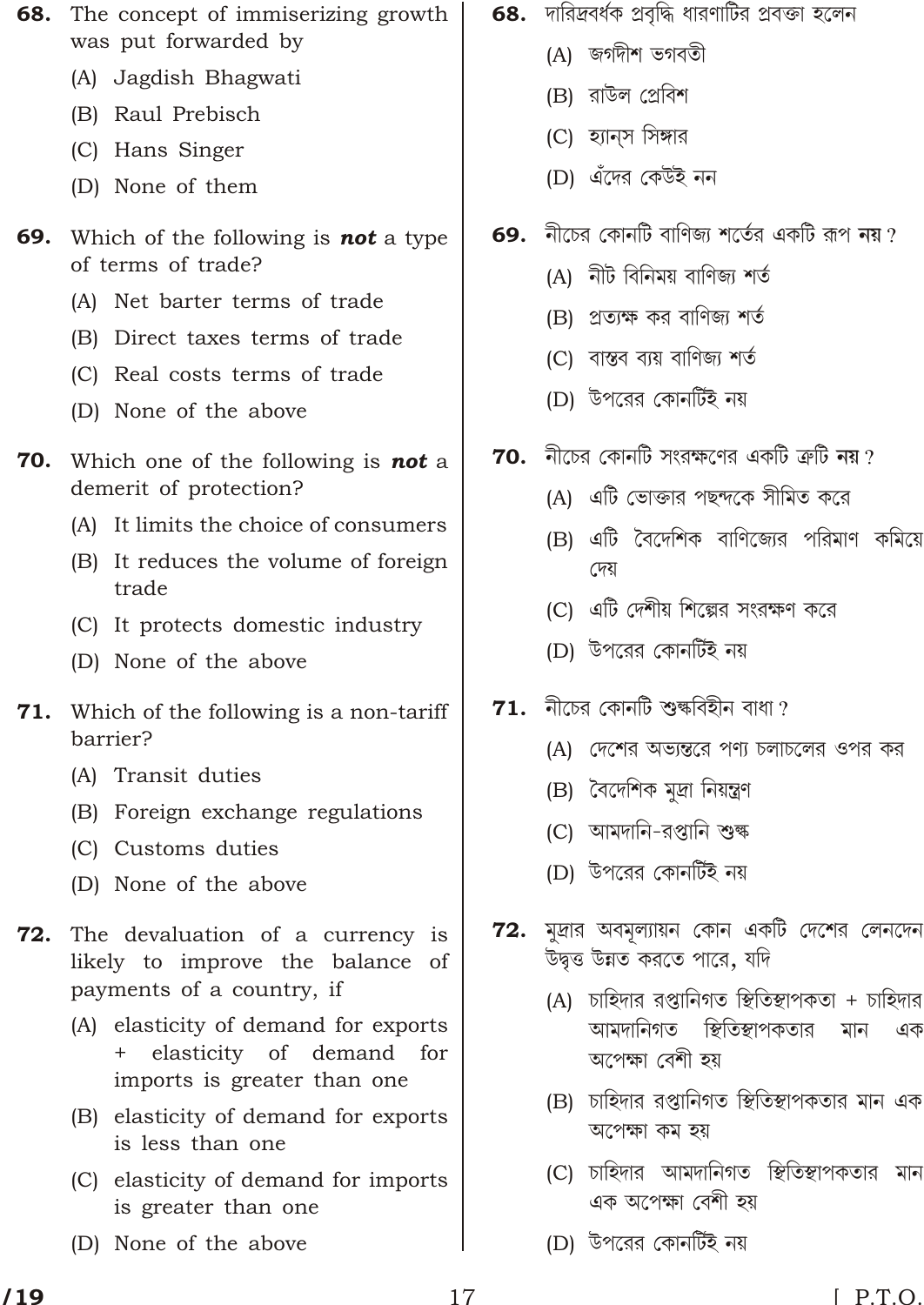- **73.** The term 'paper gold' means
	- (A) Special Drawing Rights (SDR) of the IMF
	- (B) deficit financing
	- (C) currencies still on gold standard
	- (D) None of the above
- **74.** Which of the following factors is to be considered to calculate the balance of payments (BoP) of a country?
	- (A) Current Account
	- (B) Changes in the foreign exchange reserves
	- (C) Errors and omissions
	- (D) All of the above
- Which of the following is **not** stated 75. as the purpose of International Monetary Fund?
	- (A) To help in the development of the less developed countries
	- $(B)$  To promote international monetary cooperation
	- (C) To facilitate the expansion and balanced growth of international trade
	- (D) None of the above
- The concept of public finance is 76. similar to that of
	- (A) private finance
	- (B) corporate finance
	- $(C)$  Both  $(A)$  and  $(B)$
	- (D) None of the above
- 'কাগজী সোনা' নামক শব্দের অর্থ হল 73.
	- অধিকার (A) IMF-এর বিশেষ উত্তোলনের  $(SDR)$
	- (B) ঘাটতি ব্যয়
	- (C) যেসব মূদ্রা এখনো স্বর্ণমানের অধীন
	- (D) উপরের কোনর্টিই নয়
- $74.$  কোন একটি দেশের লেনদেন উদ্বত্তের হিসেবে নীচের কোন বিষয়টি বিবেচনা করা হয়?
	- (A) চলতি হিসাব
	- (B) বৈদেশিক মুদ্রা সংরক্ষণে পরিবর্তন
	- (C) ভুল এবং বিচ্যুতিসমূহ
	- (D) উপরের সবগুলি
- $75.$  নীচের কোনটি আন্তর্জাতিক মুদ্রা ভান্ডারের উদ্দেশ্য হিসেবে উল্লিখিত নয়?
	- (A) স্বল্প উন্নত দেশের উন্নয়নে সহায়তা করা
	- (B) আন্তৰ্জাতিক আৰ্থিক সহযোগিতাকে উন্নত করা
	- (C) আন্তর্জাতিক বাণিজ্যের প্ৰবৃদ্ধিতে সুষম সহায়তা করা
	- (D) উপরের কোনর্টিই নয়
- **76.** রাষ্ট্রীয় অর্থনীতির ধারণার সঙ্গে সামঞ্জস্যপূর্ণ ধারণা হল
	- (A) ব্যক্তিগত অৰ্থনীতি
	- (B) যৌথ অৰ্থনীতি
	- (C) (A) এবং (B) উভয়ই
	- (D) উপরের কোনর্টিই নয়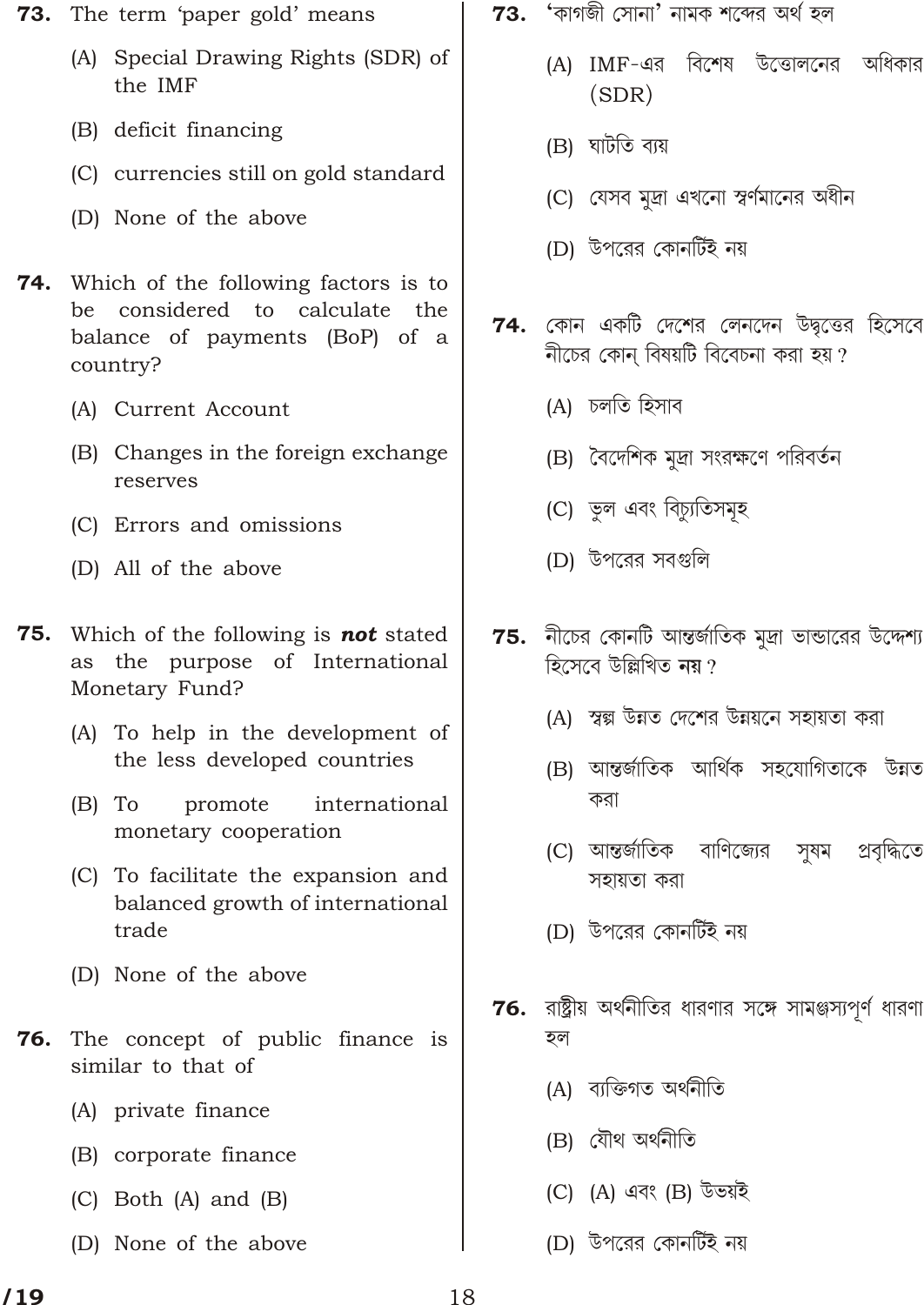- 77. The fundamental principles of public finance rest heavily on the contributions of
	- (A) Dalton
	- (B) Pigou
	- (C) neither Dalton nor Pigou
	- (D) both Dalton and Pigou
- 78. The basic principle to be followed by a State in managing its finance is
	- (A) employment principle
	- (B) foreign trade principle
	- (C) stabilization principle
	- (D) None of the above
- 79. The role of a State in public finance includes
	- (A) allocation
	- (B) distribution
	- (C) stabilization
	- (D) All of the above
- Capital expenditure of a government 80. includes
	- (A) expenditure for constructing roads
	- of (B) expenditure for payment salary to engineers
	- (C) expenditure for payment of salary to workers
	- (D) All of the above
- In case of indirect tax 81.
	- (A) impact and incidence of tax fall on same person
	- (B) shifting of tax burden is not possible
	- (C) impact and incidence of tax fall on different persons
	- (D) None of the above
- $77.$  রাষ্ট্রীয় অর্থনীতির মৌলিক ধারণাগুলির পিছনে যাঁদের অবদান আছে, তাঁরা হলেন
	- (A) ডালটন
	- $(B)$  পিগু
	- (C) ডালটন বা পিগু কেউই নন
	- (D) ডালটন ও পিগু উভয়ই
- রাষ্ট্রীয় অর্থনীতি ব্যবস্থাপনার জন্য রাষ্ট্রকে যে 78. মুলনীতি গ্ৰহণ করতে হয় তা হল
	- (A) নিয়োগ নীতি
	- (B) বৈদেশিক বাণিজ্য নীতি
	- (C) স্থিতাবস্থা-নিৰ্ধারণ নীতি
	- (D) উপরের কোনর্টিই নয়
- **79.** রাষ্ট্রীয় অর্থনীতিতে রাষ্ট্রের ভূমিকার অন্তর্ভুক্ত বিষয় হল
	- (A) চিহ্নিতকরণ
	- $(B)$  বন্টন
	- (C) স্থিতাবম্বা-নিৰ্ধারণ
	- (D) উপরের সবগুলি
- 80. সরকারের মূলধনখাতে ব্যয়ের মধ্যে অন্তর্ভুক্ত থাকে
	- (A) সডক নির্মাণসংক্রান্ত ব্যয়
	- (B) প্রকৌশলীদের বেতন বাবদ ব্যয়
	- (C) কর্মীদের বেতন বাবদ ব্যয়
	- (D) উপরের সবগুলি
- 81. পরোক্ষ করের ক্ষেত্রে
	- (A) করঘাত ও করপাত একই ব্যক্তিতে বর্তায়
	- (B) করের বোঝা অন্যের উপর চাপানো যায় না
	- (C) করঘাত ও করপাত ভিন্ন ব্যক্তিতে বর্তায়
	- (D) উপরের কোনর্টিই নয়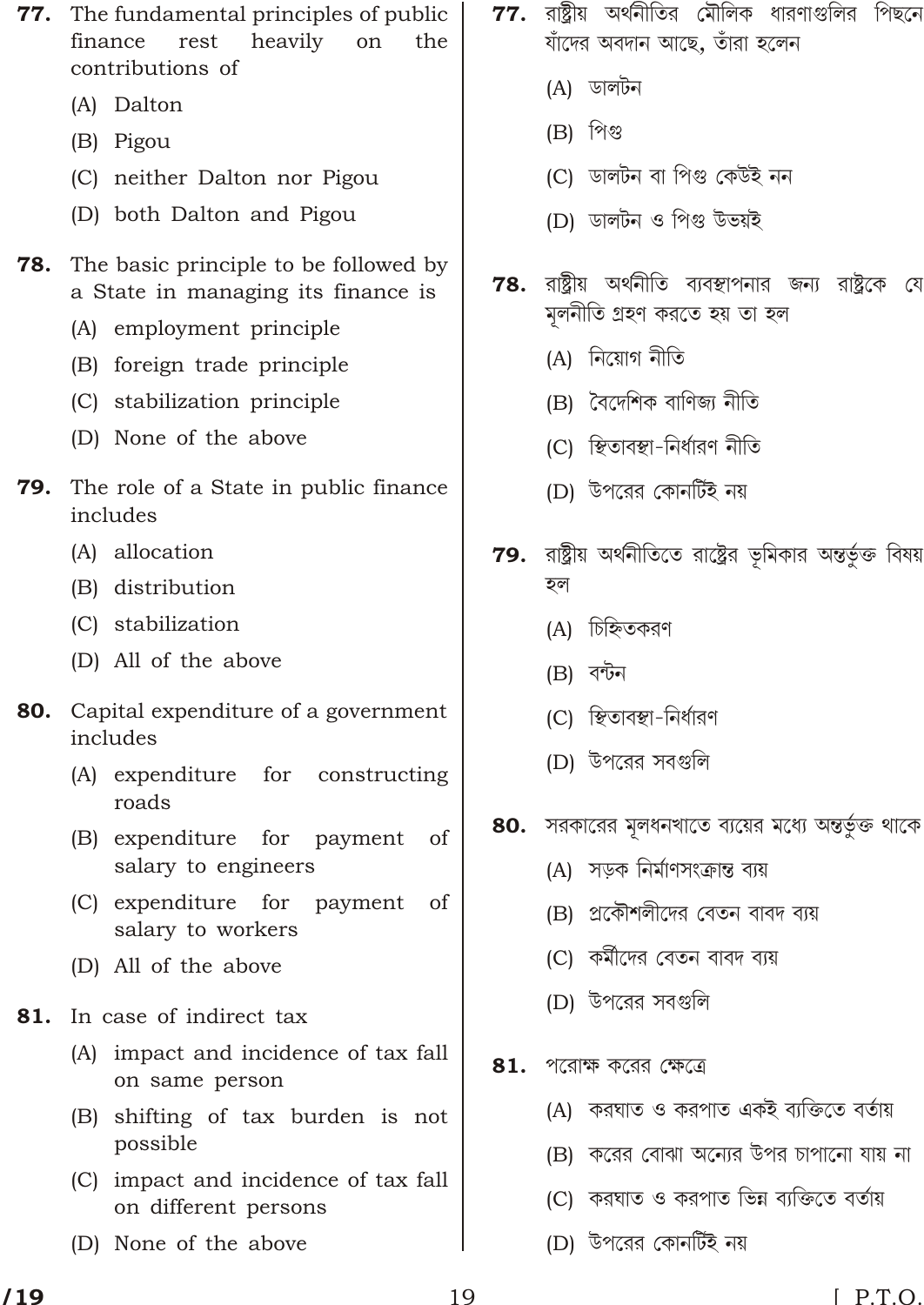- The basis to measure elasticity of 82. tax is
	- (A) tax rate
	- (B) tax base
	- (C) either tax rate or tax base
	- (D) None of the above
- **83.** Index to determine ability to pay taxes includes
	- (A) income
	- (B) consumption expenditure
	- (C) property
	- (D) All of the above
- 84. Which one of the following canons of taxation are **not** prescribed by Adam Smith?
	- (A) Simplicity and elasticity
	- (B) Economy and convenience
	- (C) Equality and certainty
	- (D) All of the above
- Goods and Services Tax is 85. an extended form of
	- (A) entertainment tax
	- (B) income tax
	- (C) wealth tax
	- (D) value-added tax
- 86. Peacock-Wiseman hypothesis is related to
	- (A) public goods
	- (B) private expenditure
	- (C) private goods
	- (D) public expenditure
- 82. করের স্থিতিস্থাপকতা পরিমাপের ভিত্তি হল
	- $(A)$  কর হার
	- (B) কর আওতার্ভুক্তি
	- (C) কর হার বা কর আওতাভক্তি
	- (D) উপরের কোনর্টিই নয়
- কর প্রদানের ক্ষমতা নির্ধারণের সূচকের অন্তর্ভুক্ত 83. থাকে
	- (A) আয়
	- (B) ভোগব্যয়
	- (C) সম্পত্তি
	- (D) উপরের সবগুলি
- 84. কর সংগ্রহের নিম্নলিখিত কোন্ নীতিসমূহ অ্যাডাম স্মিথ প্ৰদত্ত নয়?
	- (A) সরলতা ও স্থিতিস্থাপকতা
	- (B) ব্যয়সাপেক্ষতা ও সুগমতা
	- (C) সমতা ও নিশ্চয়তা
	- (D) উপরের সবগুলি
- পণ্য ও পরিষেবা করের প্রসারিত রূপ হল 85.
	- (A) প্রমোদ কর
	- $(B)$  আয় কর
	- (C) সম্পদ কর
	- (D) মূল্যযুক্ত কর
- পীকক-ওয়াইজমান প্রকল্পটি যার সঙ্গে সম্পর্কিত 86. সেটি হল
	- (A) গণদ্রব্য
	- (B) ব্যক্তিগত ব্যয়
	- (C) ব্যক্তিগত দ্ৰব্য
	- (D) সরকারি ব্যয়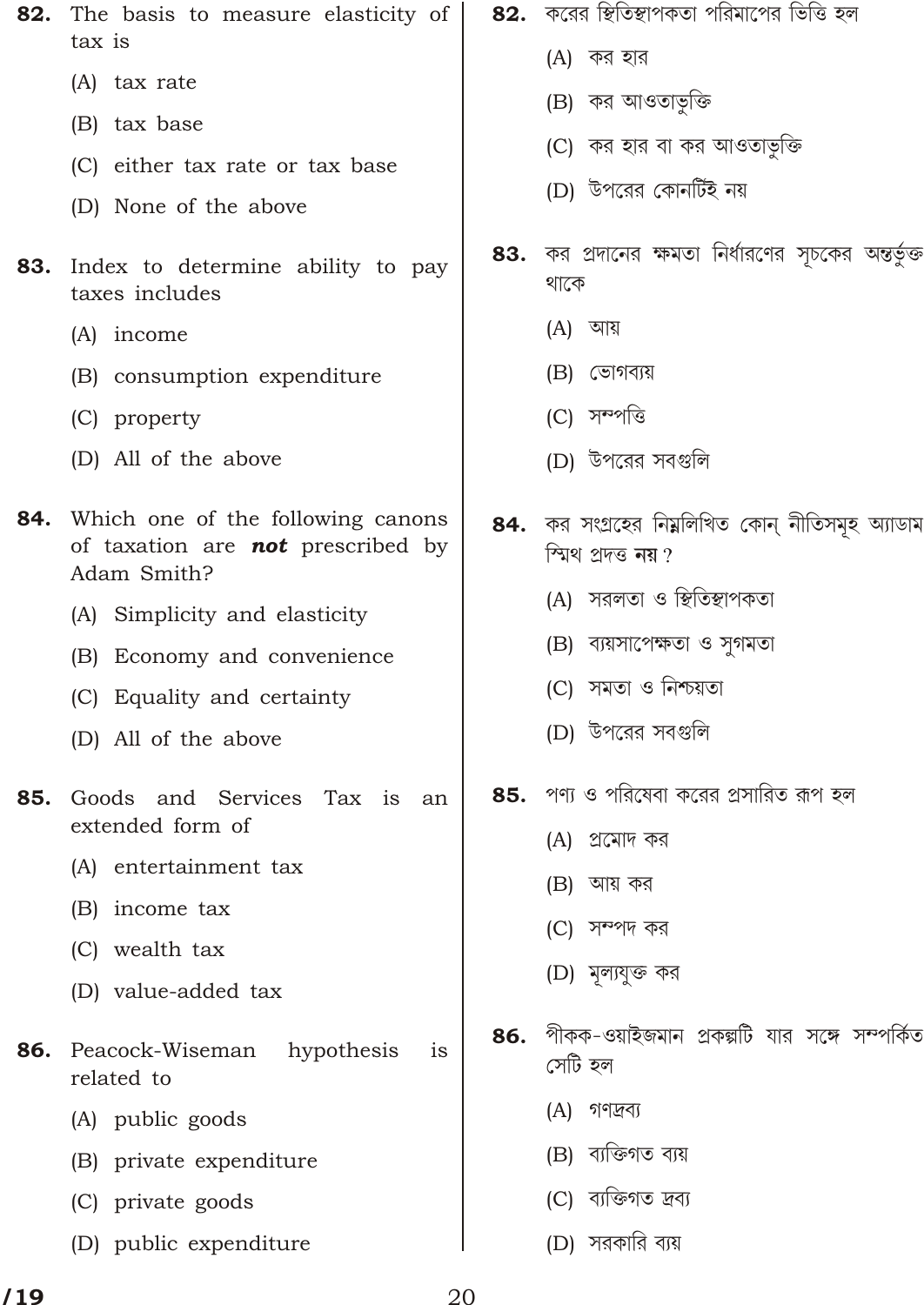- 87. Public expenditure can give rise to inflationary pressure when that is
	- (A) rising effective demand
	- (B) full employment
	- (C) accelerating capital accumulation
	- (D) All of the above
- Present-day public debt will put a 88. burden on future generation when
	- (A) present saving is not reduced
	- (B) present productive capacity remain unaltered
	- (C) debts are raised externally
	- (D) All of the above
- Instruments of fiscal policy includes 89.
	- (A) changes in tax rates
	- (B) changes in tax base
	- (C) changes in government expenditure
	- (D) All of the above
- 90. The value of balanced budget multiplier
	- (A) equals unity
	- (B) equals zero
	- (C) Both (A) and (B)
	- (D) None of the above
- 91. Indicators of economic growth and economic development are similar except the concept
	- (A) growth in national income
	- (B) growth in per capita income
	- (C) structural change
	- (D) All of the above
- 87. সরকারি ব্যয় মুদ্রাস্ফীতিজনিত চাপ বাড়াতে পারে যখন
	- (A) কাৰ্যকরী চাহিদা বাডছে
	- (B) পূর্ণ-নিয়োগ বর্তমান
	- (C) মলধন সঞ্চিতি ত্বরান্বিত অবস্থায় আছে
	- (D) উপরের সবগুলি
- বর্তমান সরকারি ঋণ ভবিষ্যৎ প্রজন্মের উপর বোঝা 88. হয়ে দাঁডাবে যখন
	- (A) বর্তমান সঞ্চয় হ্রাসপ্রাপ্ত হয় না
	- (B) উৎপাদন ক্ষমতা অপরিবর্তিত থাকে
	- (C) সরকারি ঋণের প্রকৃতি বহির্দেশীয়
	- (D) উপরের সবগুলি
- 89. রাজকোশসংক্রান্ত নীতির মধ্যে অন্তর্ভুক্ত
	- (A) কর হারের পরিবর্তন
	- (B) কর ভিত্তির পরিবর্তন
	- (C) সরকারি ব্যয়ের পরিবর্তন
	- (D) উপরের সবগুলি
- সমতাসম্পন্ন বাজেট গুণকের মান 90.
	- (A) এককের সমান
	- (B) শন্যের সমান
	- (C) (A) এবং (B) উভয়ই
	- (D) উপরের কোনর্টিই নয়
- $\mathbf{91}$ ় অর্থনৈতিক প্রসার ও অর্থনৈতিক উন্নয়নের সূচকসমূহ একই শুধুমাত্র নীচের কোন্ সূচকটি ছাডা ?
	- (A) জাতীয় আয় বৃদ্ধি
	- (B) মাথাপিছ আয় বৃদ্ধি
	- (C) গঠনগত পরিবর্তন
	- (D) উপরের সবগুলি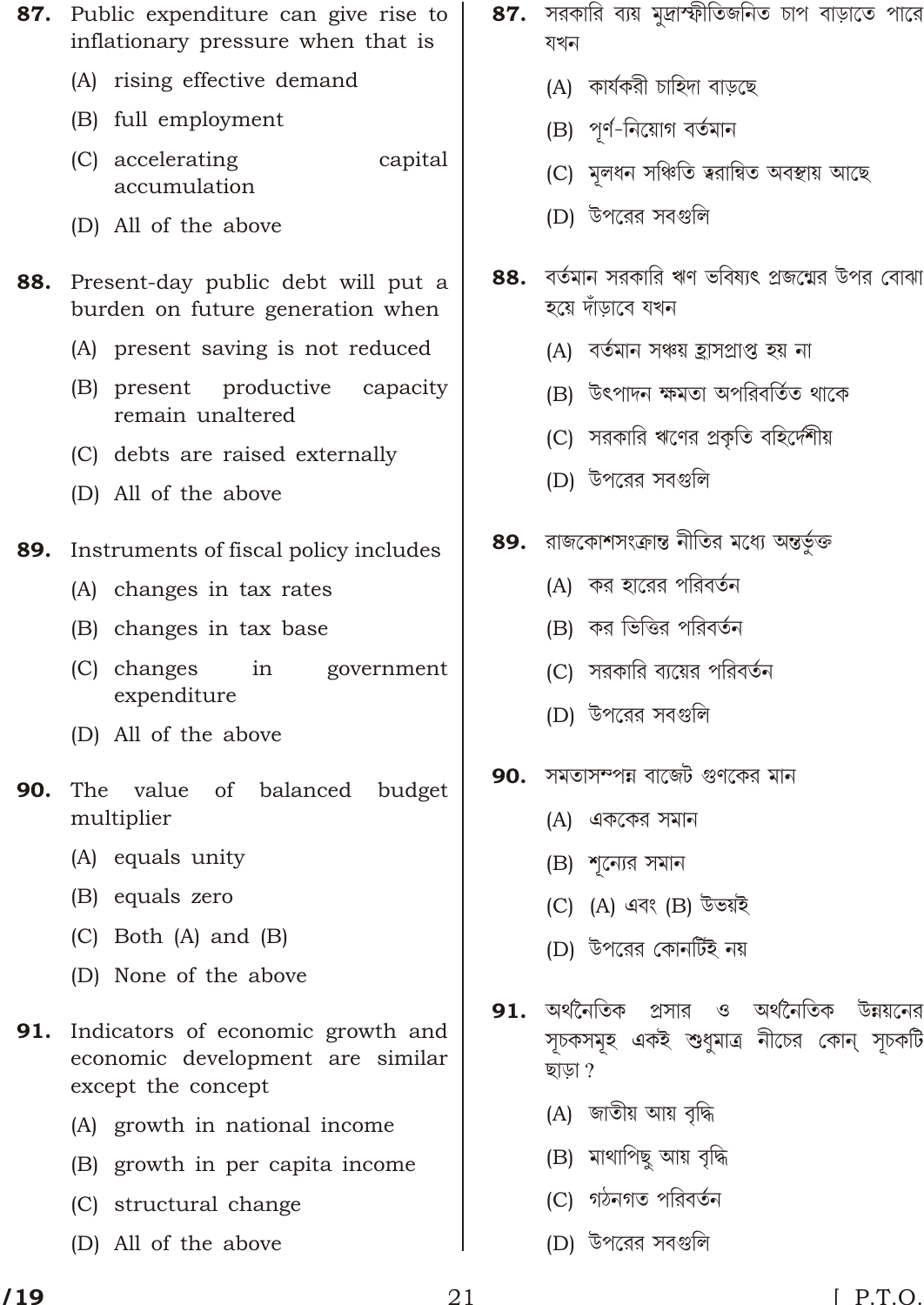- 92. Development of health and educational facility is an indicator of
	- (A) economic development
	- (B) economic growth
	- (C) both economic development and economic growth
	- (D) None of the above
- 93. "Economic development is concerned with quantitative changes and economic growth is concerned with both quantitative and qualitative changes in an economy." This statement is
	- (A) True
	- (B) False
	- (C) Not established yet
	- (D) Not related to changes
- 94. The construction of Human Development Index (HDI) does not require which of the following indicators?
	- (A) Infant mortality and child mortality
	- (B) Enrolment rate in primary and secondary education
	- (C) Per capita income
	- (D) None of the above
- 95. Country A has high growth rate of national income with low income base than country B with low growth rate of national income with a very high income base. Which country be taken to be a developed one?
	- $(A)$   $A$
	- $(B)$   $B$
	- (C) Both  $A$  and  $B$
	- (D) Neither  $A$  nor  $B$
- 92. স্বাস্থ্য ও শিক্ষাসংক্রান্ত সুযোগ-সুবিধা বৃদ্ধি সূচক হিসেবে গণ্য হবে
	- (A) অর্থনৈতিক উন্নয়নের
	- (B) অর্থনৈতিক প্রসারের
	- (C) অর্থনৈতিক উন্নয়ন ও প্রসার উভয়রই
	- (D) উপরের কোনর্টিই নয়
- ''অৰ্থনৈতিক উন্নয়নের দৃষ্টি অৰ্থনীতির পরিমানগত 93. পরিবর্তনের উপর ও অর্থনৈতিক প্রসারের দৃষ্টি সংখ্যাগত ও গুণগত উভয়র পরিবর্তনের উপর নিবদ্ধ থাকে।" এই বাক্যাংশটি
	- $(A)$  সত্য
	- $(B)$  মিথ্যা
	- (C) এখনো সিদ্ধান্ত হয়নি
	- (D) পরিবর্তনের সঙ্গে সম্পর্ক নেই
- 94. মানব উন্নয়ন সূচক (HDI) গঠনের জন্য নীচে দেওয়া কোন্ সূচকটির প্রয়োজন নেই?
	- (A) সদ্যোজাত ও শিশু মৃত্যুর হার
	- (B) প্রাথমিক ও মাধ্যমিক শিক্ষায় ভর্ত্তির হার
	- (C) মাথাপিছ আয়
	- (D) উপরের কোনর্টিই নয়
- 95. A দেশে জাতীয় আয় বৃদ্ধির হার বেশী কিন্তু সেটি নিয়ু আয়ভিত্তিসম্পন,  $B$  দেশে জাতীয় আয় বৃদ্ধির হার কম কিন্তু সেটি উচ্চ আয়ভিত্তিসম্পন্ন। কোন দেশটিকে উন্নত দেশ বলা যাবে ?
	- $(A)$   $A$
	- $(B)$   $B$
	- (C)  $A \triangleleft B$  দুই দেশকেই
	- (D)  $A \triangleleft B$  কোন দেশকেই নয়

22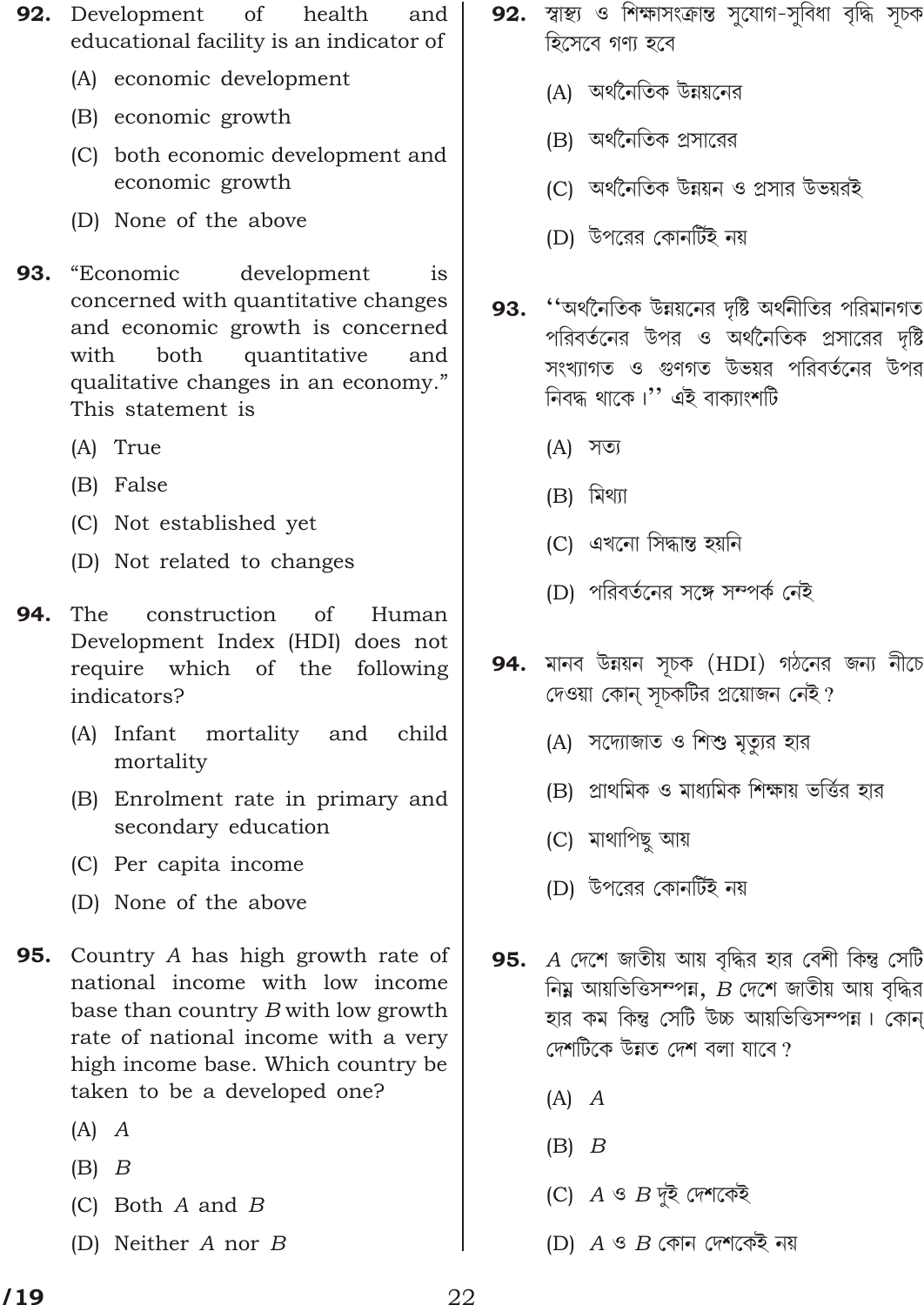- **96.** Requirements of the 'take-off' stage of growth as proposed by Rostow does not include
	- (A) high growth rate of population
	- (B) high rate of productive investment
	- (C) development of leading sectors of production
	- (D) None of the above
- 97. Evolution from one stage of growth to another one, according to Marx, is due to the contradiction of
	- (A) forces of production and relations of production
	- (B) technological progress and factors of production
	- (C) sociological forces and factors of production
	- (D) growth of labour force and relations of production
- 98. Surplus labour in rural sector, according to Lewis, can be used by urban capitalist sector only when there is
	- in (A) disguised unemployment rural sector
	- (B) high cost of migration from rural to urban sector
	- $(C)$  Both  $(A)$  and  $(B)$
	- (D) None of the above
- 99. One of the main proponents of unbalanced growth strategy of economic development is
	- (A) Hirschman
	- (B) Friedman
	- (C) Krugman
	- (D) None of them
- **96.** রস্টো বর্ণিত উন্নয়নের 'উল্লম্ফন' স্তরের প্রয়োজনীয় উপাদানগুলির মধ্যে অন্তর্ভুক্ত নয়
	- (A) জনসংখ্যা বৃদ্ধির উচ্চহার
	- (B) উৎপাদনশীল বিনিয়োগের উচ্চহার
	- (C) উৎপাদনের অগ্রণী ক্ষেত্রসমহের উন্নতি
	- (D) উপরের কোনর্টিই নয়
- 97. মার্ক্সের মতে উন্নতির এক স্তর থেকে আর এক স্তরে যাওয়ার ক্ষেত্রে যে শক্তির সংঘাত হয় সেগুলি হল
	- (A) উৎপাদিকা শক্তি ও উৎপাদন সম্পৰ্ক
	- (B) কারিগরী উন্নতি ও উৎপাদনের উপাদান
	- (C) সামাজিক শক্তি ও উৎপাদনের উপাদান
	- (D) শ্ৰমশক্তির বৃদ্ধি ও উৎপাদন সম্পর্ক
- 98. লিউইসের মতে গ্রামীণক্ষেত্রের উদ্বত্ত শ্রমকে নগরক্ষেত্রের মলধনীক্ষেত্রে ব্যবহার করা যায় যখন
	- (A) গ্রামীণক্ষেত্রে ছদ্ম কর্মসংস্থান থাকে
	- (B) গ্রামীণক্ষেত্র থেকে নগরক্ষেত্রের প্রব্রজন ব্যয় জৰ্ত
	- (C) (A) এবং (B) উভয়ই
	- (D) উপরের কোনর্টিই নয়
- 99. অর্থনৈতিক উন্নয়নের অসমউন্নয়ন কৌশলের মূল প্রবক্তাদের একজন হলেন
	- (A) হার্শম্যান
	- (B) ফ্রিড়ম্যান
	- (C) ক্ৰগ্ম্যান
	- (D) এঁদের কেউই নন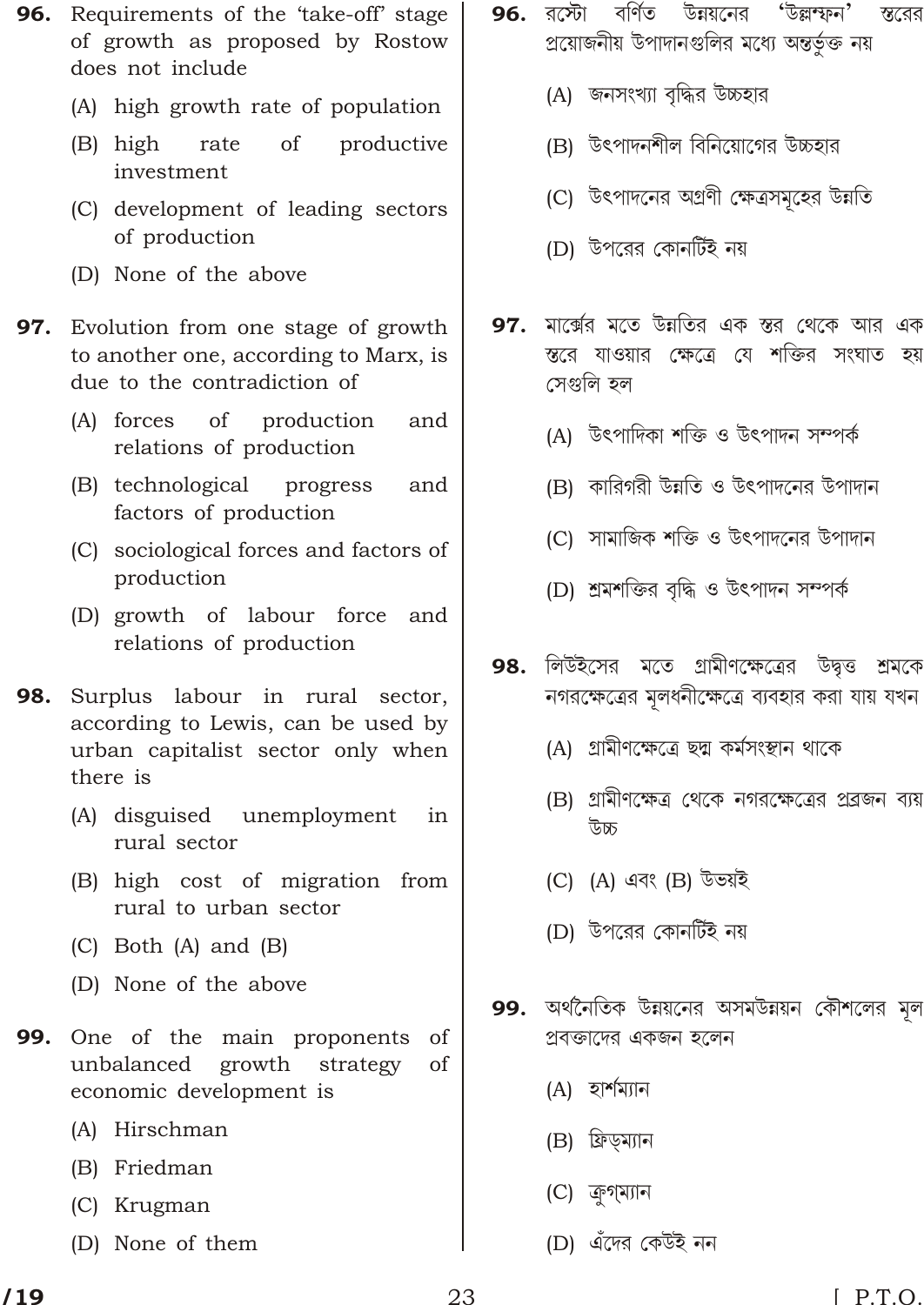- 100. Choice of technique for planned economic development is actually a choice of
	- (A) capital-intensive technique or labour-intensive technique
	- (B) present development or future development
	- $(C)$  Both  $(A)$  and  $(B)$
	- (D) Neither (A) nor (B)
- 101. Indirect benefit  $\alpha$ international trade in economic development includes
	- (A) division of labour
	- (B) specialisation in production
	- (C) inflow of foreign capital
	- (D) None of the above
- Trade as an engine of economic 102. growth is strongly supported by
	- (A) historical evidences
	- (B) theoretical arguments
	- (C) Both (A) and (B)
	- (D) None of the above
- Foreign aid as an engine of economic 103. growth is strongly supported by
	- (A) historical evidences
	- (B) theoretical arguments
	- $(C)$  Both  $(A)$  and  $(B)$
	- (D) None of the above
- 104. Project-based foreign aid is an example of
	- (A) tied aid
	- (B) general purpose aid
	- (C) untied aid
	- (D) None of the above
- 100. পরিকল্পিত অর্থনৈতিক উন্নয়নের জন্য উৎপাদন কৌশলকে পছন্দ করা আসলে
	- (A) মলধন-নিবিড কৌশল শ্ৰম-নিবিড বা কৌশলকে পছন্দ করা
	- (B) বৰ্তমান উন্নয়ন বা ভবিষ্যৎ উন্নয়নকে পছন্দ করা
	- (C) (A) এবং (B) উভয়ই
	- (D)  $(A)$  বা  $(B)$  কোনর্টিই নয়
- অর্থনৈতিক উন্নয়নে আন্তর্জাতিক বাণিজ্যের পরোক্ষ 101. সুফলের মধ্যে অন্তর্ভুক্ত
	- (A) শ্ৰমবিভাগ
	- (B) উৎপাদনে বিশেষায়ণ
	- (C) বৈদেশিক মূলধনের আগমন
	- (D) উপরের কোনর্টিই নয়
- অর্থনৈতিক উন্নয়নের চালিকা শক্তি হিসেবে  $102.$ বাণিজকে জোরালোভাবে সমর্থন করা যায়
	- (A) ঐতিহাসিক সাক্ষ্য প্রমাণ দিয়ে
	- (B) তত্বগত যক্তি দিয়ে
	- (C) (A) এবং (B) উভয়ই
	- (D) উপরের কোনর্টিই নয়
- <sup>ন</sup>অৰ্থনৈতিক উন্নয়নের চালিকা শক্তি হিসেবে 103. বৈদেশিক সহায়তাকে জোরালোভাবে সমর্থন করা যায়
	- (A) ঐতিহাসিক সাক্ষ্য প্রমাণ দিয়ে
	- (B) তত্বগত যুক্তি দিয়ে
	- (C) (A) এবং (B) উভয়ই
	- (D) উপরের কোনর্টিই নয়
- প্রকল্পভিত্তিক বৈদেশিক সহায়তাকে যার উদাহরণ 104. হিসেবে ধরা যায় সেটি হল
	- (A) শর্তাধীন সহায়তা
	- (B) সাধারণ উদ্দেশ্যে ব্যবহৃত সহায়তা
	- (C) শর্তহীন সহায়তা
	- (D) উপরের কোনর্টিই নয়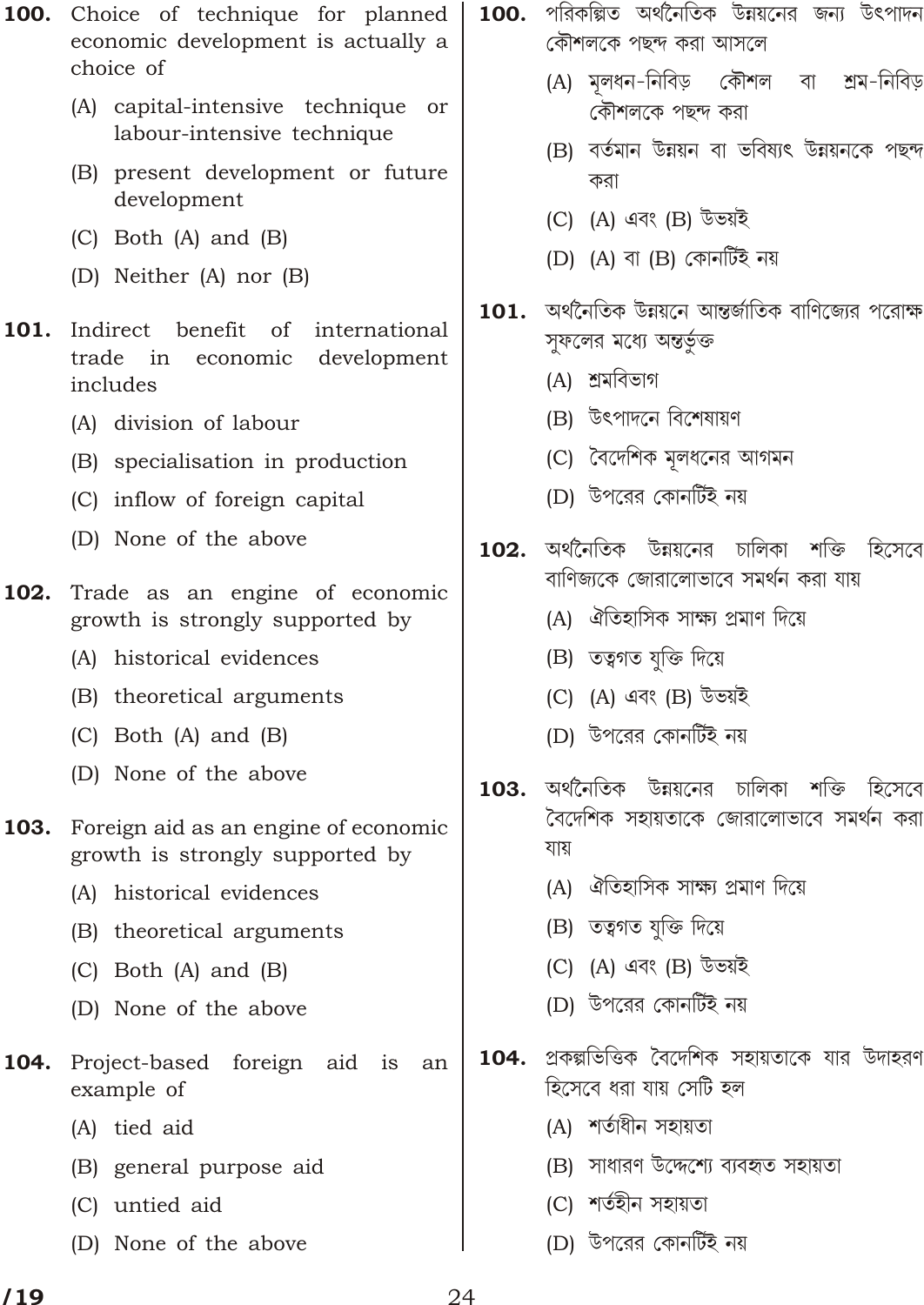- 105. Impact of environment on development can be economically explained by
	- (A) externality
	- (B) common property rights
	- (C) fixed supply of non-renewable resources
	- (D) All of the above
- 106. India is a developing economy since it has a
	- (A) steadily increasing rate of capital formation
	- (B) high per capita income
	- (C) high rate of employment in service sector
	- (D) None of the above
- 107. Difficulty in estimating national income in India arises due to
	- (A) non-availability of household consumption expenditure data
	- (B) non-availability of data on income of small businessman/ entrepreneur
	- (C) Both (A) and (B)
	- (D) Neither (A) nor (B)
- 108. Trend in Indian national income since independence shows that
	- (A) share of agricultural sector is rising
	- (B) share of industrial sector is rising
	- (C) share of service sector is falling
	- (D) All of the above
- 109. Employment in India is generated mainly in the
	- (A) organized sector
	- (B) unorganized sector
	- (C) self-employment sector
	- (D) None of the above
- 105. উন্নয়নের উপর পরিবেশের প্রভাবকে অৰ্থনৈতিকভাবে ব্যাখ্যা করা যায়
	- (A) বাহ্যিকতা দিয়ে
	- (B) সম্পত্তির উপর সবার সমানাধিকার দিয়ে
	- (C) পননবীকরণ অযোগ্য সম্পদের স্থির যোগান দিয়ে $\overline{a}$
	- (D) উপরের সবগুলি
- $106.$  ভারতের অর্থনীতিকে উন্নয়নশীল বলা হয় কারণ
	- (A) মলধন গঠনের হারের ক্রমাগত বৃদ্ধি
	- (B) উচ্চ মাথাপিছ আয়
	- (C) পরিষেবাক্ষেত্রে নিয়োগের হার বেশী
	- (D) উপরের কোনর্টিই নয়
- $\bf{107.}$  ভারতে জাতীয় আয় পরিমাপের ক্ষেত্রে অসুবিধা হয় কারণ
	- (A) পরিবারস্তরে ভোগব্যয়সংক্রান্ত তথ্যের অভাব
	- (B) ক্ষুদ্র ব্যবসায়ী/উদ্যোক্তার আয়সংক্রান্ত তথ্যের অভাব
	- (C) (A) এবং (B) উভয়ই
	- (D) (A) বা (B) কোনৰ্টিই নয়
- $\bf{108.}$  স্বাধীনতা-উত্তর ভারতে জাতীয় আয়ের গতি-গ্রকৃতি থেকে বোঝা যায় যে
	- (A) কৃষিক্ষেত্রের অবদান বাড়ছে
	- (B) শিল্পক্ষেত্রের অবদান বাড়ছে
	- (C) পরিষেবাক্ষেত্রের অবদান কমছে
	- (D) উপরের সবগুলি
- 109. ভারতে কর্ম বিনিয়োগের মূল ক্ষেত্র হল
	- (A) সংগঠিত ক্ষেত্ৰ
	- (B) অসংগঠিত ক্ষেত্ৰ
	- (C) স্ব-উদ্যোগ নিয়োগের ক্ষেত্র
	- (D) উপরের কোনর্টিই নয়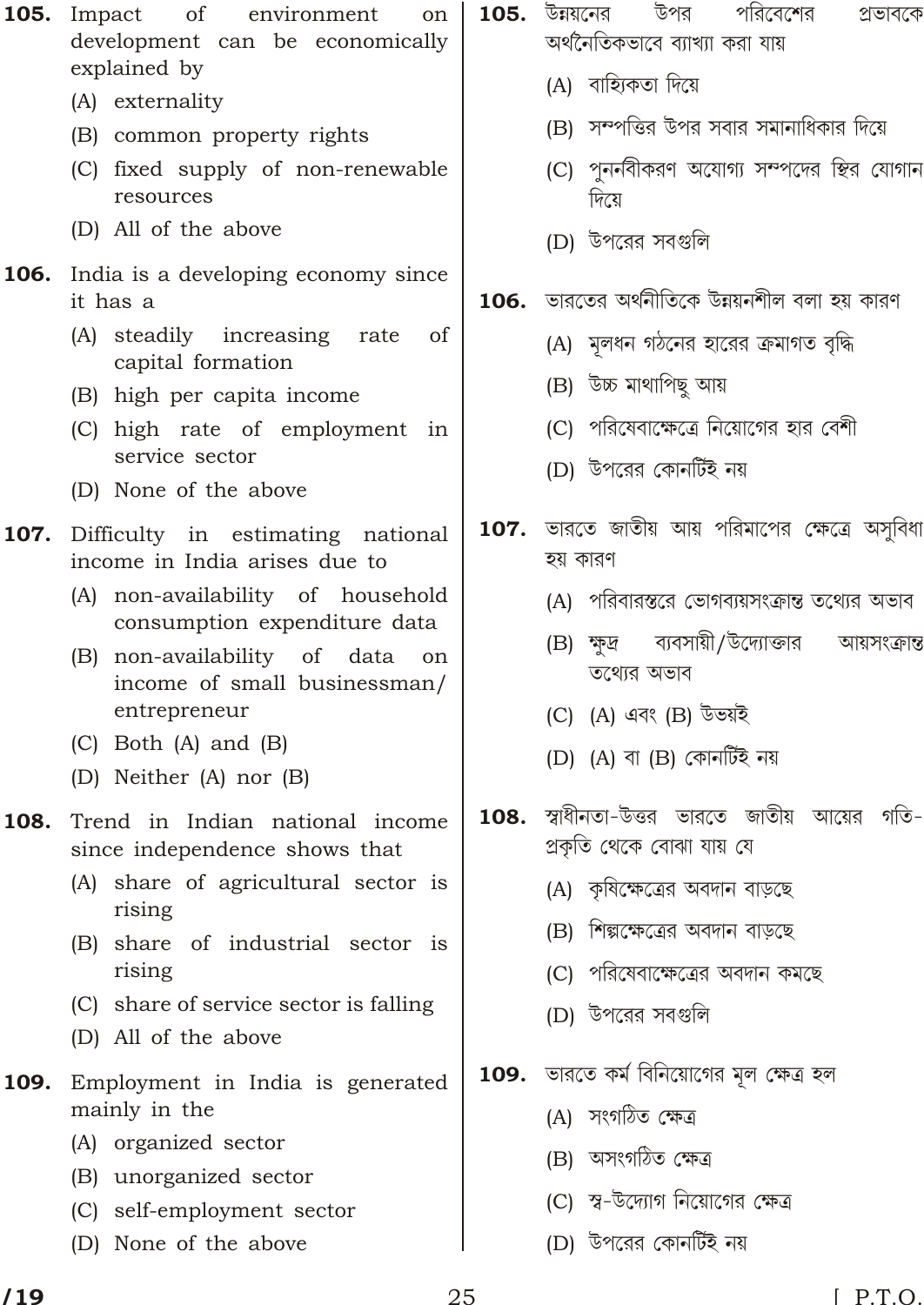- 110. High incidence of rural poverty in India is due to
	- (A) disguised unemployment in rural sector
	- $\alpha$ f  $(B)$  low asset base rural households
	- (C) Both (A) and (B)
	- (D) Neither (A) nor (B)
- 111. Agriculture is the most important sector in Indian economy because
	- (A) it contributes to Indian export trade
	- (B) it helps to eradicate poverty
	- $(C)$  it helps in industrial development
	- (D) All of the above
- **112.** Productivity in Indian agriculture is hampered by
	- (A) use of agricultural technology
	- (B) decline in investment in agriculture
	- (C) organized irrigation system
	- (D) None of the above
- 113. Contribution of Green Revolution in India includes
	- (A) increased production of cereals
	- (B) stagnant production of pulses
	- $(C)$  Both  $(A)$  and  $(B)$
	- (D) Neither (A) nor (B)
- 114. Green Revolution has given rise to
	- (A) equality in income distribution
	- (B) labour-intensive farming
	- (C) labour displacement
	- (D) None of the above
- $\,$  110.  $\,$  ভারতে গ্রামীণ-দারিদ্রের উচ্চহারের কারণ হল
	- (A) গ্রামীণক্ষেত্রে ছদ্ম কর্মসংস্থান
	- (B) গ্রামীণ পরিবারের নিয়ু সম্পদভিত্তি
	- (C) (A) এবং (B) উভয়ই
	- (D)  $(A)$  বা  $(B)$  কোনর্টিই নয়
- ভারতীয় অৰ্থনীতিতে কষিক্ষেত্ৰ সৰ্বাপেক্ষা 111. গুরুত্বপূর্ণ ক্ষেত্র কারণ
	- (A) ভারতের রপ্তানি বাণিজ্যে এর অবদান আছে
	- (B) দারিদ্র-দূরীকরণে এটি সহায়তা করে
	- (C) শিল্প-উন্নয়নে এটি সহায়তা করে
	- (D) উপরের সবগুলি
- কৃষিক্ষেত্রে উৎপাদনশীলতা 112. ভারতে বাধাপ্ৰাপ্ত হওয়ার কারণ
	- (A) কৃষিতে কৎকৌশলের ব্যবহার
	- (B) কৃষিতে বিনিয়োগ হ্ৰাস
	- (C) সংগঠিত সেচ ব্যবস্থা
	- (D) উপরের কোনর্টিই নয়
- ভারতে সবুজ বিপ্লবের অবদানের মধ্যে অন্তর্ভুক্ত 113. আছে
	- (A) দানাশস্যের উৎপাদন বদ্ধি
	- (B) ডালশস্যের উৎপাদনে স্থিতাবস্থা
	- (C) (A) এবং (B) উভয়ই
	- (D)  $(A)$  বা  $(B)$  কোনর্টিই নয়
- 114. সবুজ বিপ্লবের ফলে যার উদ্ভব হয়েছে সেটি হল
	- (A) আয় বন্টনে সমতা
	- (B) শ্ৰম-নিবিড় চাষ
	- (C) শ্ৰমের অবস্থানগত বিচ্ছিন্নতা
	- (D) উপরের কোনর্টিই নয়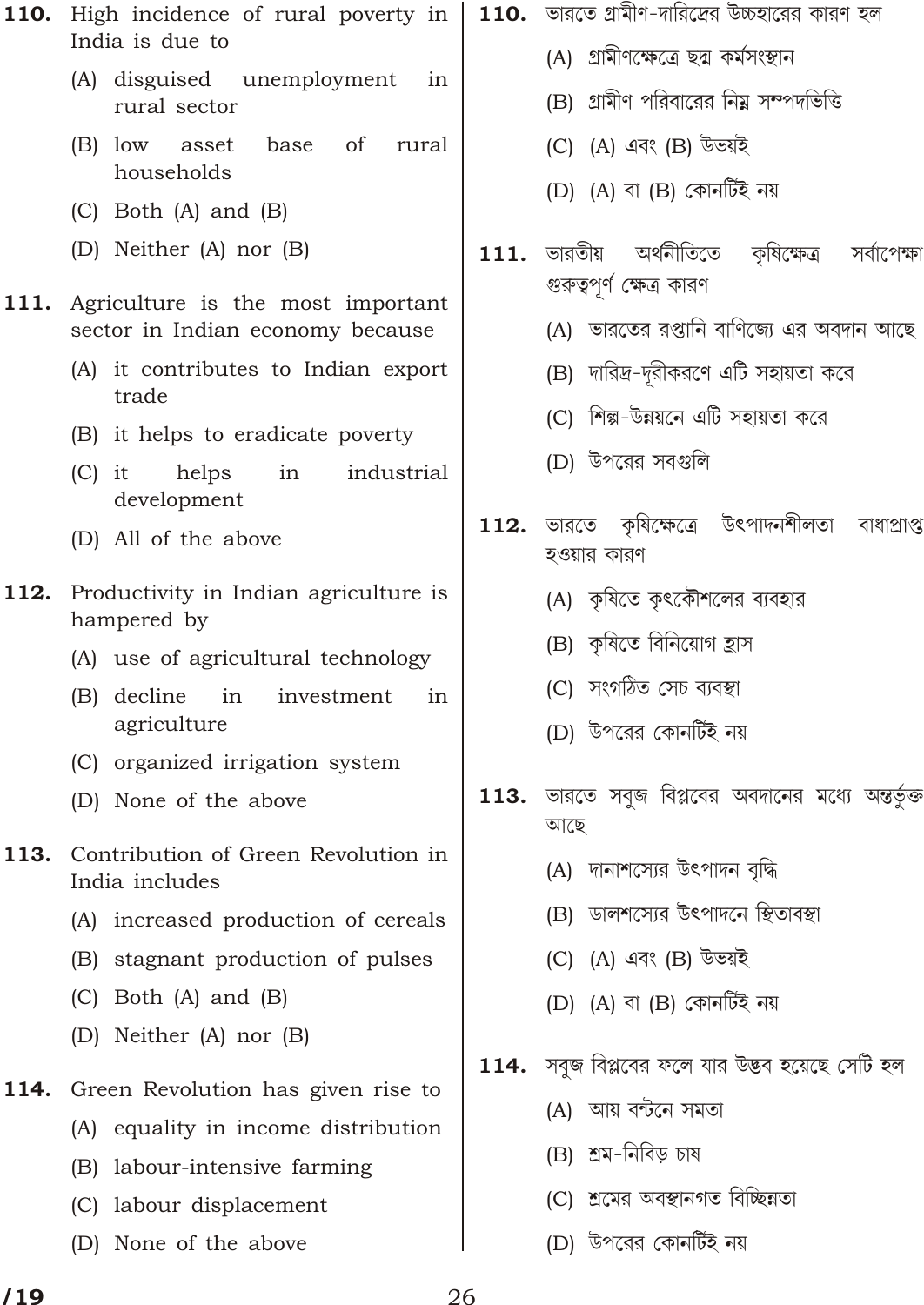- 115. Land reform measures include
	- (A) abolition of intermediaries
	- (B) discouraging share cropping
	- (C) concentration of land holdings
	- (D) All of the above
- 116. Agricultural labourers India in mainly are
	- (A) landless and attached to landlord
	- (B) landless and independent
	- $(C)$  Both  $(A)$  and  $(B)$
	- (D) None of the above
- 117. Agricultural labourers in India are poor because they have
	- (A) high bargaining power
	- (B) high organizational power
	- (C) high intermittent employment
	- (D) All of the above
- 118. The condition of Indian agricultural labourers can be improved by
	- (A) raising minimum wage
	- (B) rural employment
	- (C) introducing labour cooperatives
	- (D) All of the above
- Institutional sources of rural credit 119. in India includes
	- (A) commission agents
	- (B) landlords
	- (C) moneylenders
	- (D) None of the above
- $\,$  115.  $\,$  ভূমি সংস্কার ব্যবস্থার মধ্যে অন্তর্ভুক্ত আছে
	- (A) মধ্যস্বত্বভোগীদের বিলোপ
	- (B) ভাগচাষ প্ৰথায় নিরুৎসাহ প্রদান
	- (C) জমি মালিকানার কেন্দ্রীকরণ
	- (D) উপরের সবগুলি
- $116.$  ভারতে কৃষিশ্রমিকগণ মূলত
	- (A) ভূমিহীন ও নির্দিষ্ট জোতদারের অধীন
	- (B) ভূমিহীন ও স্বাধীন
	- (C) (A) এবং (B) উভয়ই
	- (D) উপরের কোনর্টিই নয়
- $117.$  ভারতে কৃষিশ্রমিকগণ দরিদ্র কারণ তাদের
	- (A) দর কষাকষির ক্ষমতা বেশী
	- (B) সাংগঠনিক ক্ষমতা বেশী
	- (C) ক্ষণস্থায়ী নিয়োগের নিশ্চয়তা বেশী
	- (D) উপরের সবগুলি
- 118. ভারতে কৃষিশ্রমিকদের অবস্থার উন্নয়ন ঘটানো যায়
	- (A) ন্যানতম মজুরী বাড়িয়ে
	- (B) গ্রামীণ কর্মসংস্থানের মাধ্যমে
	- (C) শ্ৰম সমবায় স্থাপনের মাধ্যমে
	- (D) উপরের সবগুলি
- ভারতে গ্রামীণ ঋণের প্রাতিষ্ঠানিক উৎসগুলির মধ্যে 119. অন্তৰ্ভুক্ত
	- (A) কমিশন এজেন্ট
	- (B) জোতদার
	- (C) মহাজন
	- (D) উপরের কোনর্টিই নয়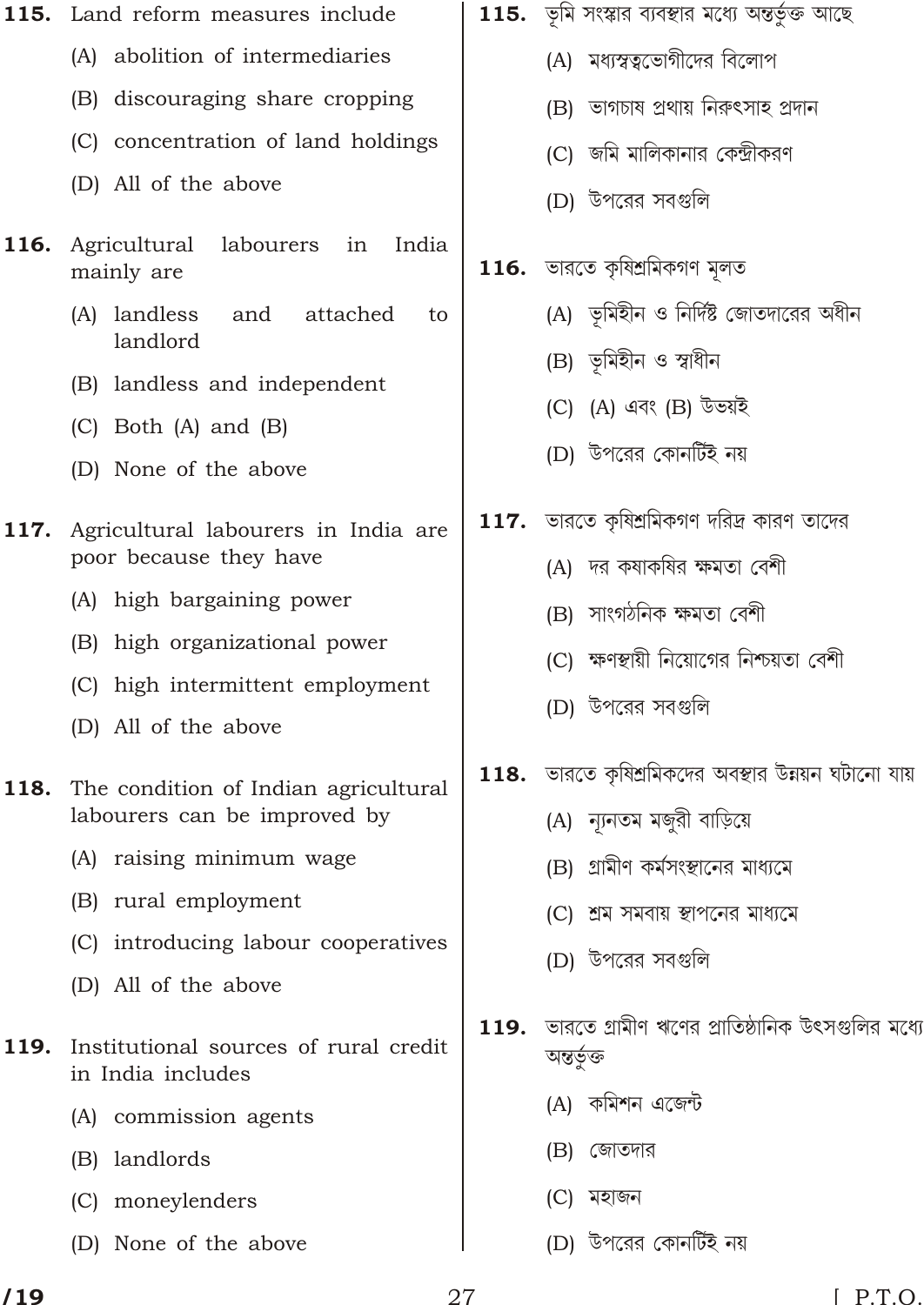- 120. Which one of the following is an example of Regional Rural Banks of India?
	- (A) Tripura State Cooperative Bank
	- (B) Tripura Urban Development Bank
	- (C) Tripura Gramin Bank
	- (D) None of the above
- 121. The example of large-scale industry in India includes
	- (A) cotton textile industry
	- (B) paper industry
	- (C) petrochemical industry
	- (D) All of the above
- $122.$ investment  $If$ in plant and machinery does not exceed  $\bar{\mathcal{F}}$  25 lakh, then the industry shall be classified as
	- (A) medium industry
	- (B) small industry
	- (C) microindustry
	- (D) None of the above
- 123. Ownership of industrial unit is highest under
	- (A) non-corporate sector
	- (B) corporate sector
	- (C) cooperative sector
	- (D) None of the above
- 124. Industrial disputes in India arises out of the
	- (A) demand for more wage
	- (B) demand for payment of bonus
	- (C) indisciplined behaviour <sub>of</sub> industrial labourers
	- (D) All of the above
- $\,$  120.  $\,$  নীচের কোনটি ভারতের আঞ্চলিক গ্রামীণ ব্যাঙ্কের একটি উদাহরণ  $\overline{?}$ 
	- (A) ত্রিপুরা রাজ্য সমবায় ব্যাঙ্ক
	- (B) ত্রিপুরা নগরোন্নয়ন ব্যাঙ্ক
	- (C) ত্রিপুরা গ্রামীণ ব্যাঙ্ক
	- (D) উপরের কোনর্টিই নয়
- ভারতে বৃহদায়তন শিল্পের 121. উদাহরণের মধ্যে অন্তৰ্ভুক্ত
	- (A) তৃলাবস্ত্র শিল্প
	- $(B)$  কাগজ শিল্প
	- (C) পেট্রোরসায়ন শিল্প
	- (D) উপরের সবগুলি
- কারখানা ও যন্ত্রপাতির জন্য বিনিয়োগ যে শিল্পে 122.  $25$  লক্ষ টাকার বেশী নয়, সেই শিল্পকে বলা হয়
	- (A) মাঝারি শিল্প
	- (B) ক্ষুদ্র শিল্প
	- (C) অতিক্ষুদ্ৰ শিল্প
	- (D) উপরের কোনর্টিই নয়
- $123.$  শিল্পসংস্থাপুলির মালিকানা সর্বাধিক আছে
	- (A) কোম্পানী বহিৰ্ভূত ক্ষেত্ৰে
	- (B) কোম্পানীগুলির ক্ষেত্রে
	- (C) সমবায় ক্ষেত্রে
	- (D) উপরের কোনর্টিই নয়
- $124.$  ভারতে শিল্পবিরোধ সৃষ্টির কারণ
	- (A) মজুরী বৃদ্ধির দাবী
	- (B) বোনাস প্রদানের দাবী
	- (C) শিল্পশ্রমিকদের শঙ্খলাভঙ্গ
	- (D) উপরের সবগুলি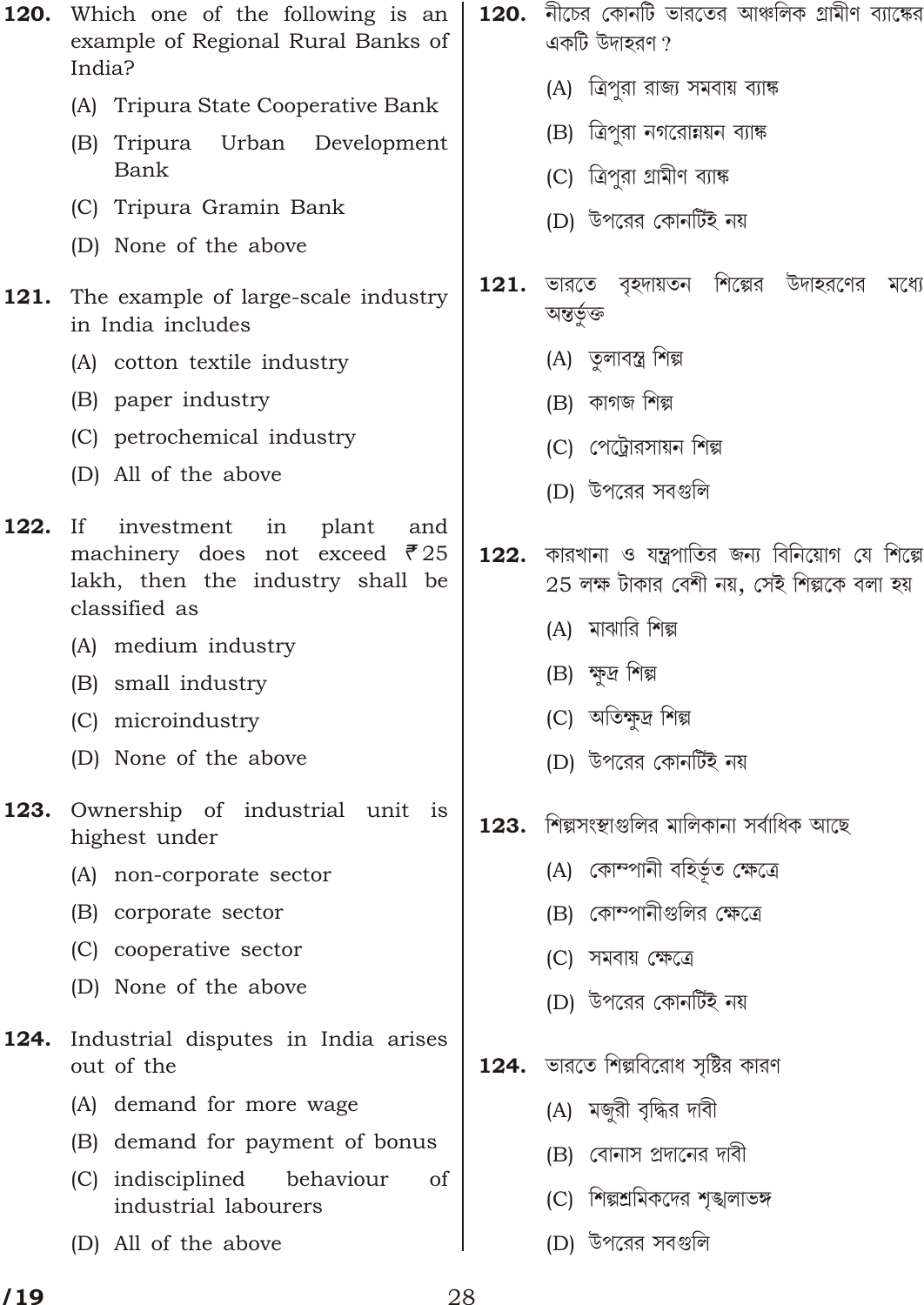| 125. | The Payment of Bonus Act applies to                                        |      | $125.$ বোনাস প্ৰদান আইনটি প্ৰযোজ্য হয়                                                          |
|------|----------------------------------------------------------------------------|------|-------------------------------------------------------------------------------------------------|
|      | (A) all government employees                                               |      | (A) সমস্ত সরকারি কর্মচারীদের ক্ষেত্রে                                                           |
|      | (B) all factory workers                                                    |      | (B) সমস্ত কারখানা কর্মীদের ক্ষেত্রে                                                             |
|      | $(C)$ Both $(A)$ and $(B)$<br>(D) Neither (A) nor (B)                      |      | (C) (A) এবং (B) উভয়ই                                                                           |
| 126. | Balance of trade for the first time                                        |      | (D) (A) বা (B) কোনৰ্টিই নয়                                                                     |
|      | since independence in India was<br>positive in the year                    |      | 126.  স্বাধীন ভারতে লেনদেন ব্যালান্স প্রথমবার অনুকূল<br>হয়                                     |
|      | $(A)$ 1966-67                                                              |      | $1966 - 67$ সালে<br>(A)                                                                         |
|      | (B) 1972-73<br>$(C)$ 1990-91                                               |      | (B) 1972-73 সালে                                                                                |
|      | (D) None of the above                                                      |      |                                                                                                 |
|      |                                                                            |      | (C) 1990-91 সালে                                                                                |
| 127. | Trend<br>in<br>Indian<br>after<br>export<br>independence shows that        |      | (D) উপরের কোনর্টিই নয়                                                                          |
|      | (A) export of agricultural product is<br>decreasing                        | 127. | স্বাধীনতা পরবর্তী ভারতে রপ্তানি<br>বাণিজ্যের<br>গতিপ্ৰকৃতি থেকে জানা যায় যে                    |
|      | (B) export of manufactured goods is<br>increasing                          |      | (A) কৃষিপণ্যের রপ্তানি কমছে                                                                     |
|      | $(C)$ Both $(A)$ and $(B)$                                                 |      | (B) কলকারখানায় উৎপাদিত <i>দ্রব্যে</i> র<br>রপ্তানি                                             |
|      | (D) None of the above                                                      |      | বাড়ছে                                                                                          |
| 128. | International trade situation of India                                     |      | (C) (A) এবং (B) উভয়ই                                                                           |
|      | since independence with USA shows<br>that                                  |      | (D) উপরের কোনর্টিই নয়                                                                          |
|      | (A) both export and import are<br>decreasing                               |      | 128.  স্বাধীন ভারতে মার্কিন যুক্তরাষ্ট্রের সঙ্গে আন্তর্জাতিক<br>বাণিজ্যের গতি থেকে বোঝা যায় যে |
|      | (B) both export and import are                                             |      | (A) রপ্তানি ও আমদানি উভয়ই কমছে                                                                 |
|      | increasing                                                                 |      | (B) রপ্তানি ও আমদানি উভয়ই বাড়ছে                                                               |
|      | (C) export is increasing, import is<br>decreasing                          |      | (C) রপ্তানি বাড়ছে, আমদানি কমছে                                                                 |
|      | (D) export is decreasing, import is<br>increasing                          |      | (D) রপ্তানি কমছে, আমদানি বাড়ছে                                                                 |
| 129. | Establishment of Free Trade<br>and<br>Warehousing<br>Zone<br>(FTWZ)<br>was | 129. | অবাধ বাণিজ্য ও গুদাম অঞ্চল<br>(FTWZ)<br>স্থাপনের কথা বলা হয়েছে                                 |
|      | introduced in                                                              |      | (A) 1985-র বৈদেশিক বাণিজ্য নীতিতে                                                               |
|      | (A) Foreign Trade Policy, 1985                                             |      | (B) 2002-এর বৈদেশিক বাণিজ্য নীতিতে                                                              |
|      | (B) Foreign Trade Policy, 2002<br>(C) Foreign Trade Policy, 2004           |      | (C) 2004-এর বৈদেশিক বাণিজ্য নীতিতে                                                              |
|      | (D) None of the above                                                      |      | (D) উপরের কোনর্টিই নয়                                                                          |
|      |                                                                            |      |                                                                                                 |

(D) None of the above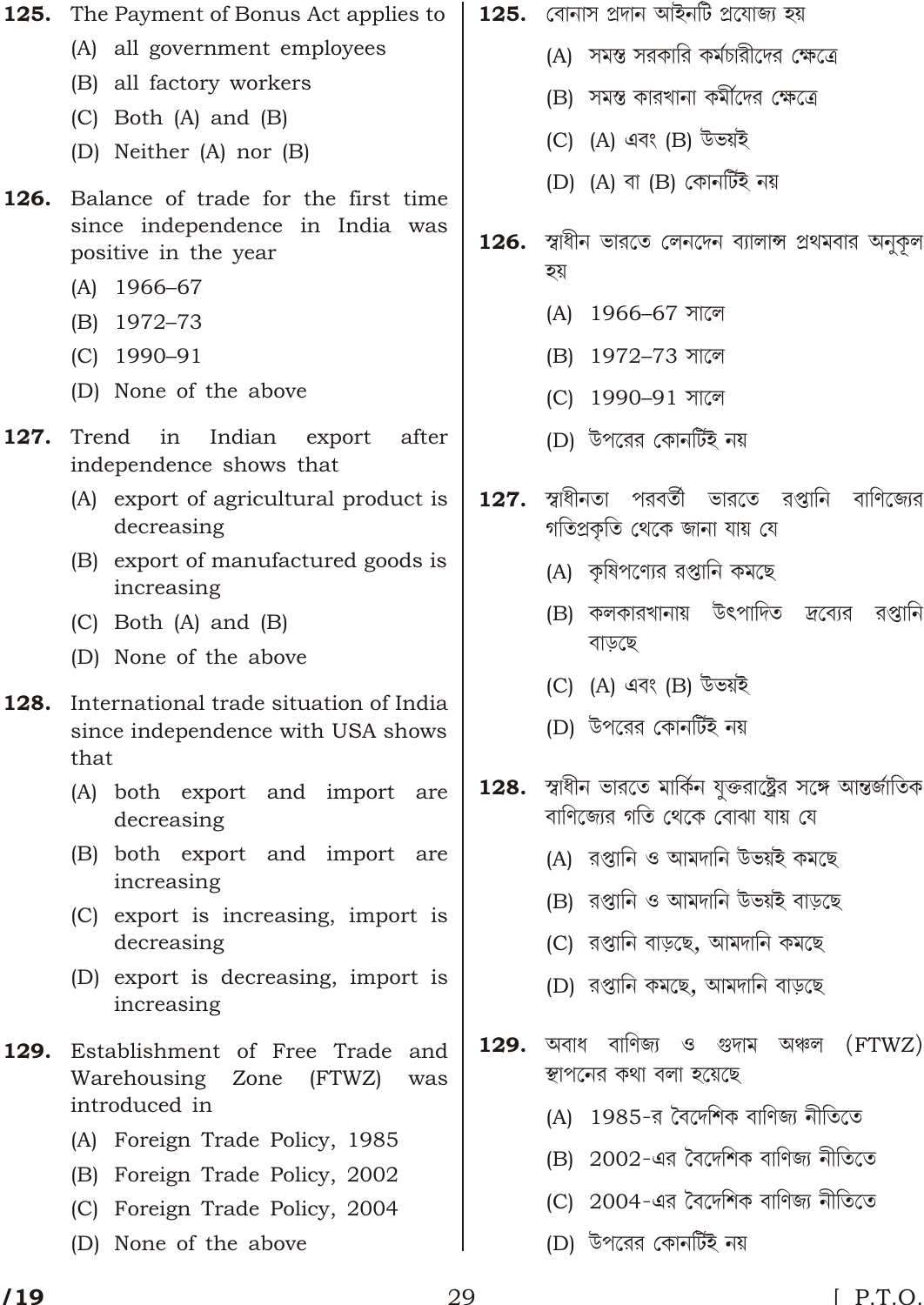| 130. | Invisible balance of Indian balance<br>of payments comprised of                                   |      | <b>130.</b> ভারতের<br>লেনদেন ব্যালান্সে অদৃশ্য<br>ব্যালান্স<br>নিৰ্ধারণকারী বিষয় হল |
|------|---------------------------------------------------------------------------------------------------|------|--------------------------------------------------------------------------------------|
|      | (A) services                                                                                      |      | (A) পরিষেবা                                                                          |
|      | (B) services and income                                                                           |      | (B) পরিষেবা ও আয়                                                                    |
|      | (C) services, income and transfers                                                                |      | (C) পরিষেবা, আয় ও প্রত্যর্পণ                                                        |
|      | (D) None of the above                                                                             |      | (D) উপরের কোনর্টিই নয়                                                               |
| 131. | Which of the following income tax is<br>imposed by<br>the<br>not<br>Union<br>Government of India? |      | $\,$ 131. নীচে কোন্ আয়করটি ভারতে কেন্দ্রীয় সরকার<br>কর্তৃক আরোপিত নয়?             |
|      | (A) Agricultural Income Tax                                                                       |      | (A) কৃষি আয়কর                                                                       |
|      | (B) Personal Income Tax                                                                           |      | (B) ব্যক্তিগত আয়কর                                                                  |
|      | (C) Corporate Income Tax                                                                          |      | (C) কোম্পানী আয়কর                                                                   |
|      | (D) All of the above                                                                              |      | (D) উপরের সবগুলি                                                                     |
| 132. | imposed<br>by<br><b>State</b><br>Taxes<br>Governments of India include                            | 132. | ভারতের রাজ্য সরকার কর্তৃক আরোপিত করগুলির<br>মধ্যে অন্তৰ্ভুক্ত                        |
|      | (A) Land Revenue                                                                                  |      | (A) ভূমি রাজস্ব                                                                      |
|      | (B) Value-added Tax                                                                               |      | (B) মূল্যযুক্ত কর                                                                    |
|      | (C) Goods and Services Tax                                                                        |      | (C) পণ্য ও পরিষেবা কর                                                                |
|      | (D) All of the above                                                                              |      | (D) উপরের সবগুলি                                                                     |
| 133. | In Union Budget of India at present,<br>which of the following types of deficit<br>is not shown?  | 133. | বর্তমানে ভারতের কেন্দ্রীয় বাজেটে যে ঘাটতি<br>দেখানো হয় না, সেটি হল                 |
|      | Budget deficit<br>(A)                                                                             |      | (A) বাজেট ঘাটতি                                                                      |
|      | Revenue deficit<br>(B)                                                                            |      | (B) রাজস্ব ঘাটতি                                                                     |
|      | Fiscal deficit<br>(C)                                                                             |      | (C) রাজকোশ ঘাটতি                                                                     |
|      | None of the above<br>(D)                                                                          |      | (D) উপরের কোনর্টিই নয়                                                               |
| 134. | The objective of monetary policy<br>followed in India includes                                    | 134. | ভারতে অনুসৃত আর্থিক নীতির উদ্দেশ্যগুলির মধ্যে<br>অন্তৰ্ভুক্ত আছে                     |
|      | (A) expansion of economy                                                                          |      | (A) অর্থনীতির সম্প্রসারণ                                                             |
|      | changing supply of money<br>(B)                                                                   |      | (B) টাকার যোগান পরিবর্তন                                                             |
|      | (C) curbing inflation                                                                             |      | (C) মুদ্ৰাস্ফীতি নিয়ন্ত্ৰণ                                                          |
|      | (D) All of the above                                                                              |      | (D) উপরের সবগুলি                                                                     |
|      |                                                                                                   |      |                                                                                      |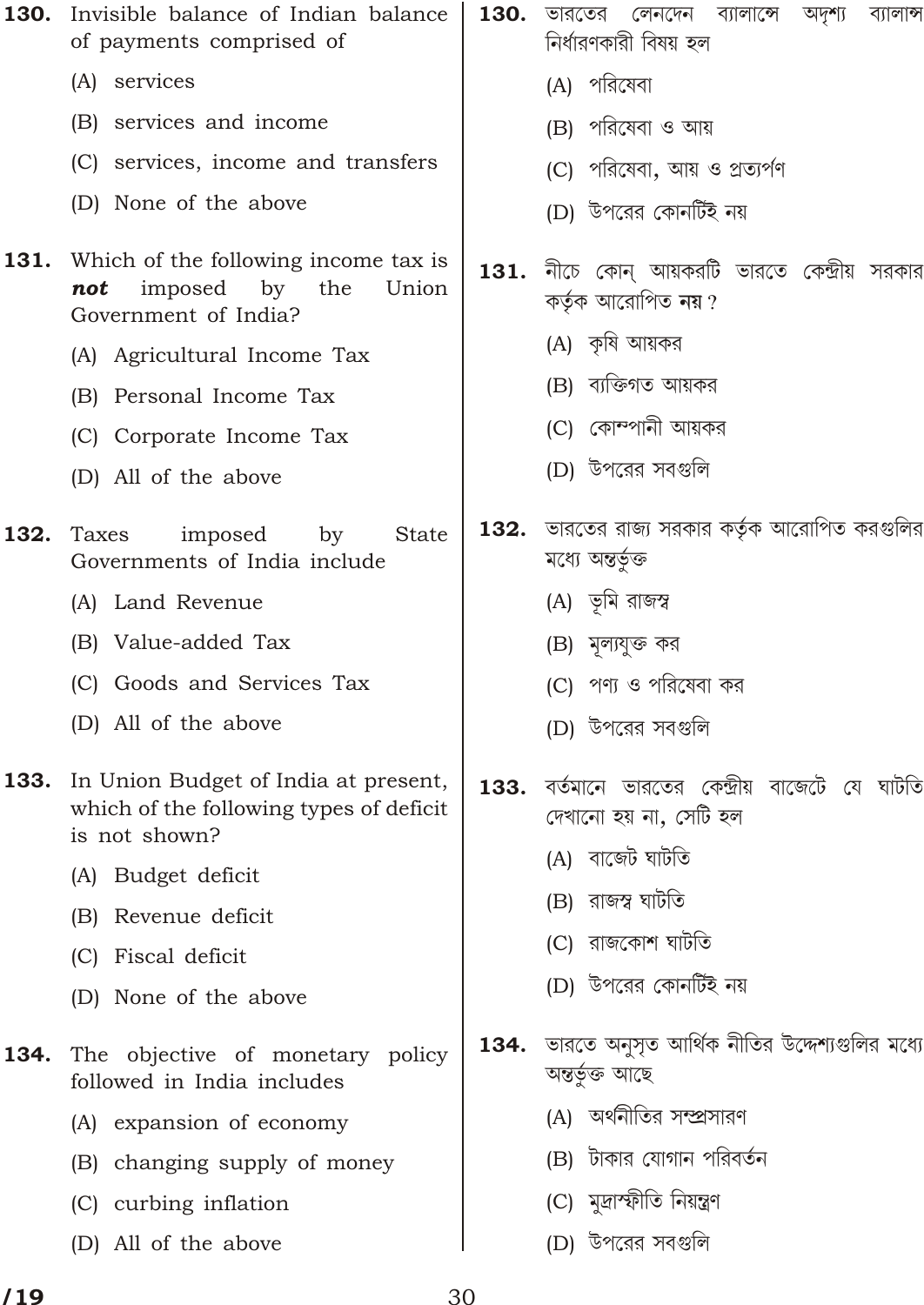| 135. | Non-Banking Financial Company<br>(NBFC) is <b>not</b> characterized by<br>which of the following features?                 | 135. | ব্যাঙ্ক-বহিৰ্ভূত আৰ্থিক কোম্পানীর (NBFC)<br>বৈশিষ্ট্যের মধ্যে নীচের কোনটি <b>নেই</b> ?<br>(A) ঋণ অর্থসংস্থানের ব্যবসাকারী |
|------|----------------------------------------------------------------------------------------------------------------------------|------|---------------------------------------------------------------------------------------------------------------------------|
|      | (A) Deals in loan finance                                                                                                  |      |                                                                                                                           |
|      | (B) Deals in investment finance                                                                                            |      | (B) বিনিয়োগ অর্থসংস্থানের ব্যবসাকারী                                                                                     |
|      | (C) Controlled by the Reserve Bank<br>of India                                                                             |      | (C) ভারতের রিজার্ভ ব্যাঙ্ক দ্বারা নিয়ন্ত্রিত<br>(D) উপরের সবগুলি                                                         |
|      | (D) All of the above                                                                                                       |      |                                                                                                                           |
| 136. | The Planning Commission in India<br>was established in the year                                                            |      | <b>136.</b> ভারতে পরিকল্পনা কমিশন স্থাপিত হয়<br>(A) 1947 সালে                                                            |
|      | $(A)$ 1947                                                                                                                 |      | 1948 সালে<br>(B)                                                                                                          |
|      | (B) 1948                                                                                                                   |      | 1949 সালে<br>(C)                                                                                                          |
|      | $(C)$ 1949                                                                                                                 |      |                                                                                                                           |
|      | $(D)$ 1950                                                                                                                 |      | (D) 1950 সালে                                                                                                             |
| 137. | Sources of finance for plans in India<br>were                                                                              | 137. | ভারতে পরিকল্পনায় অর্থসংস্থান করা হতো যে<br>উৎসগুলি থেকে, সেটি হল                                                         |
|      | (A) domestic budgetary support                                                                                             |      | (A) দেশীয় বাজেট বরাদ্দ                                                                                                   |
|      | (B) external assistance                                                                                                    |      | (B) বহির্দেশীয় সাহায্য                                                                                                   |
|      | (C) deficit financing                                                                                                      |      | (C) ঘাটতি ব্যয়                                                                                                           |
|      | (D) All of the above                                                                                                       |      | (D) উপরের সবগুলি                                                                                                          |
| 138. | During the plan period in the twenty<br>first century in India, which of<br>following phenomena<br>the<br>was<br>observed? | 138. | একবিংশ শতাব্দীতে পরিকল্পনাকালে ভারতে নীচের<br>কোন্ প্রপঞ্চগুলি লক্ষ্য করা যায় ?<br>(A) সঞ্চয়ের হার বৃদ্ধি               |
|      | (A) Rate of savings increased                                                                                              |      | (B) বিনিয়োগের হার বৃদ্ধি                                                                                                 |
|      | (B) Rate of investment increased                                                                                           |      | (C) (A) বা (B) কোনটিই নয়                                                                                                 |
|      | (C) Neither (A) nor (B)                                                                                                    |      |                                                                                                                           |
|      | (D) Both (A) and (B)                                                                                                       |      | (D) (A) এবং (B) উভয়ই                                                                                                     |
| 139. | During the plan period, the form<br>of<br>external<br>assistance<br>which<br>contributed most was                          | 139. | পরিকল্পনাকালে বহির্দেশীয়<br>সহায়তারূপে<br>যার<br>অবদান সবচেয়ে বেশী ছিলো, সেটি হল                                       |
|      | $(A)$ loan                                                                                                                 |      | (A) 채이                                                                                                                    |
|      | (B) grant                                                                                                                  |      | (B) অনুদান                                                                                                                |
|      | (C) technical support                                                                                                      |      | (C) কারিগরী সহায়তা                                                                                                       |

(D) None of the above

 $\overline{\phantom{a}}$ 

(D) উপরের কোনর্টিই নয়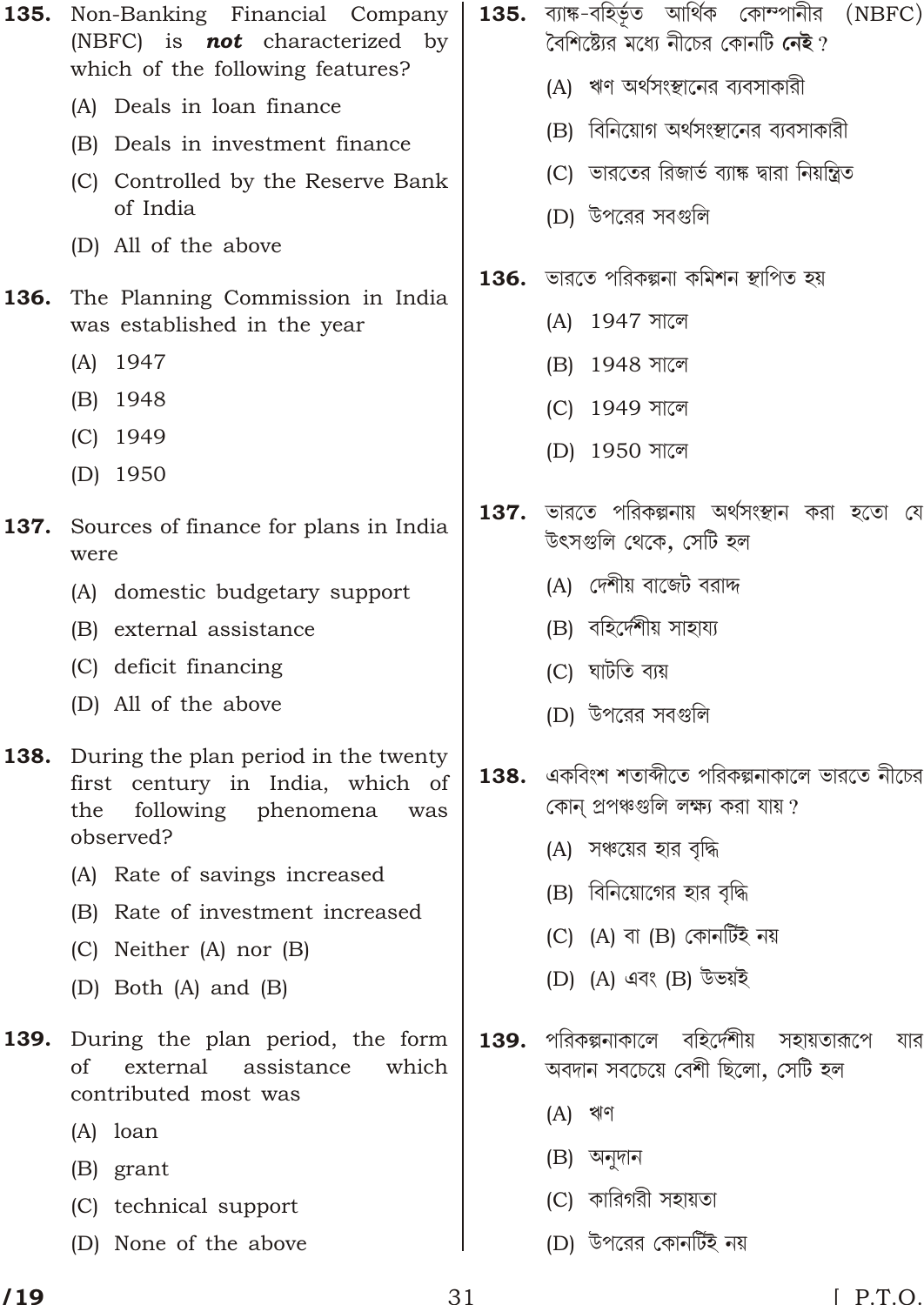|      | The Planning Commission of India is<br>now replaced by which of the<br>following institutions? | 140. | ভারতের পরিকল্পনা কমিশনের পরিবর্তে<br>্বে<br>প্রতিষ্ঠানটি সৃষ্টি করা হয়েছে, সেটি হল |
|------|------------------------------------------------------------------------------------------------|------|-------------------------------------------------------------------------------------|
|      | (A) NITI Plan                                                                                  |      | (A) NITI Plan                                                                       |
|      | (B) NITI Sadan                                                                                 |      | (B) NITI Sadan                                                                      |
|      | (C) NITI Aayog                                                                                 |      | (C) NITI Aayog                                                                      |
|      | (D) None of the above                                                                          |      | (D) উপরের কোনর্টিই নয়                                                              |
| 141. | Statistical data can be presented in<br>the form of                                            | 141. | পরিসংখ্যানজনিত তথ্য যে পদ্ধতিতে প্রকাশ করা<br>যায়, সেটি হল                         |
|      | (A) table                                                                                      |      | (A) টেবিল (table)                                                                   |
|      | (B) diagram                                                                                    |      | (B) চিত্ররূপ (diagram)                                                              |
|      | $(C)$ Both $(A)$ and $(B)$                                                                     |      | (C) (A) এবং (B) উভয়ই                                                               |
|      | (D) Neither (A) nor (B)                                                                        |      | (D) (A) বা (B) কোনটিই নয়                                                           |
| 142. | The example of a circular diagram to<br>present statistical data is                            | 142. | পরিসংখ্যানজনিত তথ্য প্রকাশ করার জন্য বৃত্তাকার<br>চিত্রের একটি উদাহরণ হল            |
|      | (A) pie chart                                                                                  |      |                                                                                     |
|      |                                                                                                |      |                                                                                     |
|      | (B) bar diagram                                                                                |      | (A) পাই চাৰ্ট (pie chart)                                                           |
|      | (C) histogram                                                                                  |      | (B) ন্তুলেখ (bar diagram)                                                           |
|      | (D) All of the above                                                                           |      | (C) হিস্টোগ্রাম                                                                     |
|      |                                                                                                |      | (D) উপরের সবগুলি                                                                    |
|      | 143. For any finite numbers of positive<br>values its                                          |      | 143.  ধনাত্মক মানের কোন নির্দিষ্ট সংখ্যাগুলির ক্ষেত্রে                              |
|      | (A) Harmonic<br>Mean<br>(HM)<br>Geometric<br>Mean<br>(GM)<br>Arithmetic Mean (AM)              |      | (A) হরাত্মক মাধ্য (HM)<br>সমান্তরীয় মাধ্য (AM)<br>(GM)                             |
|      | $(B)$ GM<br>AM<br>HM                                                                           |      | HM<br>$(B)$ GM<br>AM                                                                |
|      | <b>GM</b><br>$(C)$ AM<br>HM                                                                    |      | গুণাত্মক মাধ্য<br>$(C)$ AM<br>GM<br>HM                                              |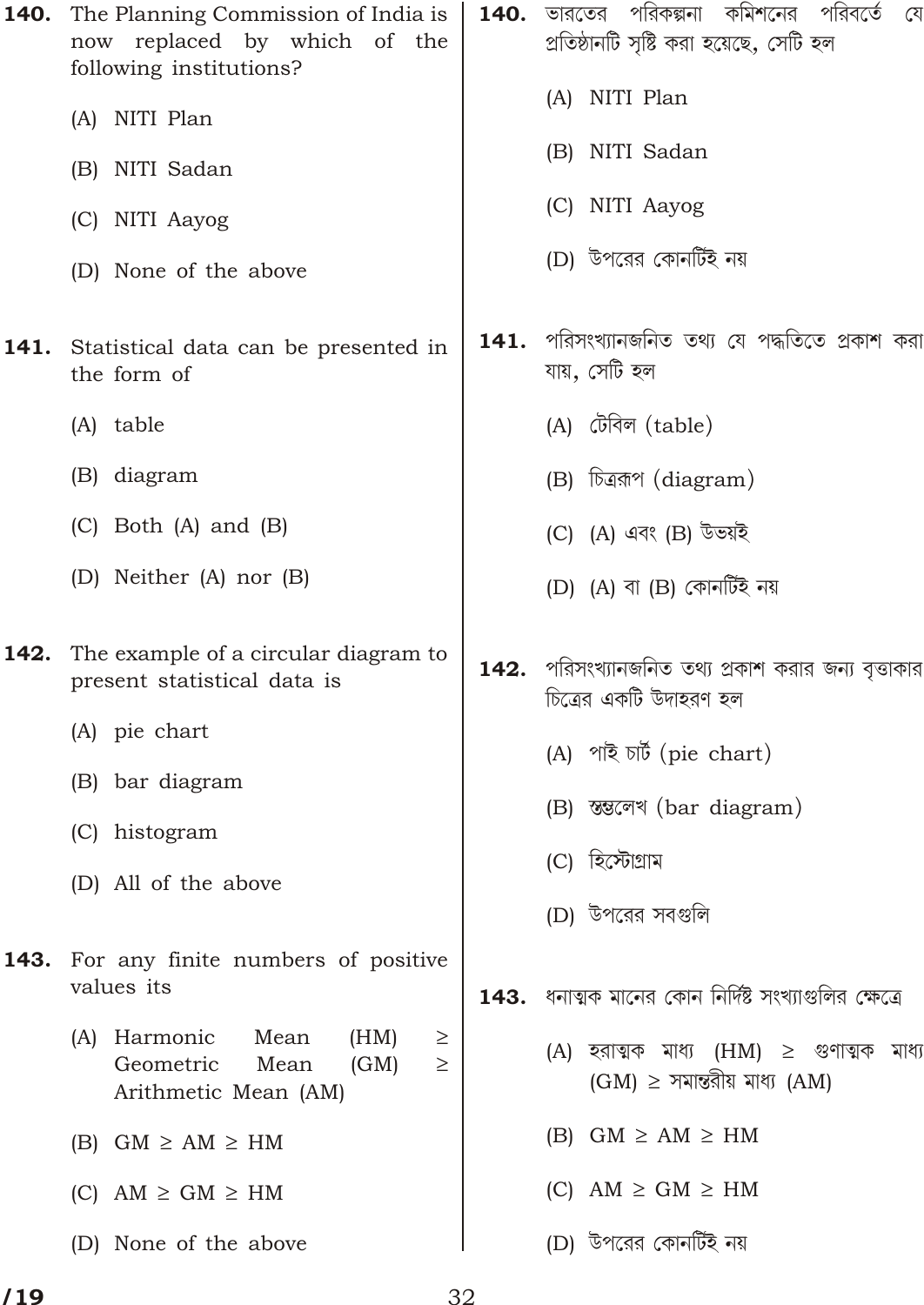- **144.** An index number is
	- (A) a device to simplify comparison over time
	- (B) a weighted average
	- $(C)$  Both  $(A)$  and  $(B)$
	- (D) None of the above
- 145. Which of the following pairs of indices are **not** used to have an idea about inflation?
	- (A) Index of Industrial Production and Gross Domestic Product Deflator
	- (B) Consumer Price Index and Gross Domestic Product Deflator
	- (C) Wholesale Price Index and Domestic Product Gross Deflator
	- (D) All of the above
- 146.  $If$ the mean deviation of a distribution is 6.4, its standard deviation is
	- $(A)$  8.0
	- $(B)$  7.8
	- $(C) 6.8$
	- $(D)$  5.8
- Which of the following pairs of 147. observation should show a negative correlation in line with economic theory?
	- (A) Income and consumption expenditure
	- (B) Quantity supplied and price of that commodity
	- (C) Speculative demand for money and rate of interest
	- (D) All of the above
- **144.** একটি সূচক সংখ্যা (Index number) হল
	- (A) বিভিন্ন সময়কে তৃলনা করার একটি সহজ পদ্ধতি
	- (B) তুলনামূলক মানযুক্ত গড়
	- (C) (A) এবং (B) উভয়ই
	- (D) উপরের কোনটিই নয়
- **145.** মুদ্রাস্ফীতি সম্পর্কে ধারণা নিতে গেলে নীচের কোন সূচক জোড়াকে ব্যবহার করা হয় না?
	- (A) শিল্প উৎপাদন সূচক ও স্থল আভ্যন্তরীণ উৎপাদন সংকোচক
	- (B) ভোক্তা মূল্য সূচক ও স্থূল আভ্যন্তরীণ উৎপাদন সংকোচক
	- (C) পাইকারী মূল্য সূচক ও স্থল আভ্যন্তরীণ উৎপাদন সংকোচক
	- (D) উপরের সবগুলি
- $146.$  কোন বিস্তৃতির গড় বিচ্যতি যদি 6.4 হয়, তাহলে সেটির সম্যক বিচ্যুতি হবে
	- $(A)$  8.0
	- $(B)$  7.8
	- $(C) 6.8$
	- (D)  $5.8$
- অৰ্থবিজ্ঞানের তত্ত্ব অনুযায়ী নীচে দেওয়া কোন 147. সম্পর্কদ্বয়ের ক্ষেত্রে ঋণাত্মক আন্তঃসম্পর্ক আশা করা যেতে পারে?
	- (A) আয় ও ভোগব্যয়
	- (B) যোগানের পরিমাণ ও সেই দ্রব্যের দাম
	- (C) ফটকা কারবারের জন্য নগদ অর্থের চাহিদা ও সদের হার
	- (D) উপরের সবগুলি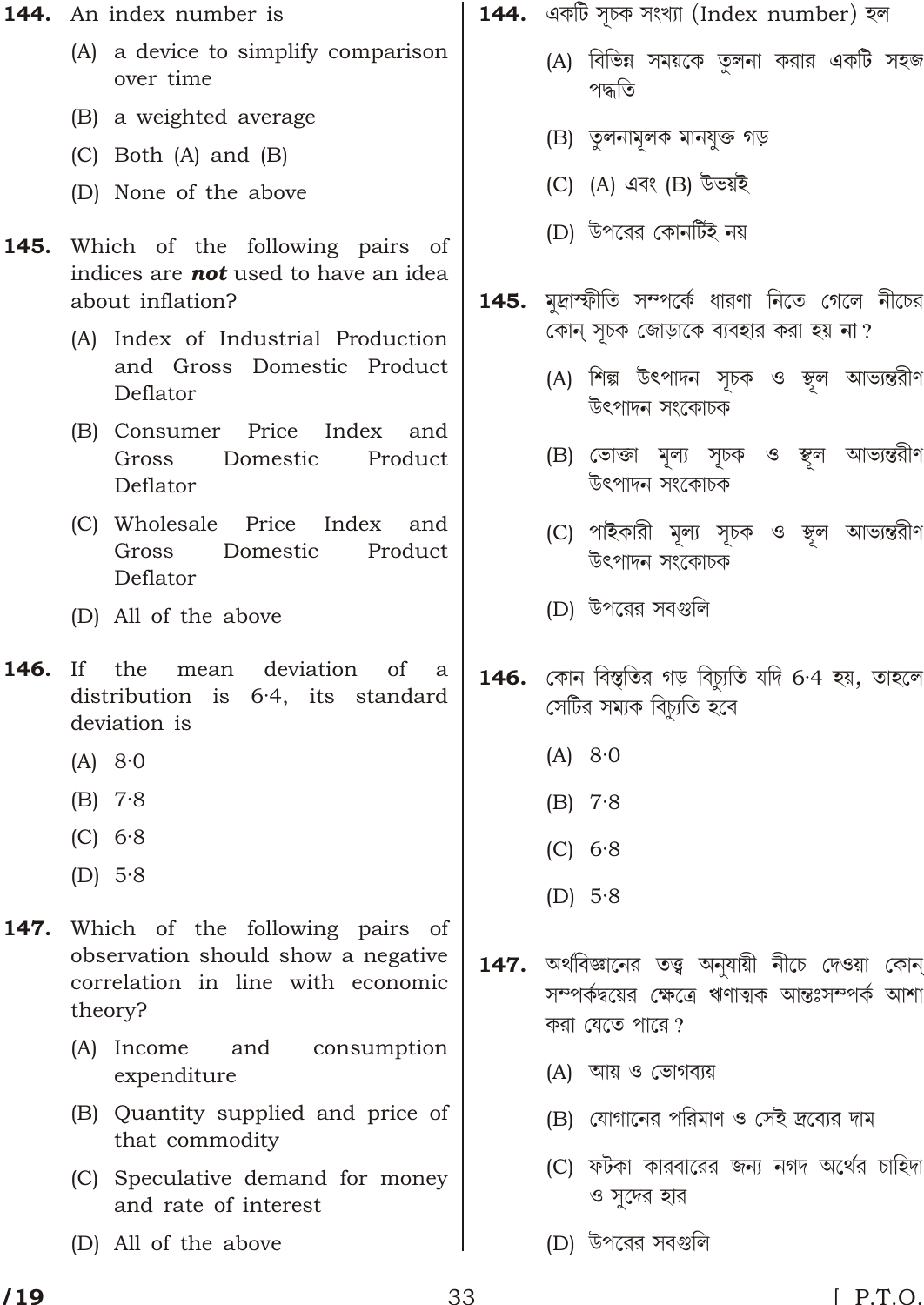$\,$  148.  $\,$  x এবং  $\,$   $\!$  দুটি চলরাশির ক্ষেত্রে  $\,$  সাপেক্ষ  $\,$  x-এর **148.** If x and y are two variables, then রিগ্রেশন (regression) থেকে জানা যায় from the regression line  $x$  on  $y$  we can have (A)  $y$ -এর প্রদত্ত মানে  $x$ -এর প্রত্যাশিত মান (A) estimated value <sub>of</sub>  $\mathcal{X}$ corresponding to a given value of  $u$  $(B)$   $y$ -এর প্রদত্ত মানে  $x$ -এর চরম মান (B) absolute value of  $\boldsymbol{\chi}$ (C) (A) এবং (B) উভয়ই corresponding to a given value of  $u$ (D)  $(A)$  বা  $(B)$  কোনর্টিই নয়  $(C)$  Both  $(A)$  and  $(B)$ (D) Neither (A) nor (B) 149. নীচে দেওয়া গাণিতিক সম্পর্কের মধ্যে কোনটি সরলরৈখিক ? Which the 149. one of following mathematical functions is a linear (A)  $y$   $ax^2$  bx c one?  $(a, b, c = \sqrt[3]{3})$ (A)  $y$   $ax^2$  bx c (B)  $u$   $ax^3$   $bx^2$   $cx$  d  $(a, b, c = constant)$  $(a, b, c, d = \text{Spec})$ (B)  $u$   $ax^3$   $bx^2$   $cx$  d  $(a, b, c, d = constant)$ (C) (A) এবং (B) উভয়ই  $(C)$  Both  $(A)$  and  $(B)$ (D) (A) বা (B) কোনৰ্টিই নয় (D) Neither (A) nor (B) 150. স্বাভাবিক দ্রব্যের একটি চাহিদা রেখার ঢাল হল Slope of a demand curve for normal 150. goods is (A) ধনাত্মক (A) positive (B) ঋণাত্মক (B) negative  $(C)$  শূন্য  $(C)$  zero  $(D)$  কোন ঢাল নেই (D) There is no slope

 $/19$